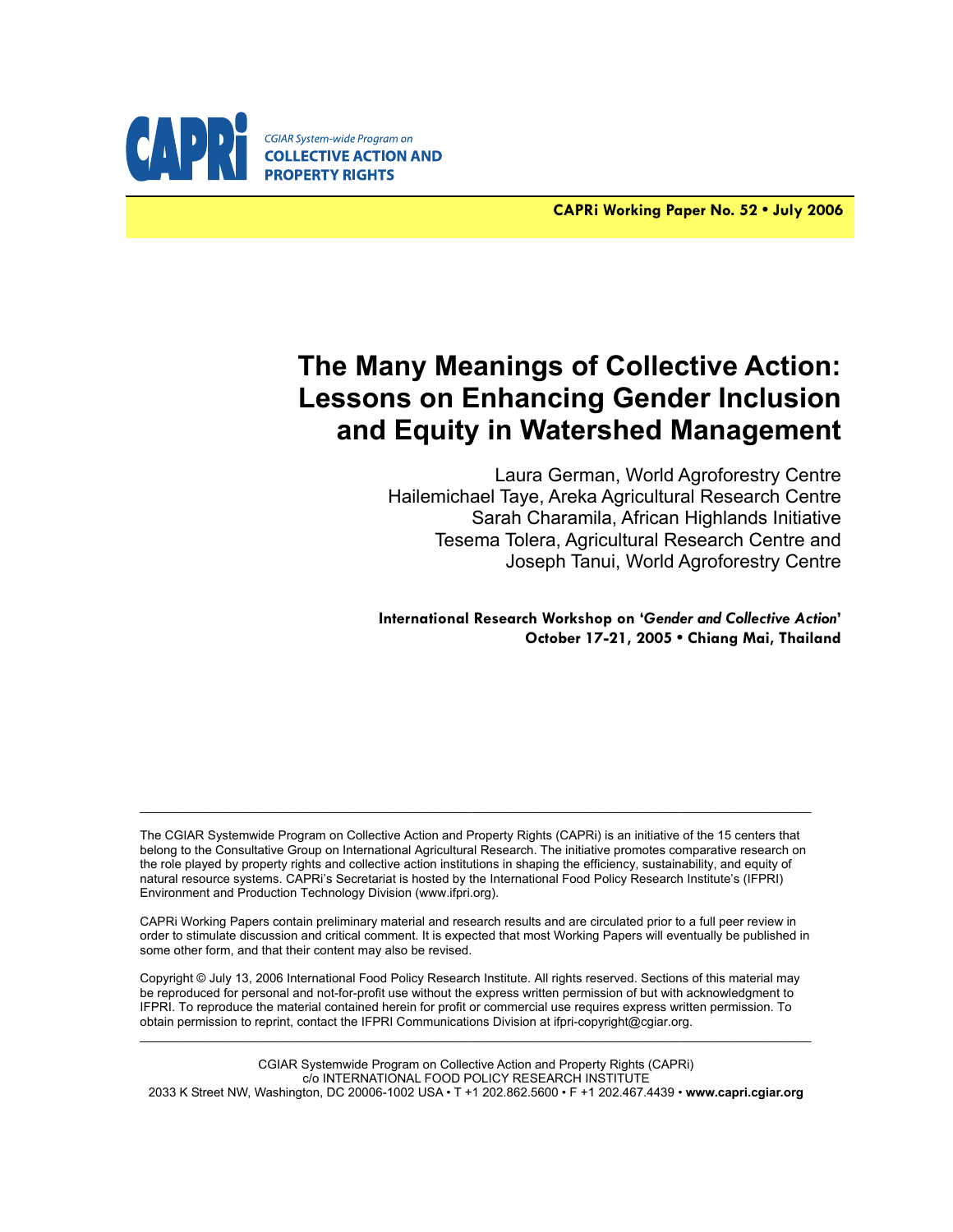## **ACKNOWLEDGMENTS**

The authors would like to acknowledge the conceptual contributions of AHI Site Team members from Ethiopia (Holetta Agricultural Research Centre, Areka Agricultural Research Centre) and Tanzania (Mlingano Agricultural Research Institute, Selian Agricultural Research Institute). We are also indebted to the Rockefeller Foundation, SDC, the Netherlands and Norwegian governments, IDRC and DFID for their generous financial support.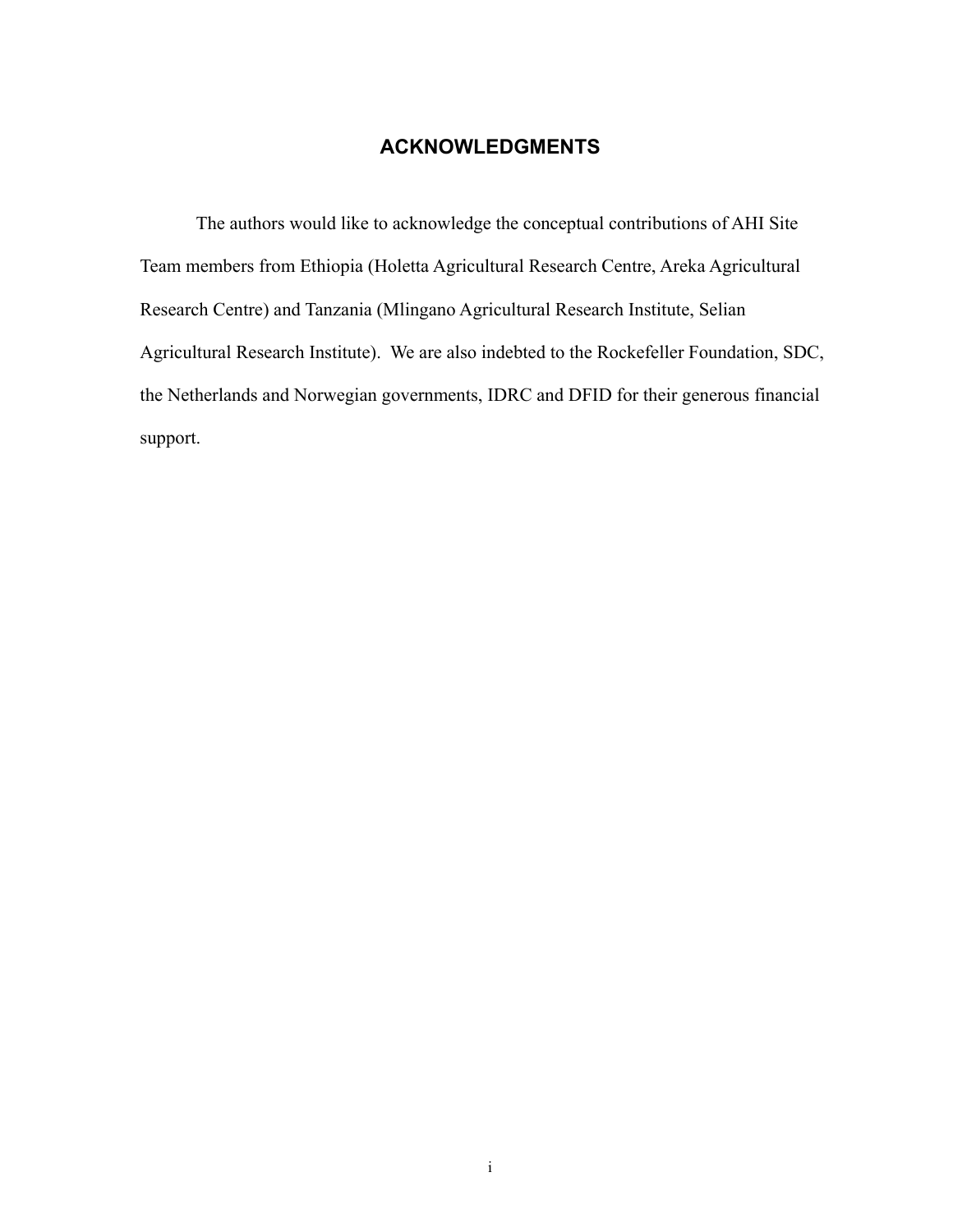### **ABSTRACT**

Collective action in agriculture and natural resource management is all too often perceived of in terms of the mere number of participants, with little consideration given to who participates, why, and the outcomes of inequitable participation. The literature is replete with cases of how uncritical approaches to participation structure positions of privilege vis-àvis project benefits and the natural resource base. Yet lessons on how to engage with local communities in ways that promote equitable participation of women, the poor and other stakeholders are only now coming to light. This paper focuses on approaches under development under the rubric of the African Highlands Initiative to bring collective action principles to bear on gender-equitable change processes in natural resource management. The paper utilizes a number of case studies to illustrate the relative strengths and weaknesses of different approaches for enhancing gender inclusion and equity throughout the stages of problem diagnosis, planning and monitoring. The analysis suggests that an arbitrary definition of collective action is insufficient for assessing the relative strengths and weaknesses of different approaches, and that method evaluation should consider the different forms that collective action can take. A typology of different forms of collective action is proposed, and then utilized to assess the relative strengths and weaknesses of different approaches for fostering gender inclusion and equity in watershed management.

Keywords: Watershed management, gender, collective action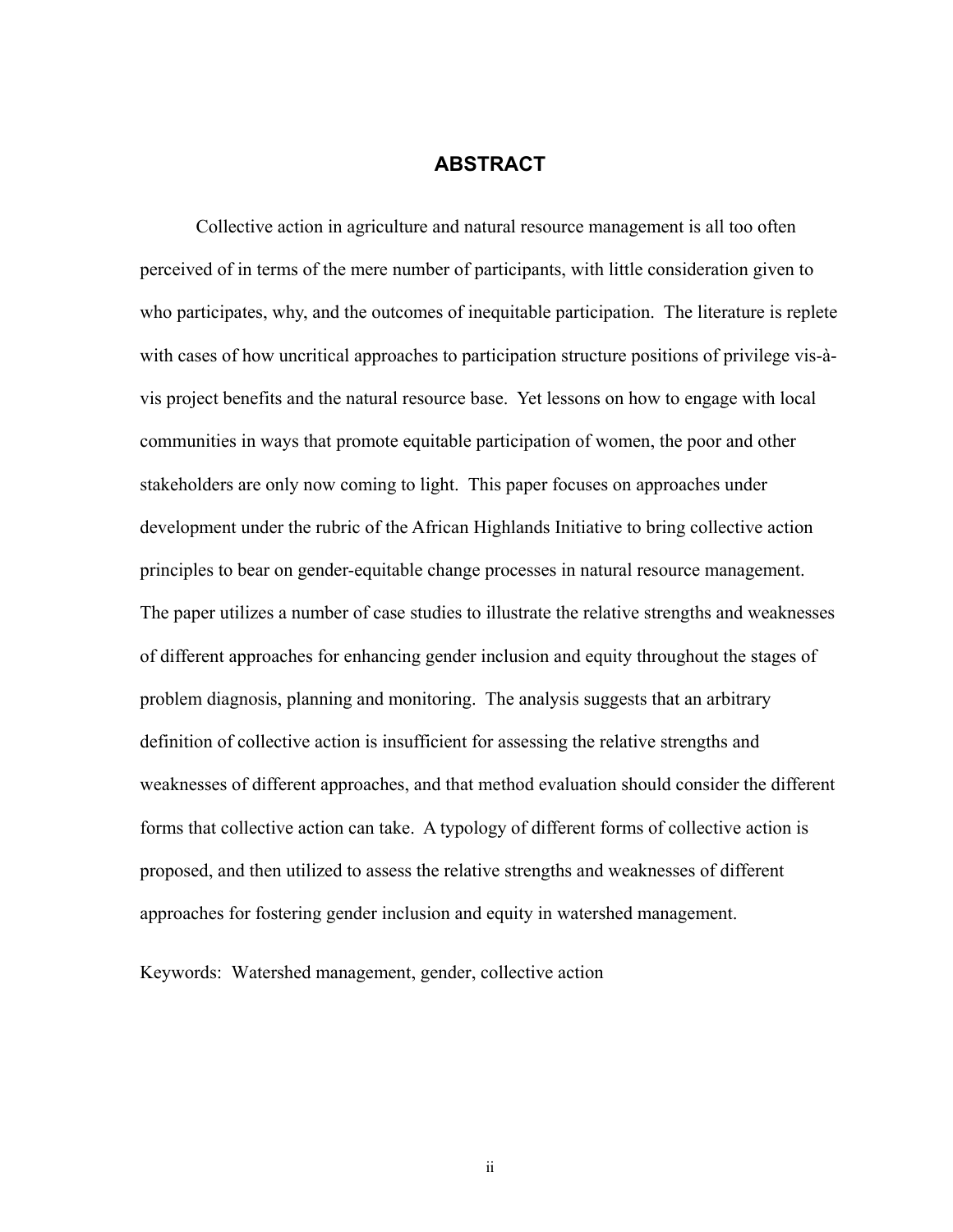## **TABLE OF CONTENTS**

| Introduction                                                 |    |
|--------------------------------------------------------------|----|
| Literature Review                                            | 2  |
| Methodology                                                  | 7  |
| Case Studies: Efforts to Enhance Gender Inclusion and Equity | 12 |
| Conclusions                                                  | 33 |
| References                                                   | 35 |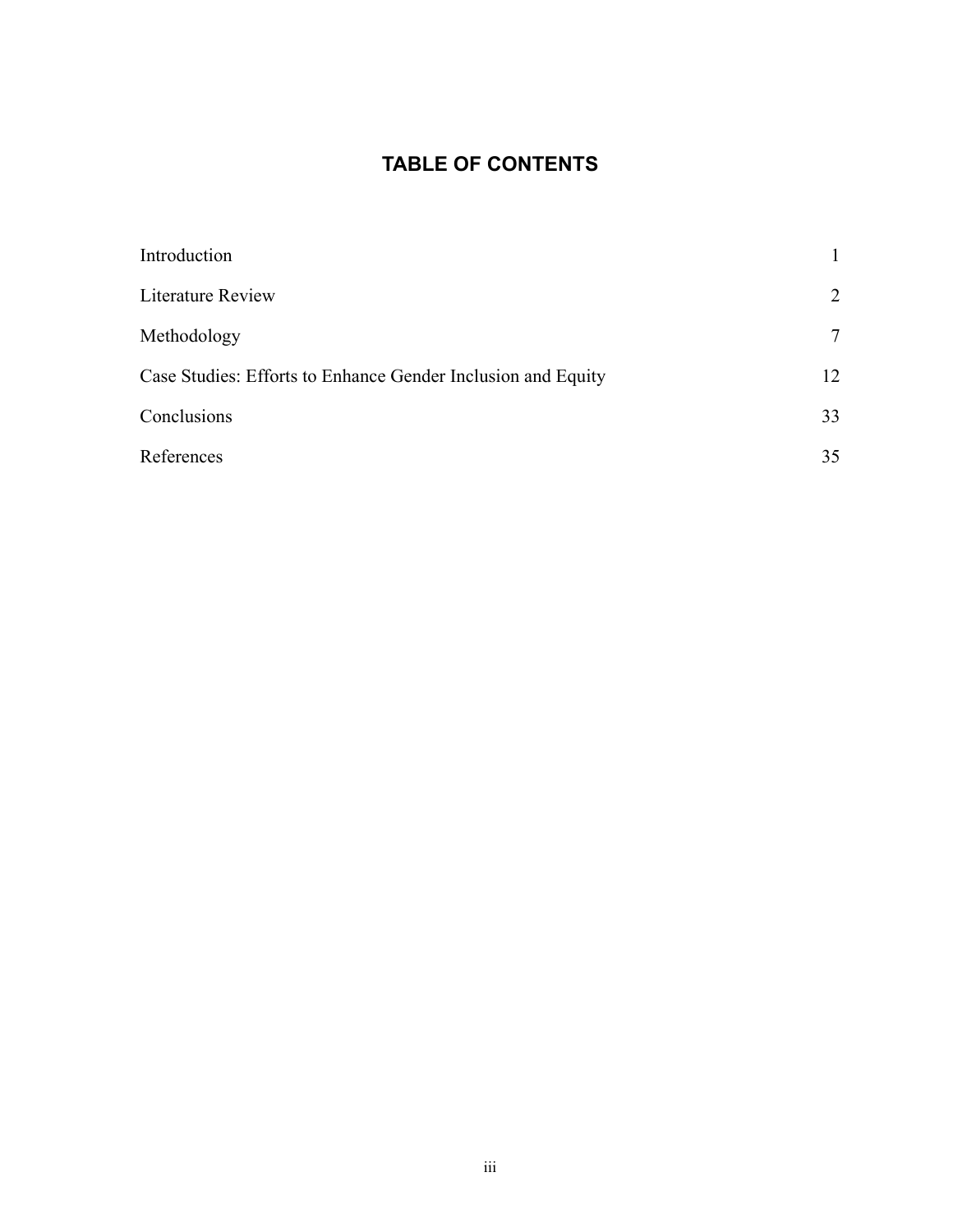## **THE MANY MEANINGS OF COLLECTIVE ACTION: LESSONS ON ENHANCING GENDER INCLUSION AND EQUITY IN WATERSHED MANAGEMENT**

Laura German,<sup>1</sup> Hailemichael Taye,<sup>2</sup> Sarah Charamila,<sup>3</sup> Tesema Tolera,<sup>4</sup> and Joseph Tanui<sup>5</sup>

## **INTRODUCTION**

l

The role of collective action in natural resource management is gaining attention worldwide. Collective action scholars have looked at the relationship between the role of collective action in enhancing farmer participation and human capital (Coleman 1988; Heinrich 1993; Uphoff and Mijayaratna 2000; Woolock and Narayan 2000); determinants and operational principles of collective action (Ostrom 1990; Pandey and Yadama 1990; Wittapayak and Dearden 1999); and the conditions under which collective action can be a vehicle for enhancing equity in natural resource management (NRM) (Kelly and Breinlinger 1995; Leach et al. 1999; Molyneux 2002). Despite the vast body of literature emerging from these studies, lessons on how to promote equitable collective action in practice receive much less attention due to the emphasis on empirical over action research methods.

<sup>&</sup>lt;sup>1</sup> Laura A. German, African Highlands Initiative, World Agroforestry Centre, Box 26416, Kampala, Uganda (L.German@cgiar.org) 2

<sup>&</sup>lt;sup>2</sup> Hailemichael Taye, Areka Agricultural Research Centre, Southern Region, P.O. Box 6, Awassa, Ethiopia (hailat2003@yahoo.com) 3

Sarah Charamila, African Highlands Initiative, Box 32, Lushoto, Tanzania (saracharamila@yahoo.com) Tesema Tolera, Holetta Agricultural Research Centre, c/o Box 2003, Addis Ababa, Ethiopia  $(tesematolera@yahoo.com)$ 

 $\overrightarrow{S}$  Joseph Tanui, African Highlands Initiative / World Agroforestry Centre, Box 26416, Kampala, Uganda (JTanui@cgiar.org)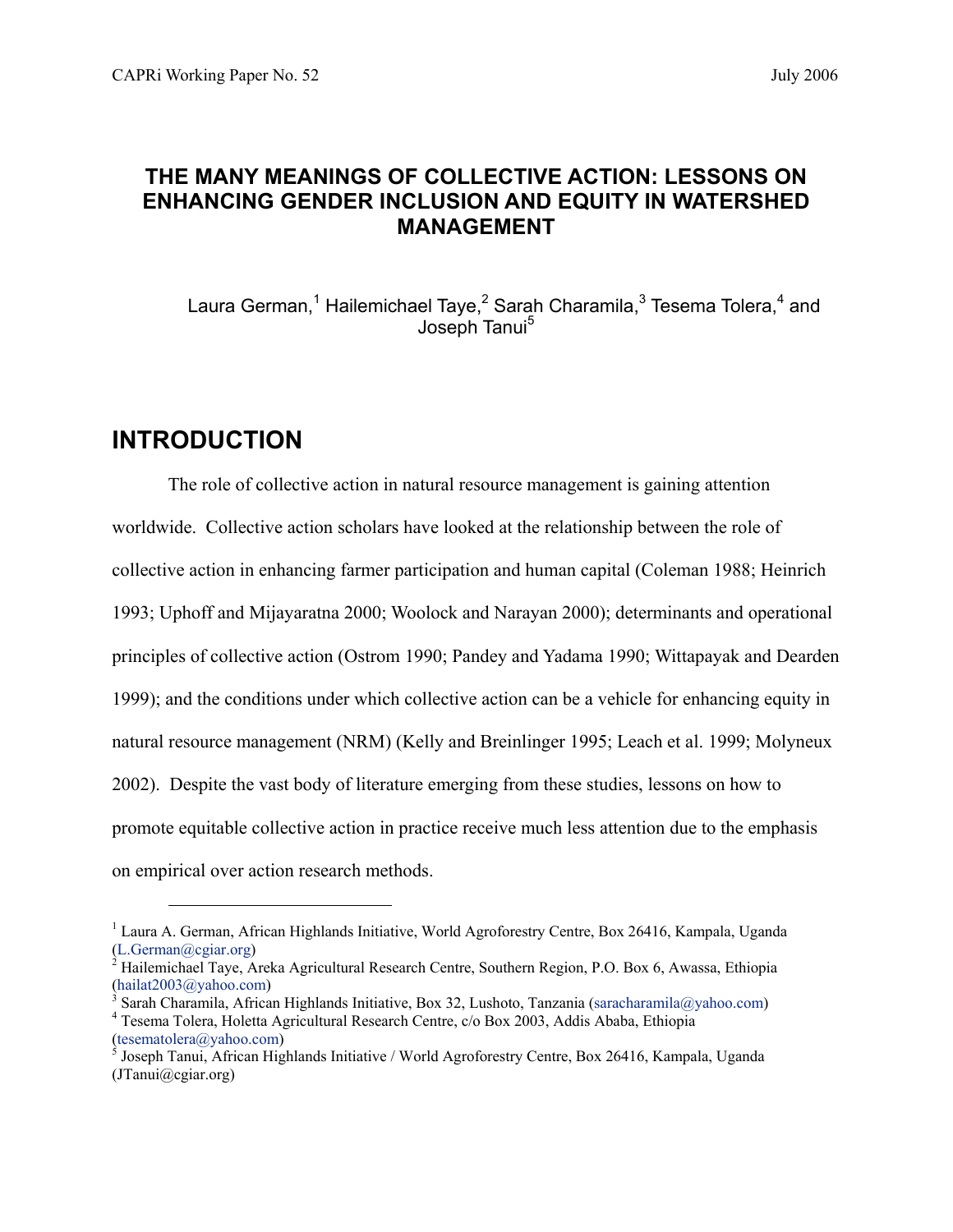This paper summarizes ongoing experiences in participatory watershed management in the highlands of eastern Africa, in which attempts to forge equitable approaches to participatory watershed management have been treated as both a development challenge and an action research objective. Following a literature review and a methodological overview, a series of case studies are presented to illustrate diverse approaches under development to foster collective action in natural resource management. The strengths and weaknesses of each approach in fostering equitable collective action processes are highlighted in a framework that contrasts two typologies: one emphasizing the diverse forms or "faces" of collective action, and the other the diversity of roles or functions collective action assumes within participatory watershed management. The authors argue that a more nuanced assessment of collective action in watershed management is required, to acknowledge both the diverse social goals that may characterize these processes and the trade-offs inherent in diverse methods.

## **LITERATURE REVIEW**

#### **Collective action in watershed management**

It is by now widely recognized that collective action is a fundamental pillar of landscape or watershed-level natural resource management. Different from farm-level management, collective action is required to regulate rights and responsibilities to common property resources and public goods (Gaspart et al. 1998; Gebremedhin et al. 2002; Munk Ravnborg and Ashby 1996; Ostrom 1990; Scott et al. 2001), to manage biophysical processes that do not respect farm boundaries (Munk Ravnborg et al. 2000), to negotiate joint investments and technological innovations for enhanced productivity, and to regulate benefits capture (Meinzen-Dick et al. 2002).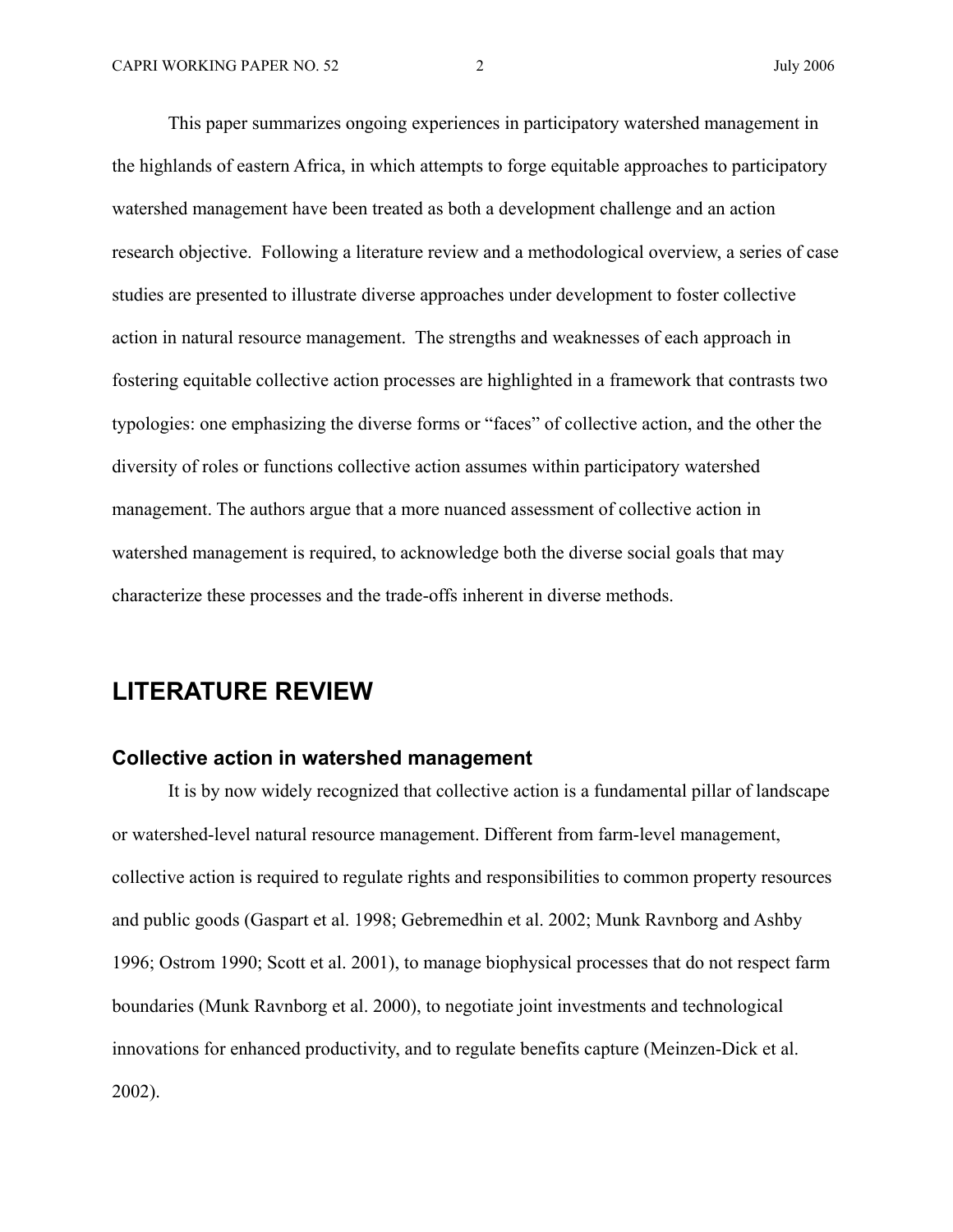In a recent participatory diagnosis of watershed-level natural resource management problems in highland areas of Ethiopia, Kenya and Tanzania, communities identified five different types of problems (German et al. in press b). These include: a) problems associated with the management of common property resources (water, grazing lands, forest); b) problems of natural resource access and distribution; c) trans-boundary problems between neighboring farms or landscape units, including boundary disputes and negative influences on agricultural productivity; d) declining productivity due to the absence of collective action institutions; and e) livelihood problems that are best addressed through collective than individual action. Each of these classes of problems requires collective action to be effectively addressed. The first requires the strengthening of institutions for common property management, to regulate resource extraction and avoid resource degradation characteristic of open access situations (Ostrom 1990). Issues of natural resource access and distribution require collective decisions on benefits distributions within communities, as well as the reform of operating principles of service organizations so that outside interventions do not further existing inequities. Trans-boundary problems may require negotiations among neighboring landowners, or policy reforms to improve the governance of farm boundaries and biophysical processes that cut across boundaries. The last two problems call for individual resource users to come together to identify how agricultural productivity and livelihoods more generally might benefit from collective over individual action, and to negotiate rules and regulations to govern such innovations.

Collective action in watershed management also involves diverse functions. Given the sheer number of users in watersheds and the tendency for outside interventions to structure positions of privilege vis-à-vis any given resource (Munk Ravnborg and Ashby 1996; Schroeder 1993), mechanisms for *eliciting views* on problems, solutions and progress must be negotiated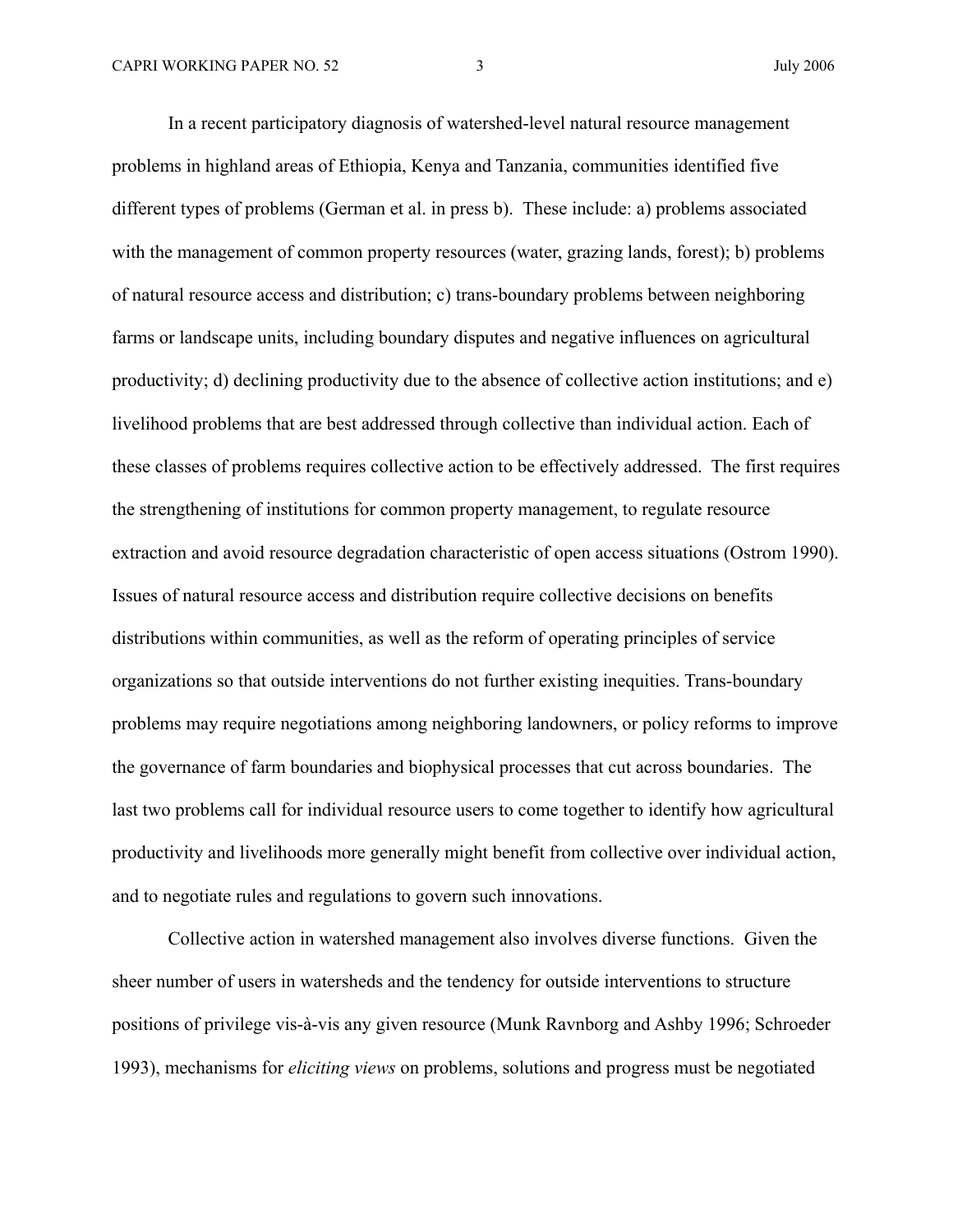and tested. The large number of resource users and the size of the watershed also require that effective and representative structures and mechanisms for *structuring the community interface* be designed to minimize the transaction costs for local and outside actors. Finally, given that natural resource management is an inherently political process (Rocheleau and Edmunds 1997; Schroeder 1993), collective action is needed for the negotiation of benefits from watershed management and related project interventions.

#### **Defining collective action**

Collective action is often viewed rather uncritically as synonymous with social structures or formal organizations (see Knox and Meinzen-Dick 2000). In line with many other researchers of collective action processes, our definition emphasizes the actions or functions of collective action. Yet we do not rely on one definition alone; rather, we make explicit diverse definitions of collective action so as to provide a framework for evaluating methods under development for fostering collective action in watershed management.

The first definition is by far the most widely used – namely, collective action as direct actions carried out by groups of people working toward common goals (Lubell et al. 2002; Swallow et al. 2001; Tanner 1995). This may range from two neighboring resource users managing a common boundary to a widespread social movement. From this point forward, this will be called the "social movement" dimension of collective action. The second definition of collective action refers to issues of "representation." Given the sheer number of resource users in watersheds, equal levels of direct participation in decision-making on natural resource management or interaction with outside actors is seldom possible. Mechanisms for effective representation of all watershed users in decision-making and benefits sharing are therefore essential to avoid extreme forms of elite capture of benefits. This form of collective action has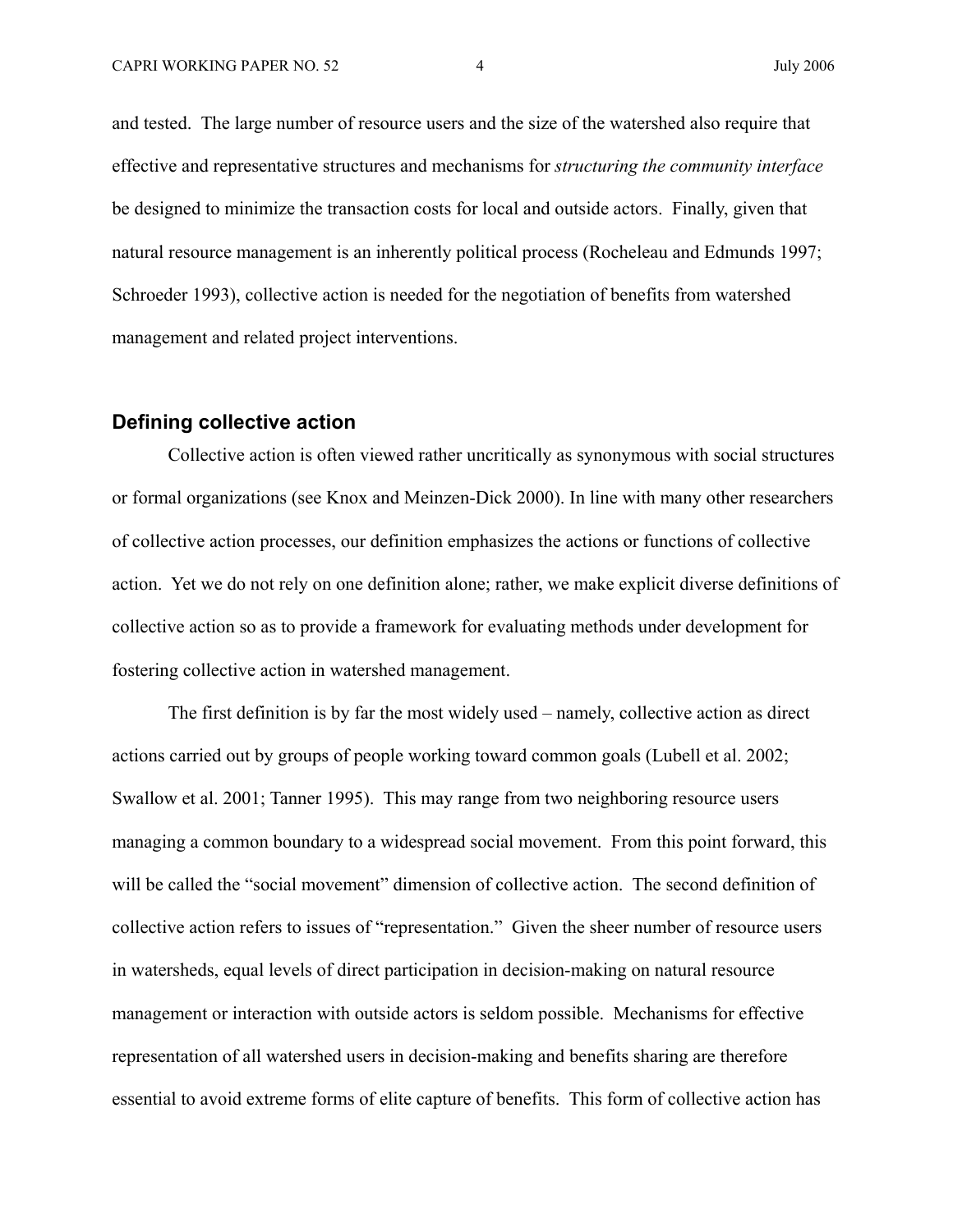been included in collective action definitions of some authors (Meinzen-Dick et al. 2002), but features little in actual examples. The final concept of collective action to be addressed within this paper is one of "political equality." This dimension has not been addressed explicitly in the collective action literature, but rather tends to fall within the domain of multi-stakeholder negotiations in natural resource management. This dimension of collective action involves acknowledgement of diverse political interests around any given resource or management decision, and their effective integration into more equitable decision-making processes (German et al. in press a; Sultana et al. 2002). Issues of overall representation and stakeholder equity in watershed management have also been addressed in the literature through political ecological case studies illustrating the negative social, political and ecological consequences of failing to establish mechanisms for representative decision-making in development or conservation (Munk Ravnborg and Ashby 1996; Rocheleau and Edmunds 1997; Schroeder 1993).

A final definition of collective action merits mention here due to the tendency to treat it as a separate dimension of collective action in the literature. This definition covers collective regulation on individual action (Meinzen-Dick et al. 2002; Pender and Scherr 2002; Gebremedhin et al. 2002; Scott and Silva-Ochoa 2001). This aspect of collective action tends to be treated separately due to its distinctive linkage to property rights and common property resource governance. In the context of this paper, however, it is considered to be part and parcel of each of the above forms of collective action due to the cross-cutting role of negotiated rules and regulations to all forms of collective action.

One final note merits attention here. Our definition of collective action will inevitably structure how we evaluate watershed management processes and institutions, as well as the relative need for collective action within any given biophysical domain. Disaggregating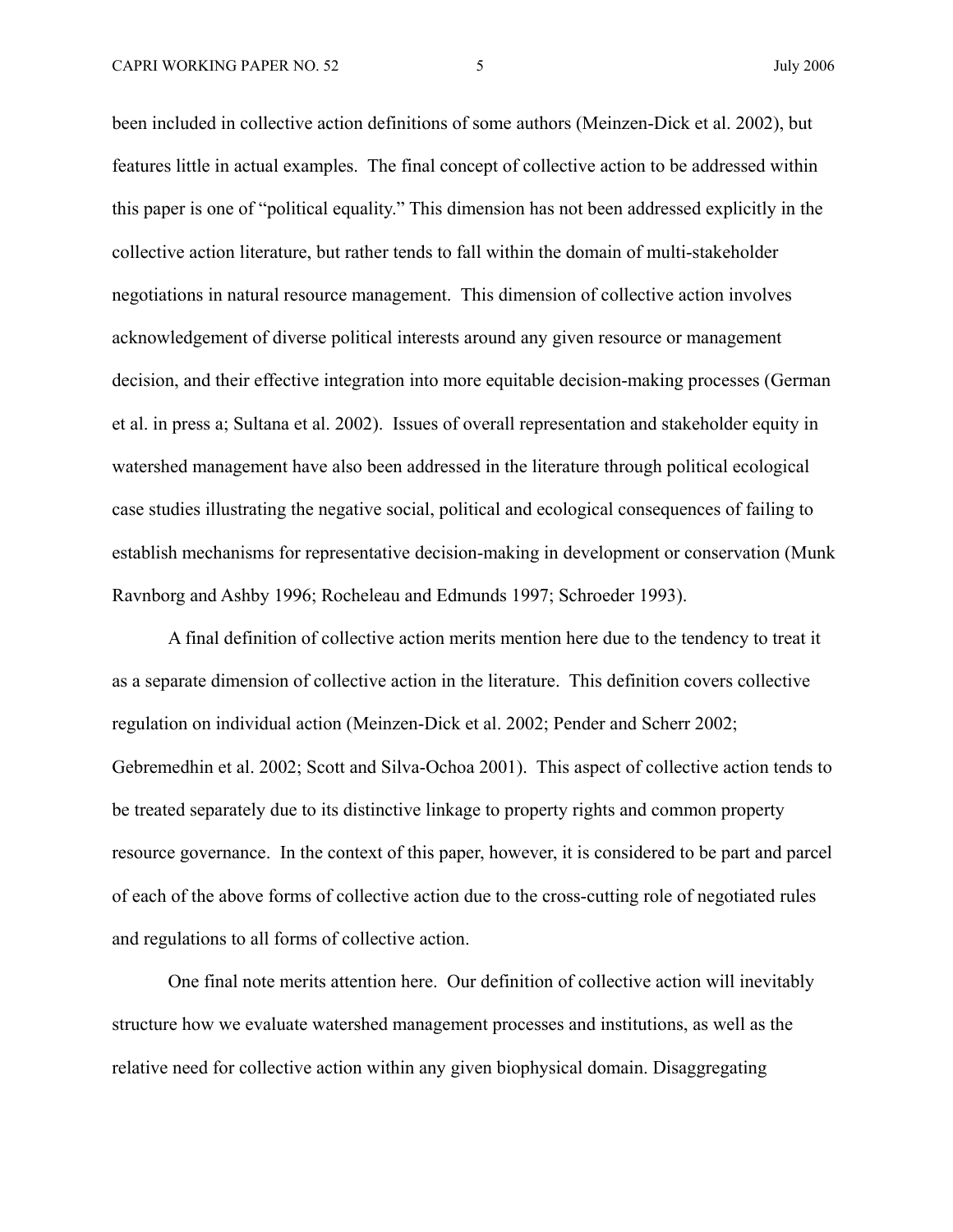collective action into its various dimensions provides a more nuanced approach to evaluating social and biophysical processes within watersheds. Whereas earlier definitions led to presuppositions of those biophysical domains requiring collective action (Knox et al. 2002), for example, a more comprehensive and disaggregated definition of collective action makes no such distinction – as all natural resource management activities require collective action in one or more of its forms or functions.

#### **Program context**

l

This research was conducted under the rubric of the African Highlands Initiative (AHI), an ecoregional program of the CGIAR and  $ASARECA<sup>6</sup>$  that is convened by the World Agroforestry Centre. The program's aim is to improve livelihoods and arrest natural resource degradation in the intensively cultivated highlands of East and Central Africa. AHI works in a collaborative mode with interdisciplinary teams of scientists from National Agricultural Research and Extension Systems (NARES) in benchmark sites of eastern Africa where new approaches are field-tested and experiences synthesized regionally.

Since 2002 (Phase 3), AHI has worked to develop a *participatory*, *integrated* NRM approach at landscape/watershed scale. Different from many other watershed management programs focusing primarily on soil and water conservation, AHI is fostering an approach to integrate all components of the production system (crop, livestock, tree, soil) and landscape (encompassing common property resources such as water, communal grazing lands and forests). This requires that trade-offs and synergies between diverse goals be made explicit and managed: income generation with conservation; production of crops, trees and/or livestock; and biomass

<sup>&</sup>lt;sup>6</sup> CGIAR stands for the Consultative Group for International Agricultural Research; ASARECA is the acronym for the Association for Strengthening Agricultural Research in East and Central Africa.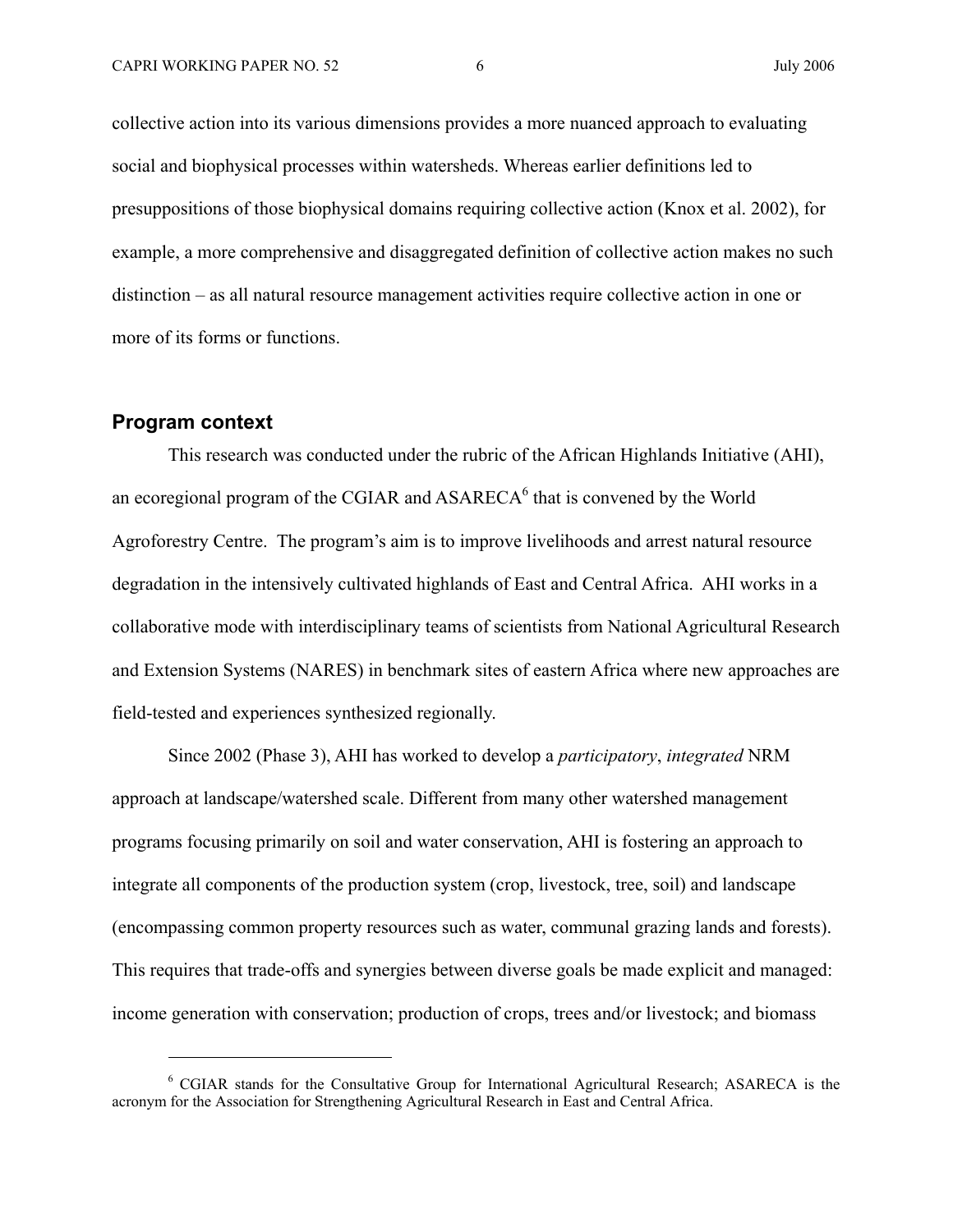increases with nutrient and water conservation. It also must acknowledge that natural resource management is *inherently political*, with decisions about which management goals to foster leading to unequal benefits and often favoring some groups at the expense of others. The concept of participation must move beyond numbers of participants in community events to acknowledge these dynamics, and foster greater equity in voices, choices and benefits.

## **METHODOLOGY**

#### **Research sites**

#### **Areka benchmark site**

The Areka site is located in Wolaita, south-central Ethiopia. The area is a mixed croplivestock system with a high diversity of staple and cash crops (enset, wheat, maize, barley, sorghum, sweet potato, Irish potato, faba bean, field pea and horticultural crops). Livestock are grazed in a large communal grazing area or in semi-communal fenced plots. Despite the diversity of enterprises characterizing the system, landholdings are extremely small (.74 and .26 hectares on average for high and low wealth categories, respectively) and the area is subject to chronic food deficits.

A participatory watershed diagnosis identified the following NRM problems in the system:

- 1. Declining water quantity and quality, affecting both humans and livestock
- 2. Loss of indigenous crop and forage varieties due to drought and extension service
- 3. Poor soil fertility due to intensive use and erosion
- 4. Increase in pests and disease for crops and livestock
- 5. Poor access to and dissemination of new technologies
- 6. Negative effects of eucalyptus on water and cropland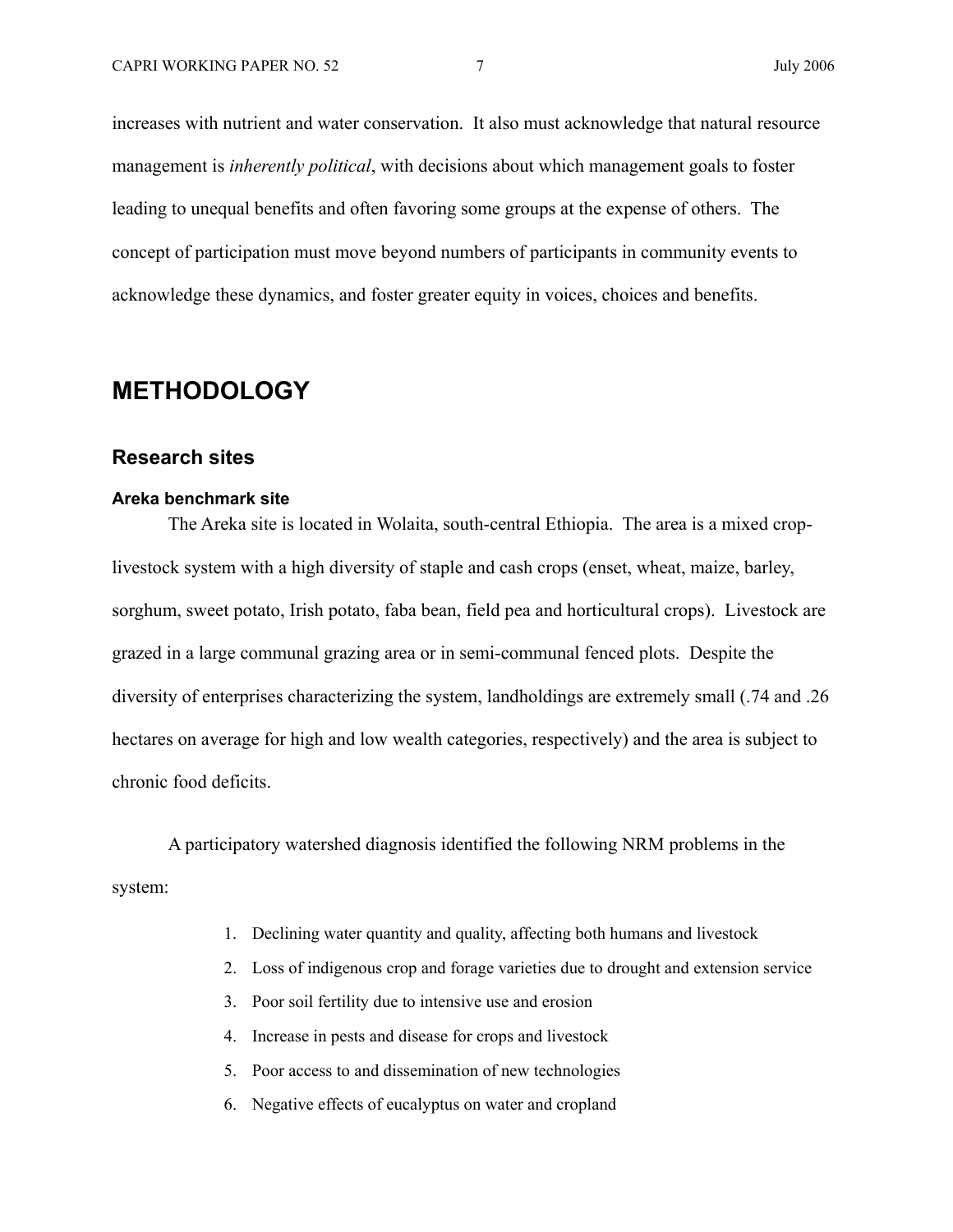- 7. Limited livestock feed
- 8. Poor natural resource governance, including poor negotiation capacity and weak bylaws
- 9. Loss of assets through early harvest, capture of benefits by intermediaries and seed consumption
- 10. Limited diversity and income generation of enterprises (crops, livestock, other)

Key challenges for watershed management in this site include: a) enhancing the productivity and returns from crop, livestock and tree components without further exacerbating system nutrient decline; b) arresting water resource degradation and resource conflicts through more optimal land management practices and improved governance; and c) increasing the viability of agriculture as a pathway to food security.

#### **Ginchi benchmark site**

The Ginchi Benchmark Site is located in Western Shewa Zone, Ethiopia. It is a mixed crop-livestock system that is more extensively managed than other sites. The system is very limited in biomass due to extensive outfields almost devoid of tree cover and perennial crops. High-value crops like Irish potato and garlic are grown on fenced homestead plots, while extensive outfield areas are used almost exclusively for barley production. Valley bottoms are used exclusively for livestock grazing. While all land is officially owned by the government, individuals have de facto ownership over all land in the watershed. Yet management is collective in certain spatial and temporal niches. Households own outfield areas on both sides of the catchment, cultivating one side of the catchment and leaving the other side for grazing during the rainy season. The side of the catchment that is left for grazing is done so by all households with contiguous plots, enabling free movement of livestock by those households owning land in the area. Valley bottoms are grazed year-round, with access during the cropping season restricted to those households owning plots of land in these areas. During the dry season, outfields and valley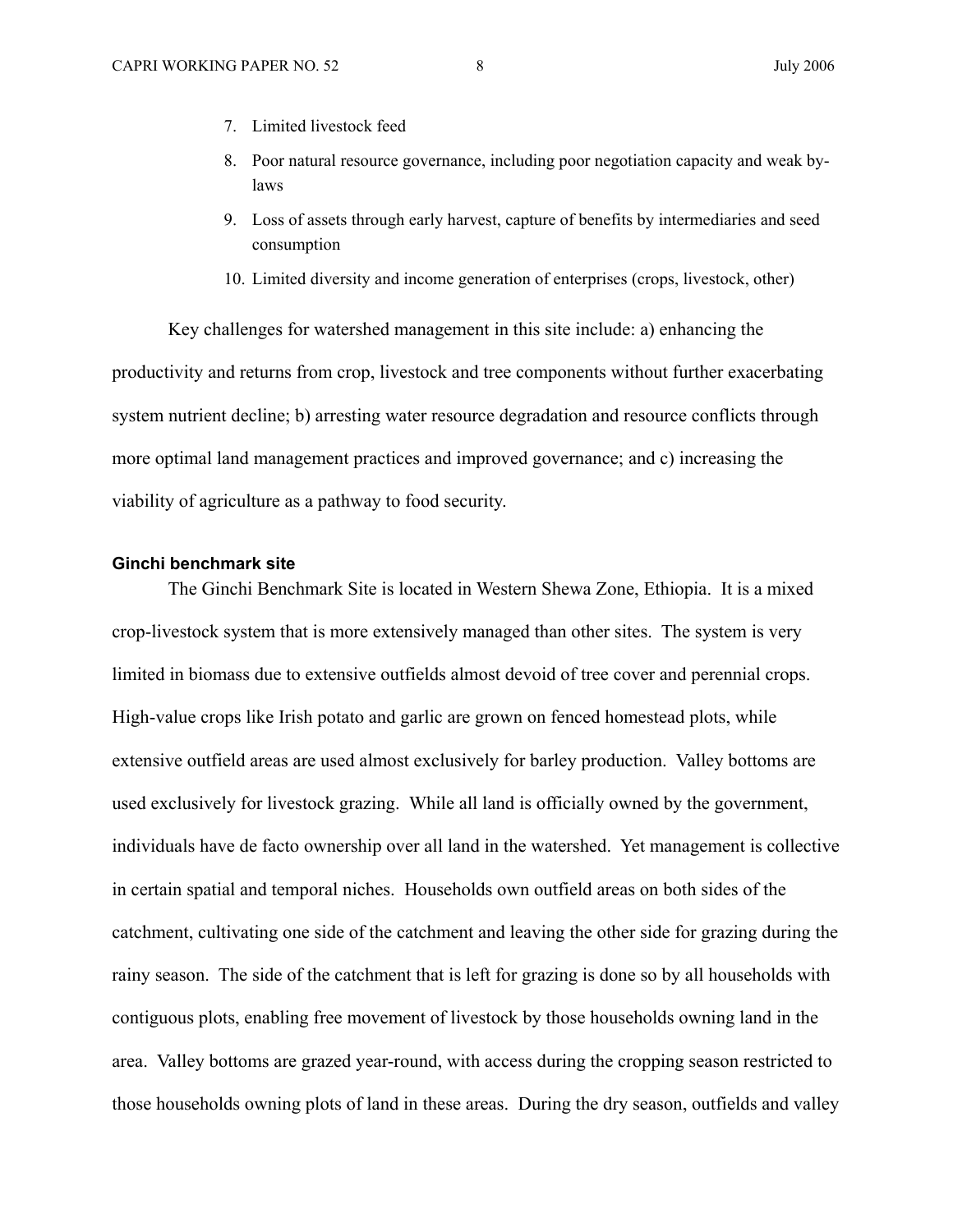bottoms are open access resources. This scenario makes systems innovation very challenging, requiring collective action not only among households living within the watershed but involving others who graze their livestock in the area.

The following problems were prioritized by farmers during the watershed diagnosis:

- 1. Declining water quality and quantity, affecting both humans and livestock
- 2. Loss of indigenous tree species
- 3. Loss of soil, seed and fertilizer from excess runoff
- 4. Low soil fertility
- 5. Shortage of oxen
- 6. Lack of improved seed
- 7. Feed shortage
- 8. Fuel shortage

The key challenges for watershed management include: a) increasing the production of crops, livestock and trees while ensuring sustainable nutrient management in the system; and b) reversing water resource degradation by fostering positive synergies between trees, soil conservation structures and water in micro-catchments. Furthermore, seasonal open access grazing makes investments in afforestation and soil conservation structures in the outfields challenging, as cattle can easily destroy such investments. Site teams and local leaders have targeted local negotiations on restricting livestock movement in certain areas of the catchment as these investments stabilize, such that outfield investments are slowly scaled out throughout the entire watershed area. The challenge is to convince farmers outside the protected areas to receive livestock from those farmers whose land is protected from livestock, in exchange for less certain future benefits.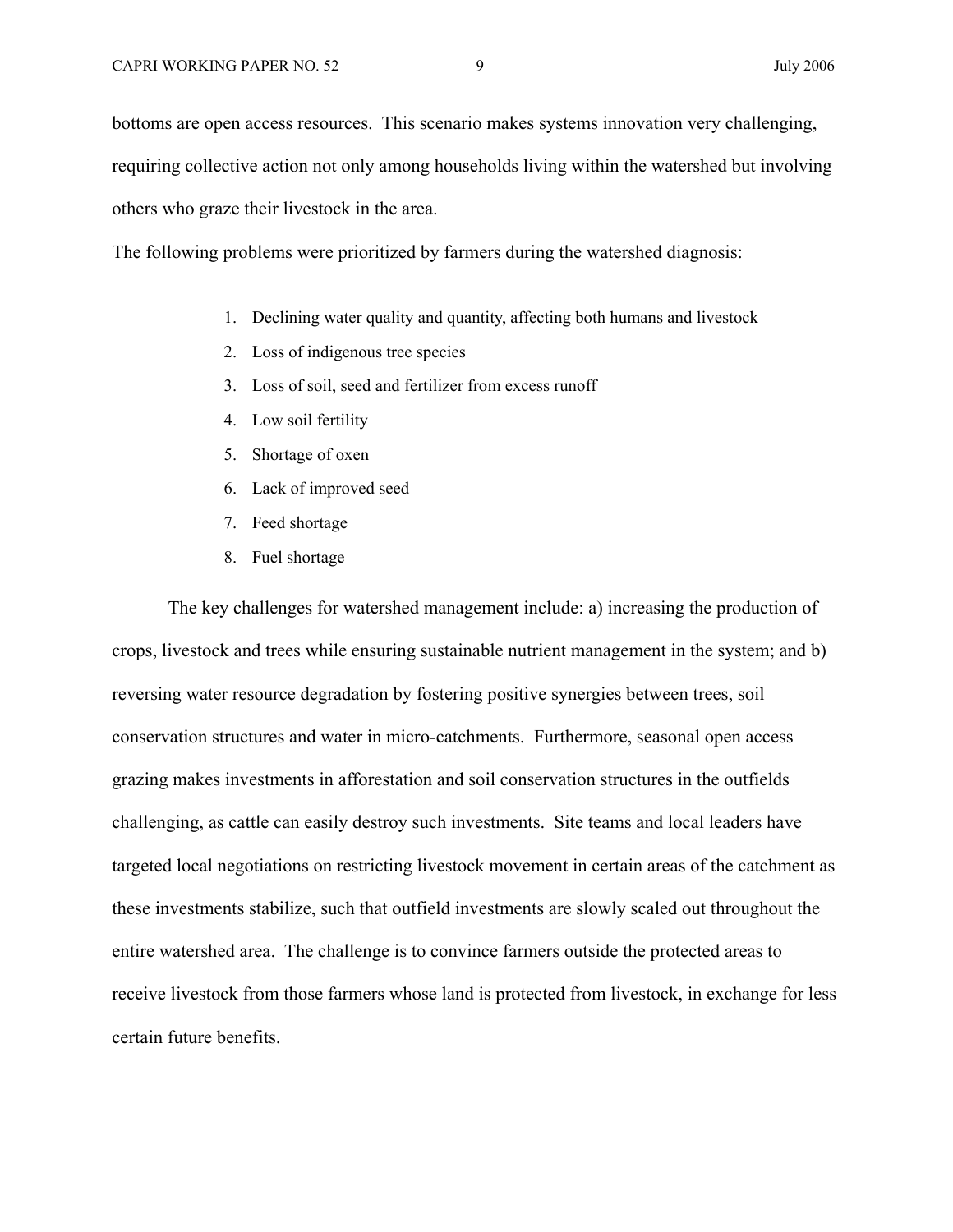#### **Lushoto benchmark site**

The Lushoto Benchmark Site is located in the East Usambara Mountains of Tanzania. It is also a mixed crop-livestock system, but the livestock system has decreased in importance relative to the past and to other benchmark sites as population increases and communal grazing areas have become severely restricted. A diverse array of annual and perennial staple and cash crops are found in the system, including maize, beans, tea, coffee and horticultural crops (tomato, onion, cabbage, etc.). The tree component in the system is substantial due to extensive afforestation efforts in recent decades. As the population moves up the steep slopes, cultivation moves into valley bottoms and production becomes more intensive, the following problems have emerged:

- 1. Decline in water quantity and quality in springs
- 2. Decline in access to, and poor management of, irrigation water and infrastructure
- 3. Decline in soil fertility, destruction of crops from uncontrolled runoff from neighboring fields, and burial of fertile valley bottom soils due to hillside erosion
- 4. Incompatibilities of trees (drying of water, competition with crops)
- 5. Destruction of neighboring crops through pests, disease, rodents, stray fire and theft
- 6. Poor natural resource governance, including poor and inequitable by-law enforcement
- 7. Poor seed quality
- 8. Decline in livestock productivity, including limited feed, poor manure quality and damage caused by free grazing
- 9. Land shortage and encroachment

Key challenges for watershed management include: a) minimize the negative and foster positive synergies among components (trees, crops and water; hillside-valley bottom interactions; crop-soil-livestock interactions); and b) improve natural resource governance.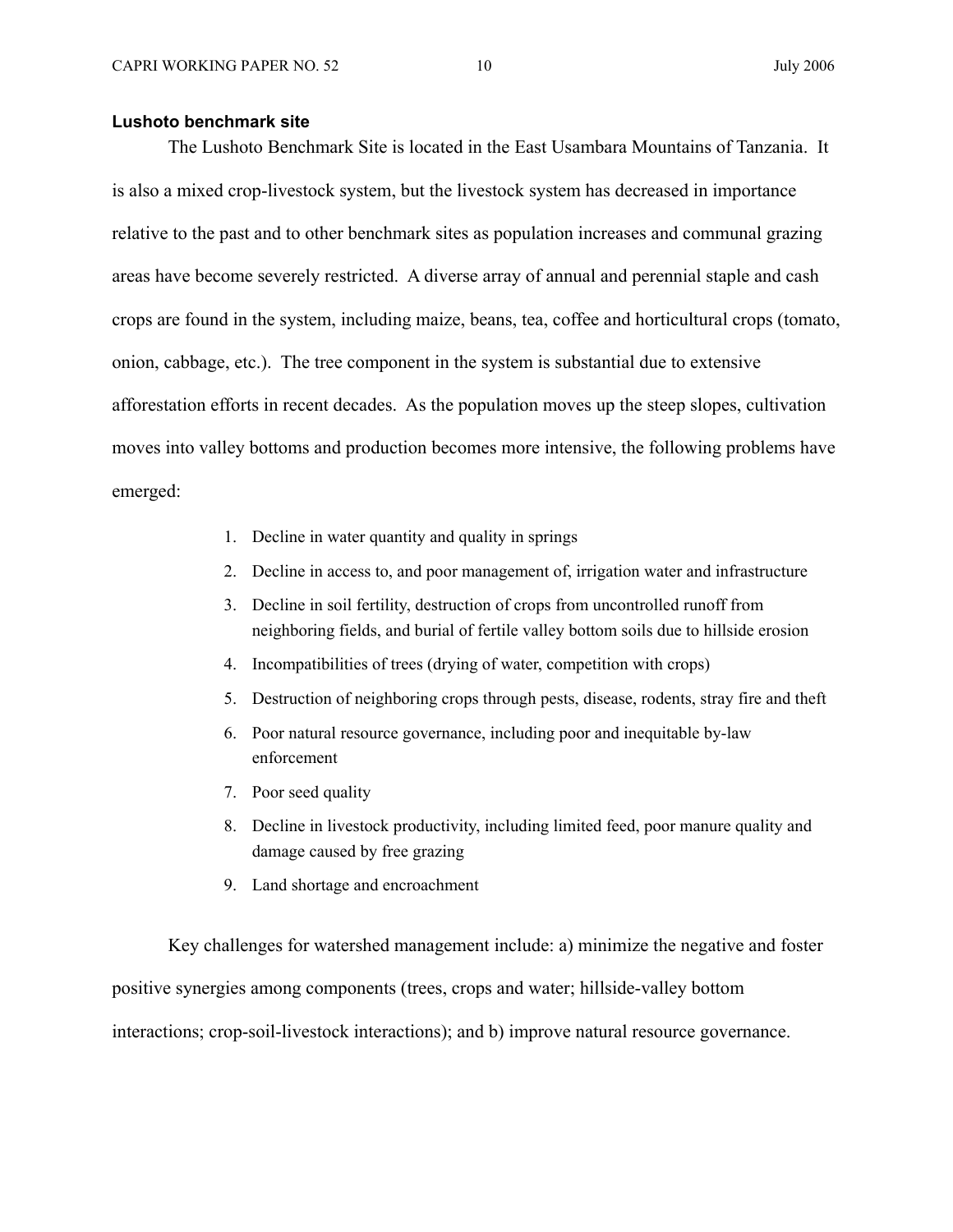#### **Action research methods**

Action research methods are being utilized in AHI to field-test approaches for participation and integration in natural resource management. The action research process may be broken down into an iterative series of steps aimed to enable change, including participatory problem identification, planning, implementation, monitoring and re-planning. It is essentially a process of adaptive management that seeks to understand, through implementation, what works where and why.

In AHI, action research is being used for two purposes: a) at program level, to understand how to improve our own interventions in support of program goals (collective action, equity, integration, sustainability); and b) at community or watershed level, to aid farmers in solving their own NRM problems. An "Action Research Guide" is used to structure the action research process, including planning, implementation, and reflection and change (Box 1). The "data" for action research consist of the outcomes of participatory M&E with beneficiaries and other user groups, and process documentation by program implementers. Empirical research methods can support action research through systematic measurement of the impacts identified by resource users and program implementers.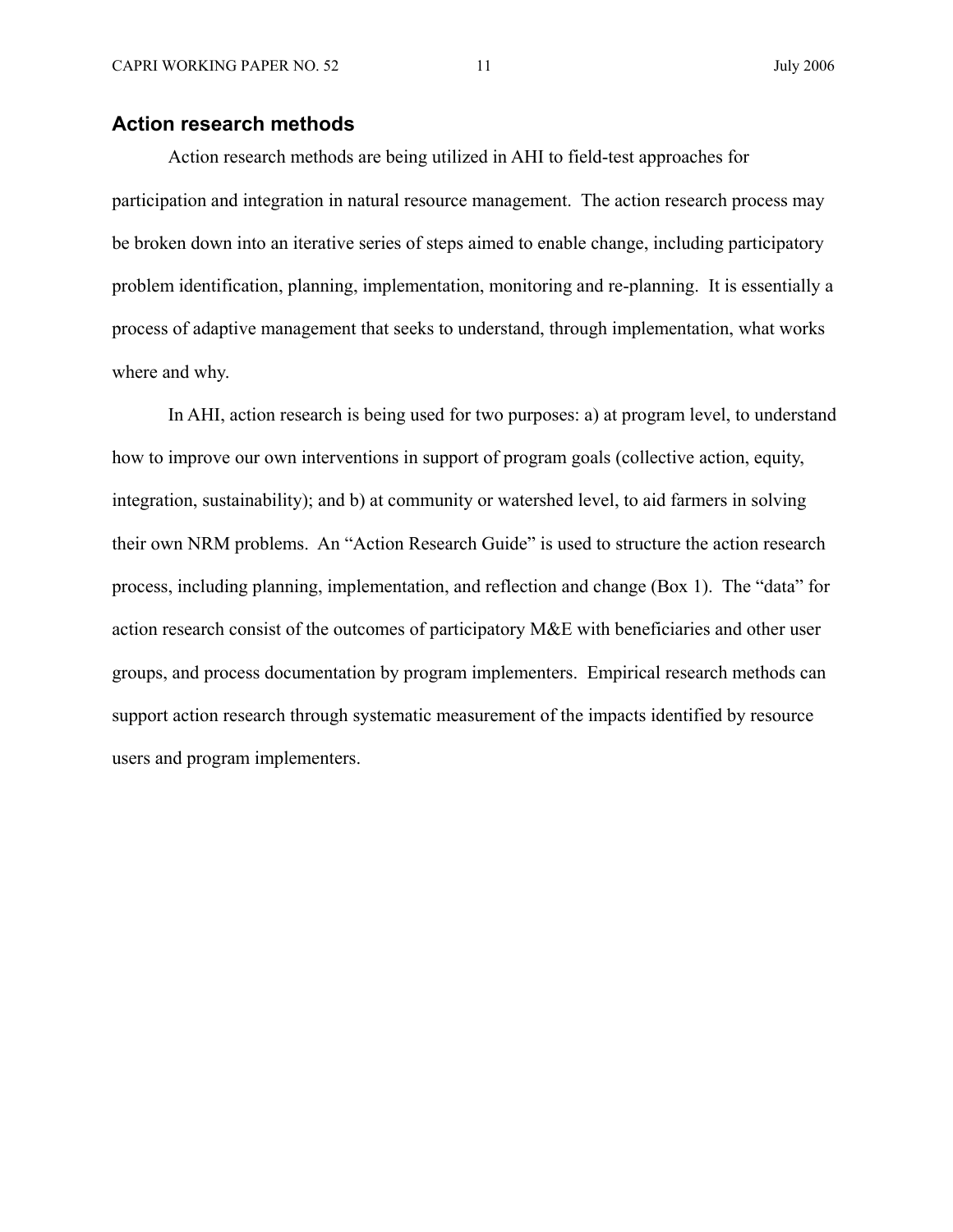#### **BOX 1. Action Research Guide for**

#### **Program-Level Action Learning and Process Documentation**

#### **I. PRIOR TO ANY ACTIVITY / STEP:**

 **Objective:** *What is the program trying to achieve through this activity?*  **Approach:** *What will be done to achieve the objective, and how?* (Steps, Participants, Rationale)  **Plan for M&E:** *What is going to be observed and documented as you go?*

#### **II. FOLLOWING ANY ACTIVITY / STEP:**

 **Approach:** *What did you actually do to achieve the objective?* (Modifications of the approach in practice, Reasons for modifications)

**Successes:** *What went well, and why?* 

**Challenges:** *What did not go well, and why?*

 **Findings:** *What were farmers' (beneficiaries') suggestions on the way forward? What are your own observations about the process?* 

 **Lessons**: *What lessons or insights can be derived from these experiences?* (Insights on the approach; Insights on findings)

#### **III. PRIOR TO ANY FURTHER ACTIVITIES / STEPS:**

 **Recommendations:** *What would you do the same and differently next time?*

## **CASE STUDIES: EFFORTS TO ENHANCE GENDER INCLUSION AND EQUITY**

To enhance gender inclusion and equity in watershed management, it is important to move beyond the standard participatory rural appraisal approach emphasizing "community participation" during problem definition. This section presents a series of case studies to illustrate the need to explicitly manage gender and equity when structuring the community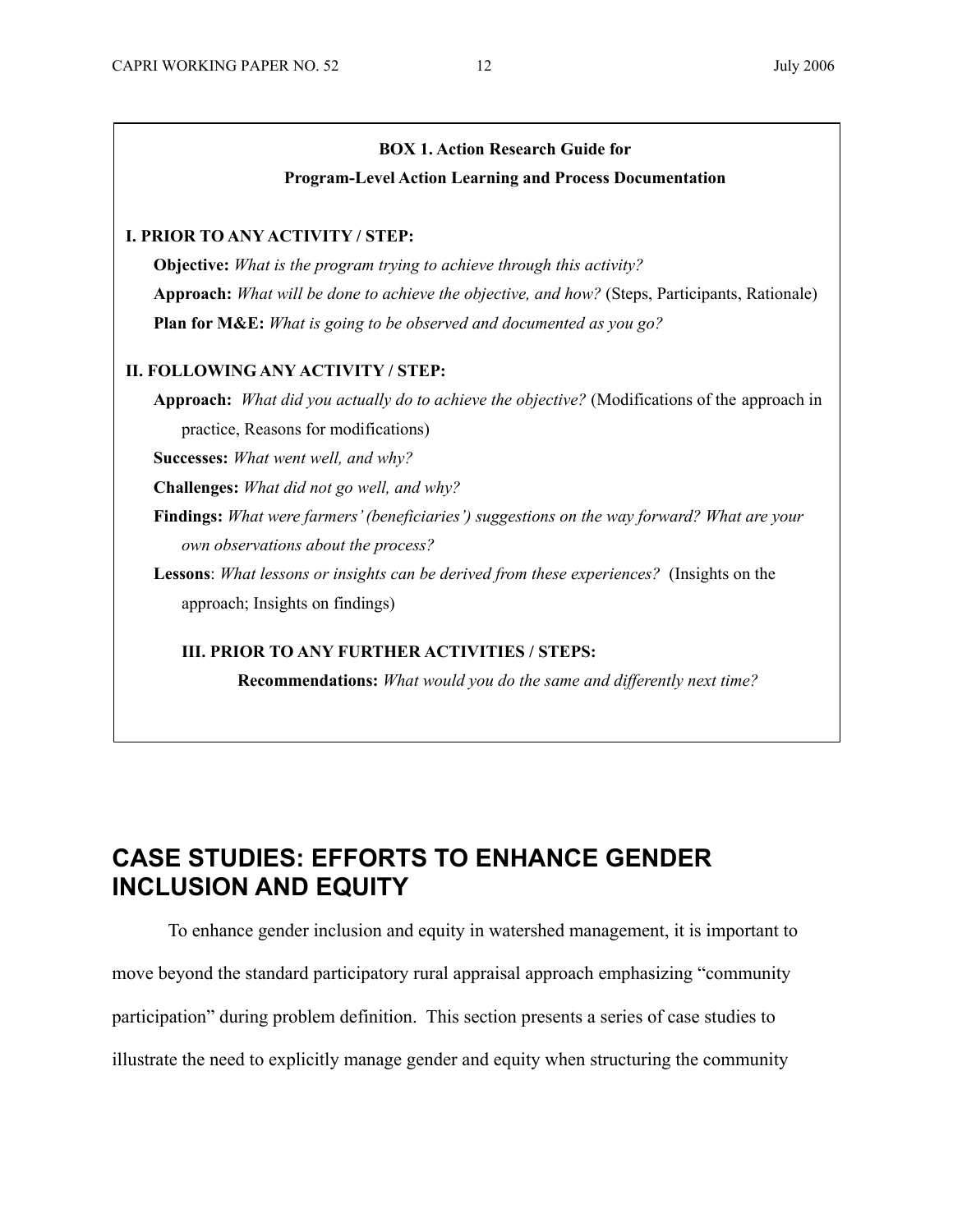interface, eliciting views (during the stages of problem diagnosis, planning and monitoring), and negotiating benefits from watershed management activities.

#### **Structuring the community interface**

#### **Case No. 1: Structuring the interface through watershed "representatives"**

Moving from farm to watershed level is challenging not only because the biophysical processes become more complex, but because the social challenges are exponentially greater. One of the key challenges lies in structuring the community interface given the sheer number of resource users and the need to keep transaction costs to a minimum. By far the most popular way of structuring the community interface among AHI partners has been to mobilize a watershed structure consisting of equal numbers of "representatives" by village. This approach has been utilized in both Ginchi and Lushoto sites, which differ significantly in size and number of resource users. In Ginchi, where villages are relatively small, the team started by organizing a watershed committee consisting of one representative per village. The resulting committee consisted of male farmers alone, and the team was later encouraged to include female representatives. This shifted the number of committee members from six to nine. In Lushoto there are also six villages, but villages are further broken down into hamlets given the large number of households per village. Gender considerations were integrated from the outset in Lushoto, with the resulting watershed structure at village level consisting of one male and one female representative per hamlet. Each of these village committees elected two of their members (one male and one female) to represent them at watershed level, generating a watershed committee consisting of equal numbers of men and women. While the facilitators had a crucial role in establishing or overlooking gender equity in watershed structures, these site differences also reflect a higher degree of gender awareness and mainstreaming in Tanzania.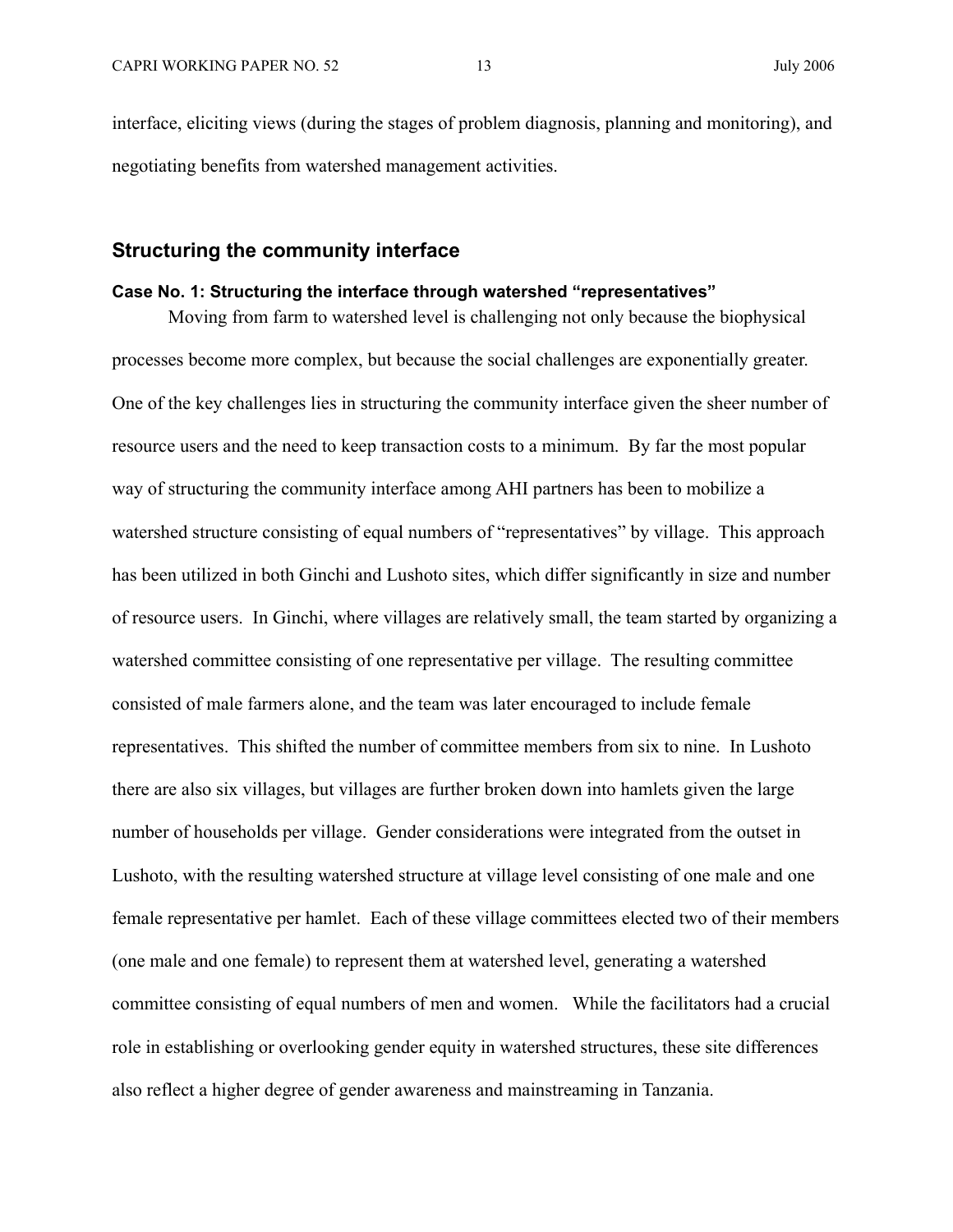Developing a watershed structure is relatively straightforward. The crucial challenge relates to its function. Four different "functional challenges" of these watershed structures have emerged during the pilot phase in Ginchi and Lushoto. These may be characterized as issues of representation, benefits capture, functionality (Lushoto) and incentives. Issues of representation and benefits capture relate to the degree to which the interests of all watershed residents are equitably considered and balanced in decision-making. Figures 1 and 2 illustrate the difference between ineffective and effective representation on the one hand (left-hand side of Figures 1a and 1b, respectively), and inequitable and equitable benefits capture on the other (right-hand side of figures).



**Figure 1a – Illustration of a watershed structure lacking representative processes**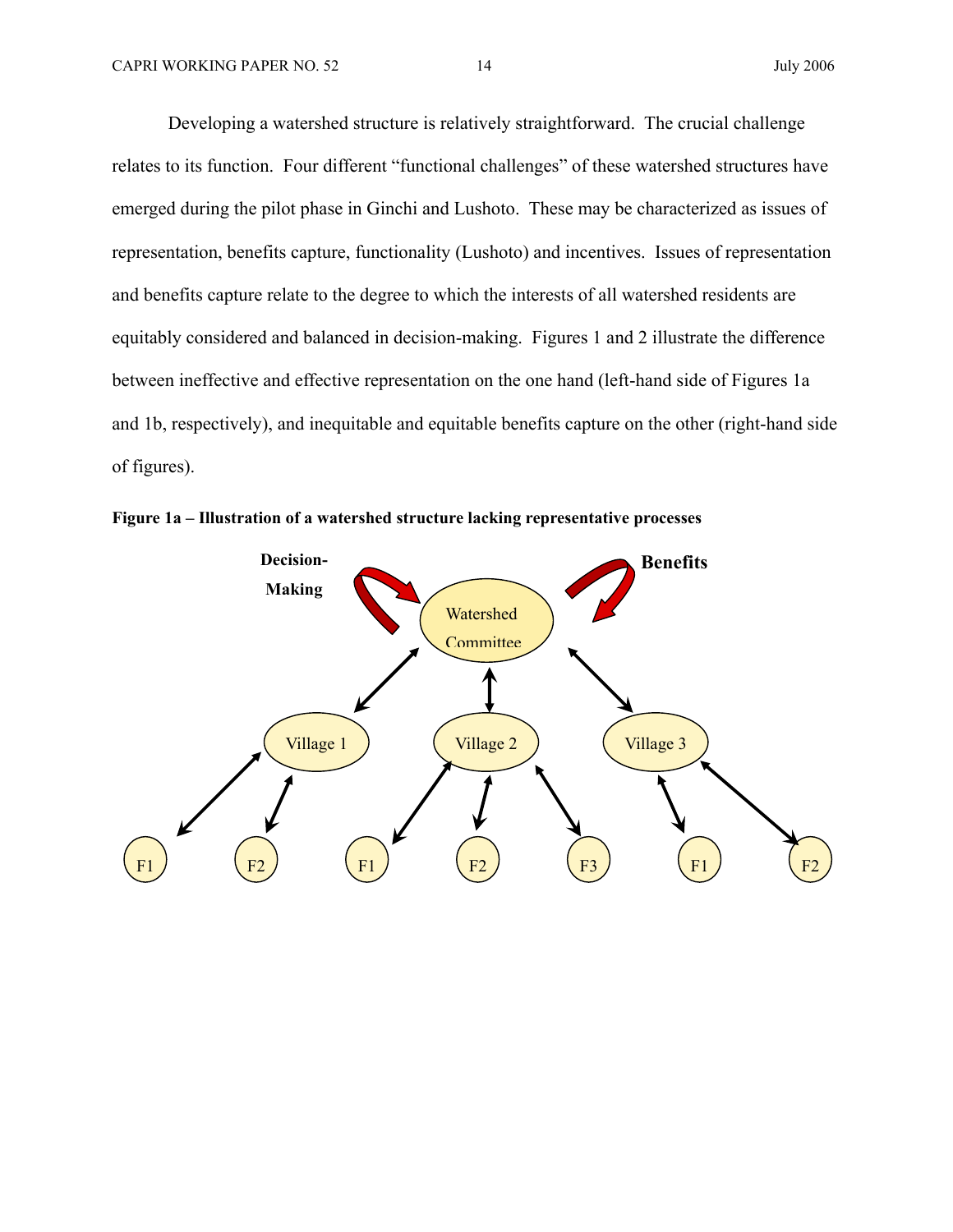

#### **Figure 1b – Illustration of a watershed structure governed by representative processes**

One key finding from AHI is that in the absence of clearly negotiated rights and responsibilities of watershed committee members from the outset, the tendency will be for these watershed "representatives" to capture a disproportionate percentage of the benefits. This has been seen in the selection of participants for activities with restricted membership capacity such as cross-site visits and Farmer Research Groups in Ginchi (25 percent and 15 percent female participants, respectively). It has also been seen in activities with unrestricted participation such as watershed policy dialogue in Tanzania, which has been relatively gender balanced in terms of attendance and participation, but has still seen poor participation overall by affected residents. Unequal participation in restricted activities can result either from biased and non-transparent processes of member selection and benefits capture, or from purposive selection criteria that are predominantly technical in nature. As an illustration of the latter, researchers tend to select "early innovators" who can serve as model farmers in the target area and to keep group size to a manageable level (to facilitate trainings and ensure that benefits do not become too diffuse). Yet there are ways to ensure that both technical and equity goals are met, as illustrated in some of the case studies presented below. Unequal participation in activities with unrestricted participation, on the other hand, may stem from lower levels of exposure and awareness of watershed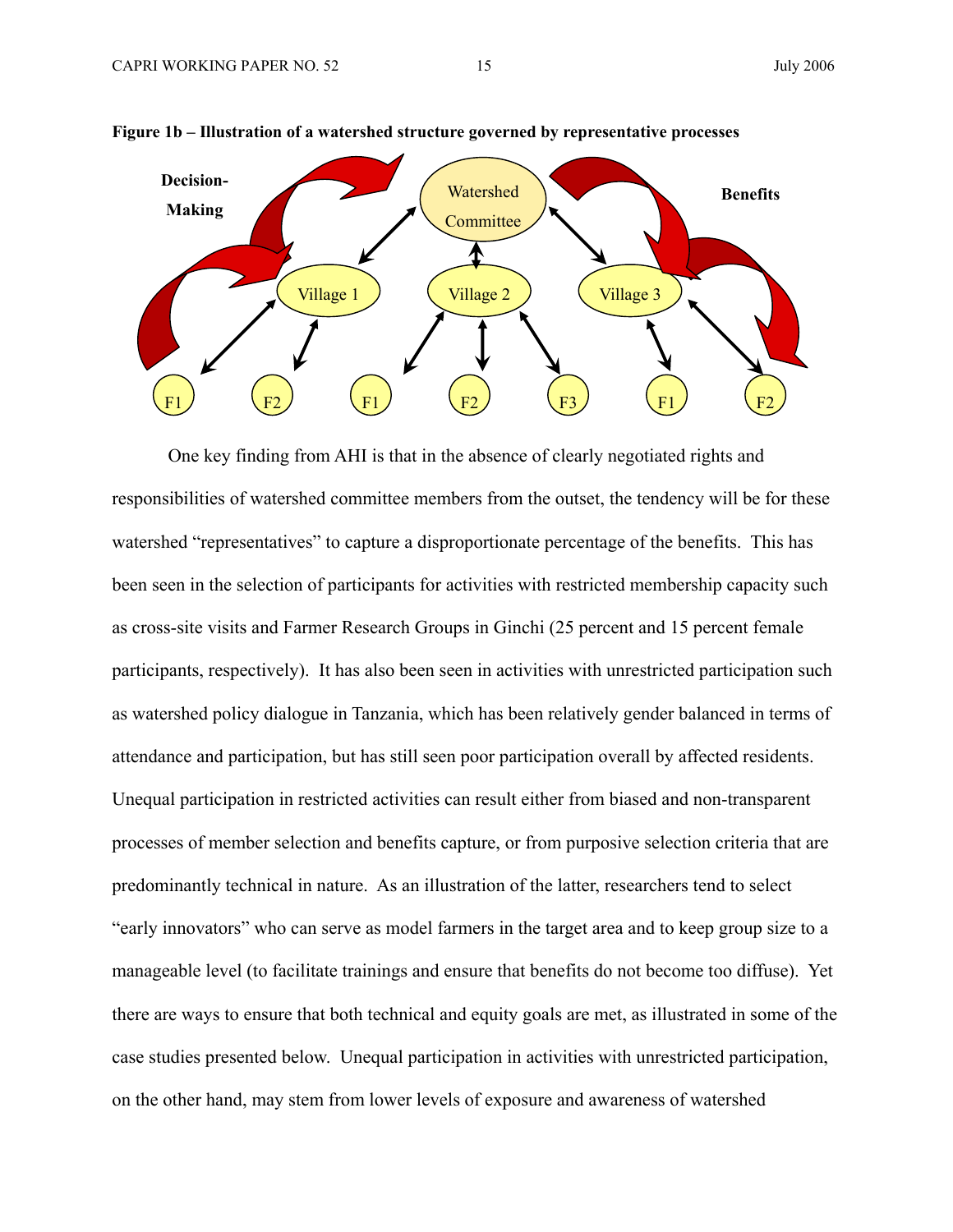activities, or from a sense of disenchantment resulting from a perception that benefits from activities of restricted membership are skewed toward other social actors. Strategies for addressing some of these challenges are discussed in greater detail in the sections that follow.

#### **Case No. 2: Stakeholder-Based Interface**

The second form of community interface has been one organized around the concept of "stake," or political position vis-à-vis a given activity or outcome. This concept has proven to be very instrumental in involving the parties most appropriate to problem-solving in any given watershed management activity. While in many cases "stake" involves gendered distinctions, in many cases the more salient stakeholders are defined by specific interests with respect to the resource or issue at hand rather than gender per se. This is illustrated by a break-down of key stakeholders surrounding diverse watershed issues in Ginchi Benchmark Site (Table 1). Preliminary experiences with multi-stakeholder negotiations for niche-compatible agroforestry and spring protection illustrate the promise of this approach to problem-solving (German et al., in press a).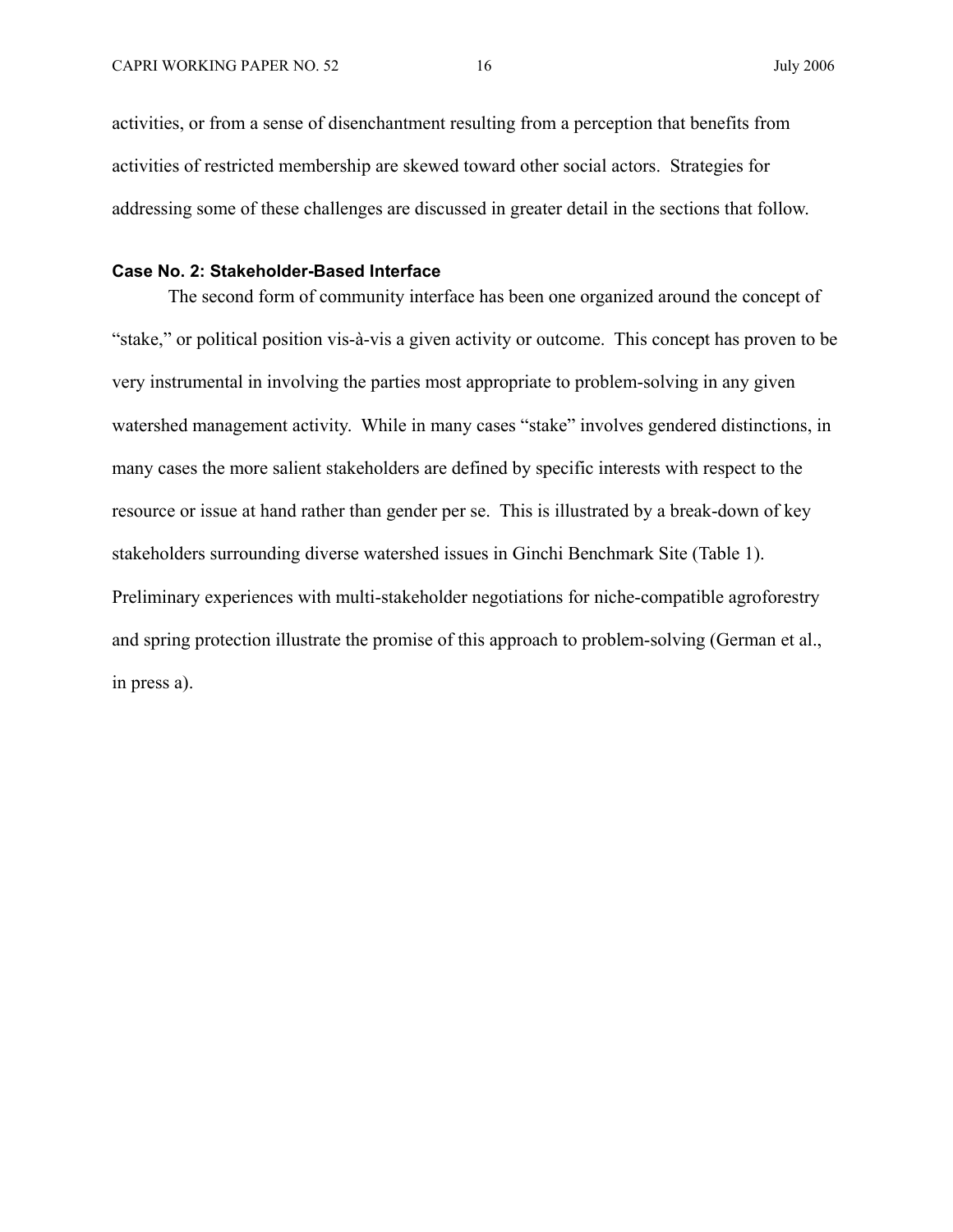| <b>Issue</b>             | <b>Local Interest Groups to be Involved in</b><br>Negotiation <sup>a</sup><br>* Owners of protected (ungrazed) outfield areas,<br>and other farmers who must receive their livestock<br>to graze on their own land (how to ensure benefits<br>to both groups over time)                                                                                                                                                                             |  |
|--------------------------|-----------------------------------------------------------------------------------------------------------------------------------------------------------------------------------------------------------------------------------------------------------------------------------------------------------------------------------------------------------------------------------------------------------------------------------------------------|--|
| Livestock movement       |                                                                                                                                                                                                                                                                                                                                                                                                                                                     |  |
| <b>Spring Protection</b> | * For springs with eucalyptus woodlots: Spring<br>owners and spring users where eucalyptus is grown<br>(to negotiate what the community can contribute to<br>the landowner if the landowner agrees to remove<br>their eucalyptus from the spring)                                                                                                                                                                                                   |  |
|                          | * For springs with no trees or conservation<br>structures: Owners of land around springs and<br>spring users (to negotiate management of the<br>catchment area for enhancing water discharge,<br>including what the village will contribute and what<br>the landowner is willing to do                                                                                                                                                              |  |
|                          | * Women, men and children, given the division of<br>labor in water collection and fuel wood collection.                                                                                                                                                                                                                                                                                                                                             |  |
| Spring Management        | * Farmers who contributed to spring construction<br>and farmers who did not contribute but may want to<br>use springs in the future (negotiating use rights<br>relative to maintenance responsibilities so that the<br>interests of both groups are respected, i.e. new users<br>contributing something for what they failed to<br>contribute in labor/materials/money during<br>construction, but making this contribution<br>affordable to them). |  |
| Soil Conservation        | * Upslope farmers and downslope farmers, given<br>that the former benefit least from soil conservation<br>structures but can damage crops of downslope<br>farmers if they fail to conserve.                                                                                                                                                                                                                                                         |  |
|                          | * Conserving farmers and non-conserving farmers,<br>given the need to establish common drainage<br>channels and avoid damaging each other's<br>structures.                                                                                                                                                                                                                                                                                          |  |
|                          | * Farmers with neighboring landholdings (who                                                                                                                                                                                                                                                                                                                                                                                                        |  |

| Table 1 – Interest groups for key watershed management issues at Ginchi benchmark site |
|----------------------------------------------------------------------------------------|
| Local Interest Groups to be Involved in                                                |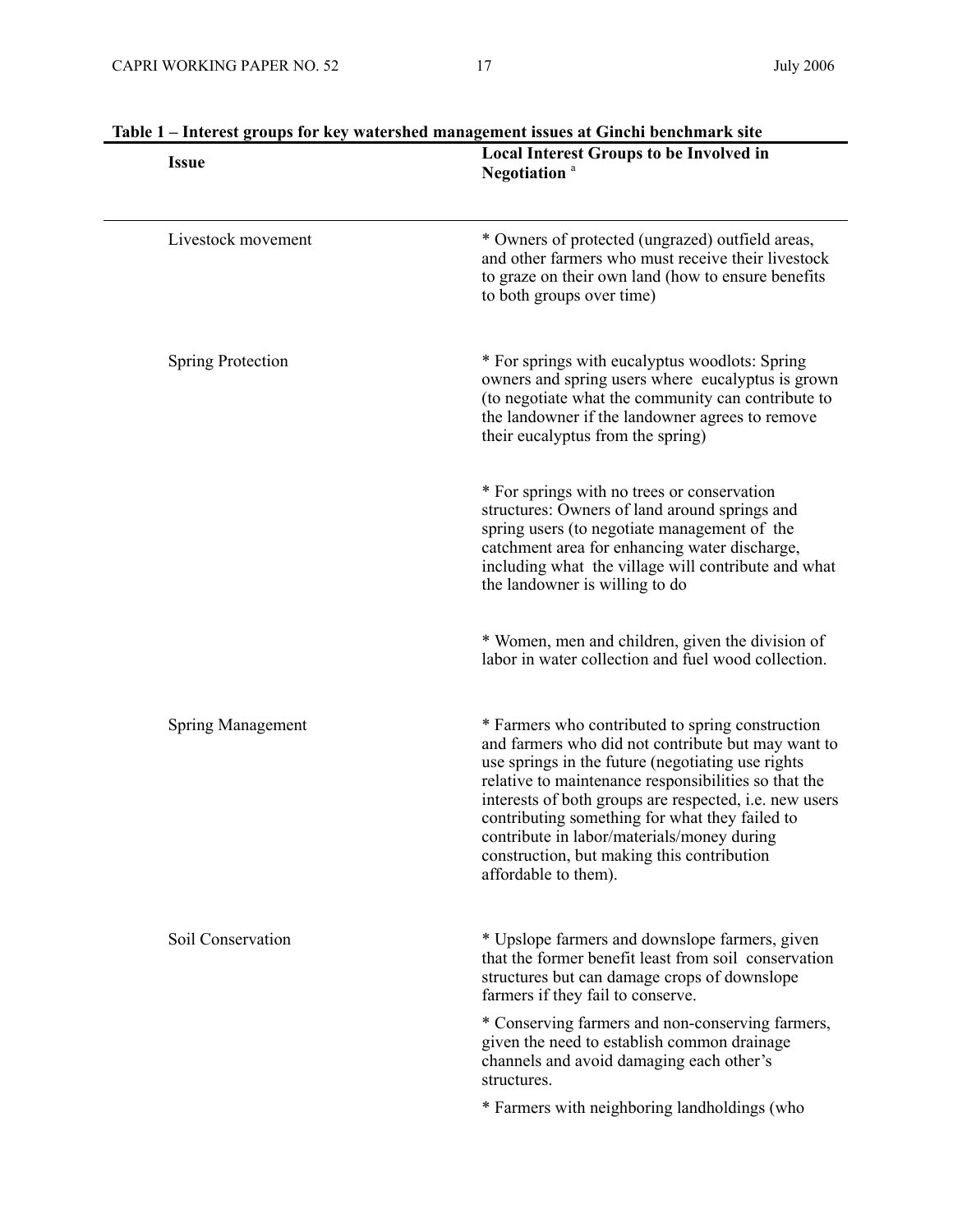|                  | must negotiate the location of common waterways<br>and contributions for gulley stabilization)                                                                                                                                                                                                                                                             |
|------------------|------------------------------------------------------------------------------------------------------------------------------------------------------------------------------------------------------------------------------------------------------------------------------------------------------------------------------------------------------------|
| Niche-compatible | * Stakeholders involved in niches where current<br>incompatibilities exist, agroforestry including farm,<br>mission and estate boundaries (landowners and<br>affected farmers); springs (landowners and <i>affected</i><br><i>users</i> ); forest margins (the State<br>and<br>neighboring farmers); and roadsides (the State and<br>neighboring farmers). |
|                  | * Nursery managers and watershed residents, to<br>negotiate how individual and collective interests<br>can be balanced (i.e. getting a high economic return<br>from labor invested in nurseries, which would favor<br>some harmful species and limit access to poorer<br>households, vs. niche compatibility and equitable<br>trees).<br>access to         |
|                  | * Women and men, whose divergent activity<br>domains structure different needs from trees (i.e.<br>fuel, fodder, income, construction materials, soil<br>fertility) and customary property rights structure<br>differential access to tree products.                                                                                                       |
| Marketing        | * All watershed residents (to negotiate common<br>benefits from collective action in marketing so that<br>benefits accrue to all farmers-independent of<br>wealth, gender, or outspokenness)                                                                                                                                                               |

<sup>a</sup> Local interest groups with an explicit gender component are denoted by italics.

#### **Case No. 3: Linking existing groups exhibiting certain principles**

A third method for structuring the community interface has been under development by the African Grassroots Initiative for Livelihood and Environment (AGILE), a project closely affiliated with AHI. AGILE is working with the Landcare concept (Campbell 1994; Mercado et al. 2000) to enable a social movement toward sustainable land use in eastern Africa. Rather than work through prescribed social groupings, AGILE is working to capture existing social energy through strategic support of farmer groups and community-based organizations with prior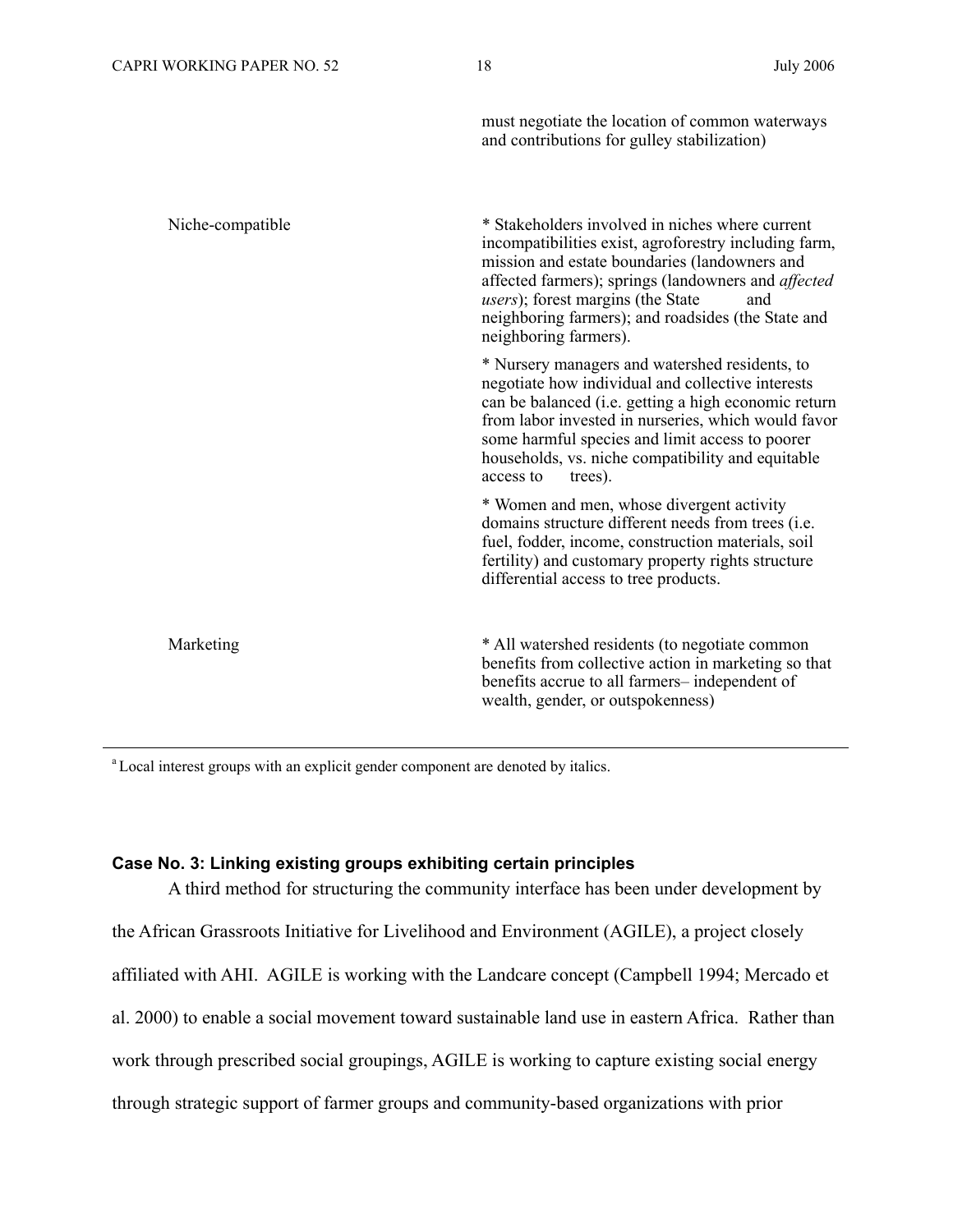interest and success in integrating livelihood goals with environmental conservation. The Landcare approach emphasizes adding value to existing strengths and nodes of innovation in the spheres of technology, institutional capacity (organizational processes, human resources) and policy. Preliminary findings suggest that where local "champions" are found and local ownership is strong, this is a promising approach for sparking localized social movements. The impact of this approach on gender inclusion and equity remains to be seen; however, it is hoped that equity will be enhanced through involvement of greater numbers of land users.

#### **Eliciting views: Problem diagnosis, planning and monitoring**

#### **Case No. 4: Community fora – planning through watershed "representatives" in Lushoto site**

The challenge of eliciting views of large numbers of resource users in watersheds is substantial. While attention to gender and equity is required at all stages of watershed management, from problem diagnosis to planning to monitoring, it is generally only addressed during planning stages. This problem is likely to stem from the transaction costs of sociallyinformed and -disaggregated monitoring and follow-up, as well as from conceptual barriers leading people to equate participation with attendance. In several benchmark sites, planning was conducted at watershed level – thereby minimizing the number of participants who could realistically participate. In Lushoto, this problem was addressed by systematic involvement of diverse social groups – namely, village leaders, male and female farmers, and teachers from all watershed villages. Two challenges emerged when eliciting views at "community" level. The first lies in ensuring equal representation of views among those present at the meeting. For gender equity to be ensured, effective group facilitation is essential to minimize the tendency for outspoken farmers to dominate discussions. Culture also has a role to play; in some sites, all groups will readily participate if given an opportunity by the facilitator, in others (namely, Ginchi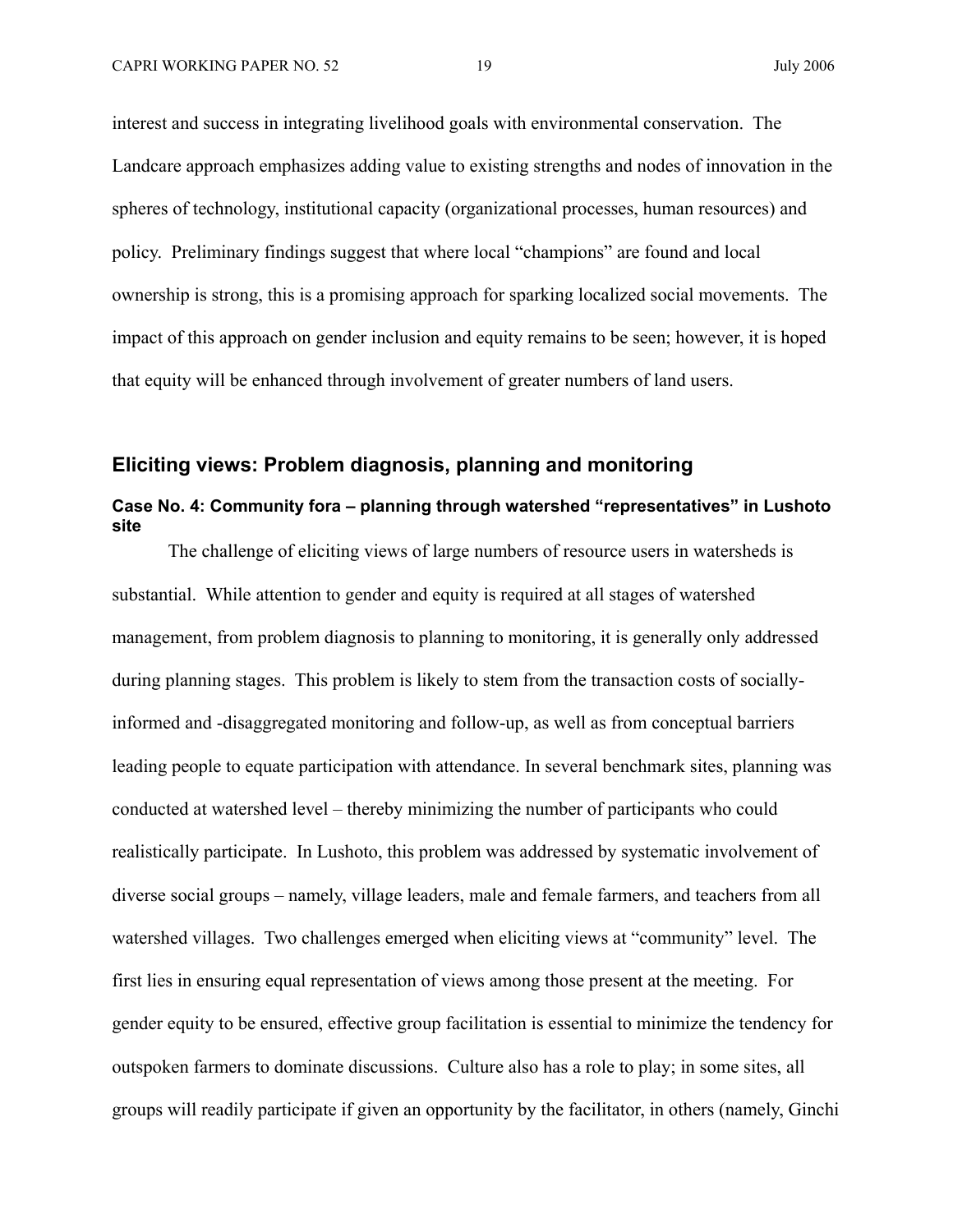site) participation by women is generally grossly inadequate. Dividing into women-only groups within community fora and holding separate meetings to validate female opinion are only partial solutions to this problem; further action research is needed to understand how to engage women more fully in decision-making.

The second challenge lies in ensuring that decision-making among those resource users present in community fora is reflective of broader community views. In the absence of an explicit acknowledgement of the need for broader "community" representation within watershed fora, participants will tend to consider their own interests alone within group deliberations. Within AHI, this problem has been addressed in two ways. First, the "terms of reference" of meeting participants must always be openly acknowledged up front by reminding participants of their role within deliberations – namely, to consider broader community interests in addition to their own. The second way is to structure feedback and validation meetings between the meeting's participants and the broader watershed community. This has been field-tested or is currently planned for village policy dialogue (Lushoto and Ginchi), cross-site visits (Ginchi), and farmer training events (Lushoto). During planning, these feedback events enable not only more widespread participation in and understanding of watershed problems and solutions, but also more detailed planning than what is possible from a single planning event.

Similar challenges are faced in problem diagnosis and monitoring at community level. Attention to "voice" during problem identification and monitoring is fundamental, given the likelihood that the perspectives of certain user groups will be excluded during community fora as a function of low attendance and/or failure to speak out during community events. This problem can be partially addressed by breaking the group down into sub-groups by gender or age, as evidenced in western Kenya where separation of youth from the elders enabled their views on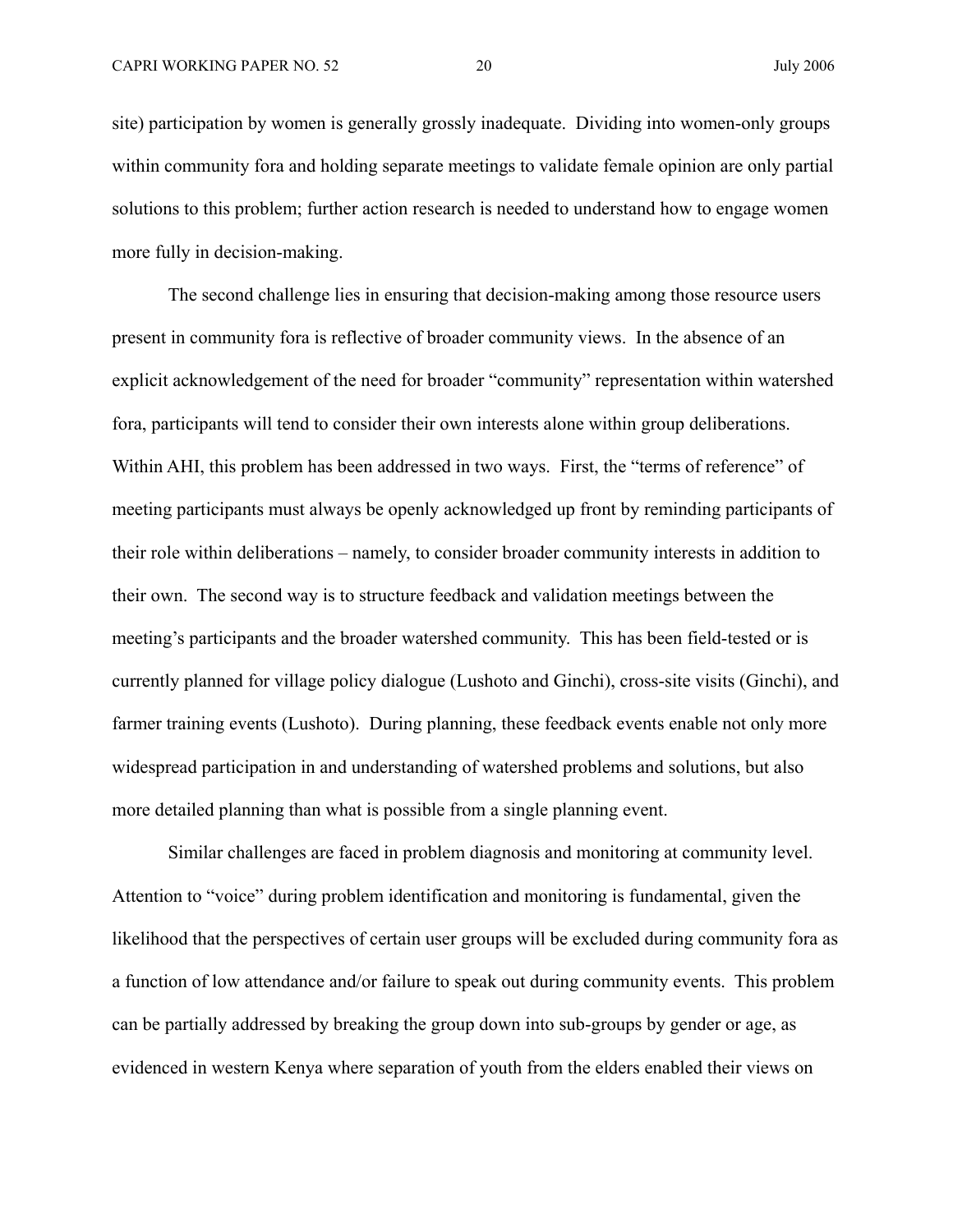land tenure to come out much more strongly than had they been grouped together. Some perspectives will nevertheless fail to be captured as people fear repercussions of expressing politically-sensitive ideas openly. This approach also fails to address time constraints that often hinder attendance by women, unless greater time is invested by facilitators to consult women informally during their daily work routines.

#### **Case No. 5: A Priori social categories – socially-disaggregated problem diagnosis in AHI Sites**

One way in which AHI has attempted to capture diverse views more systematically has been to divide farmers according to fixed social categories when diagnosing problems, planning or monitoring. During watershed diagnostic activities, for example, resource users were grouped according to gender, wealth, age and – where relevant categories exist – landscape location. The importance of such an approach is illustrated in the relative prioritization given to different watershed problems by different social groups. In Lushoto, for example, while men prioritized insufficient irrigation water (priority number eight for men and 18 for women) women prioritized insufficient access to potable water (priority number two for women and 15 for men). This break-down reflects the division of customary rights and responsibilities in Lushoto, where men tend to control cash crop production and women household activities. Similar differences were seen in the relative priorities given to securing farm boundaries (a greater priority for men, who tend to own farmland), establishing tree nurseries (a greater priority for women, who see it as a viable income-generating activity irrespective of landholdings) and improving infrastructure (a greater priority for men, who generally take responsibility for maintenance of roads and community buildings). While such social disaggregation is more effective in eliciting diverse views, it is less effective in building consensus and common understanding of problems and actions and should therefore not be used in isolation from larger village or watershed fora.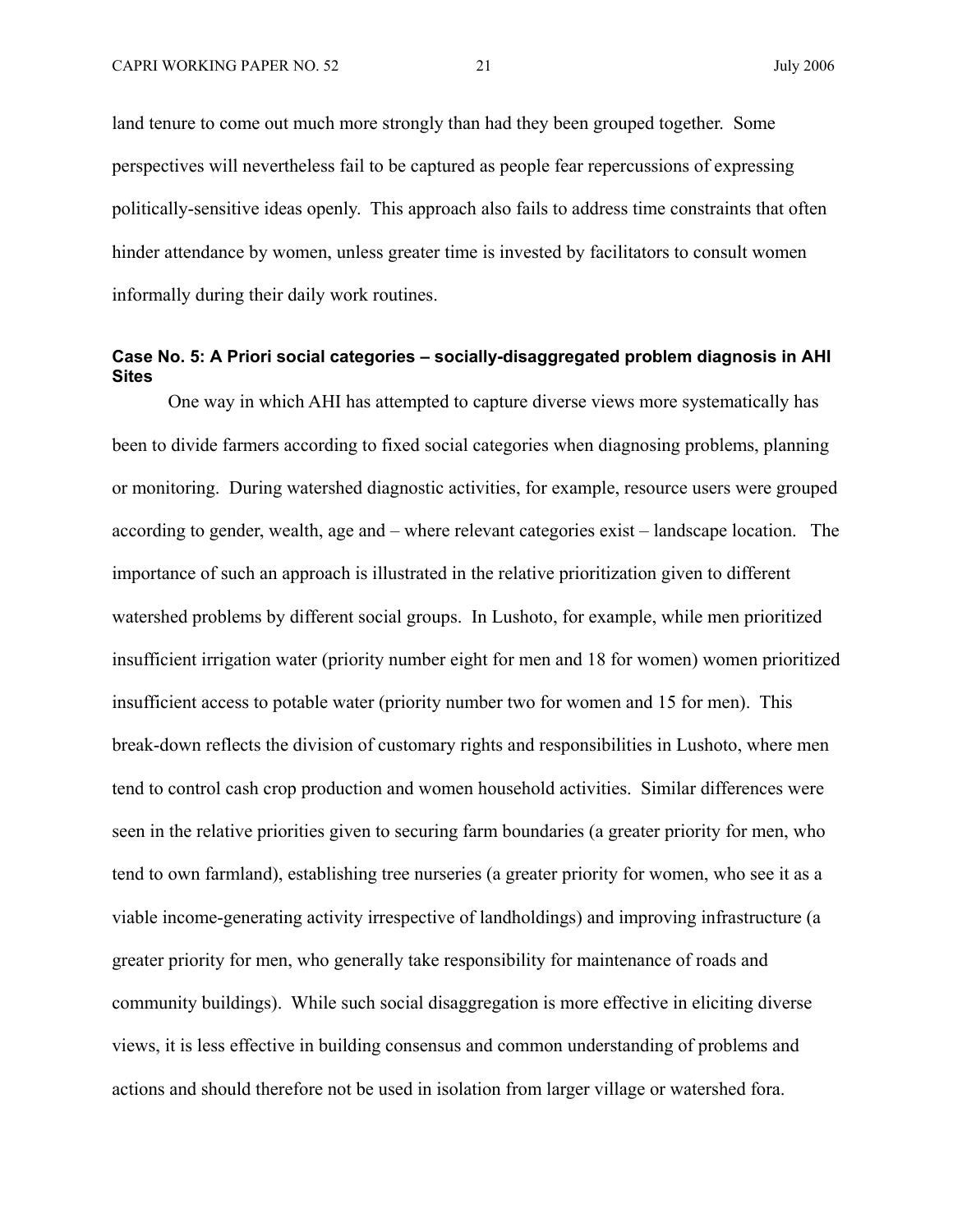#### **Case No. 6: Constructivist approach – Eliciting views according to 'stake'**

A third approach to eliciting views among watershed residents avoids any a priori assumption of the relevant user groups to be consulted, emphasizing instead a constructivist approach to stakeholder identification. The importance of integrating constructivist inquiry into watershed management is best illustrated by the Rio Cabuyal experience in Colombia. In this case, emphasis on a priori social categories (gender, wealth) during problem diagnosis contributed to a failure to recognize a marginalized ethnic group occupying the upper portion of the watershed. This resulted in "natural resource sabotage" as this group fought to re-claim land rights that were being eroded through the project's interventions (Munk Ravnborg and Ashby 1996).

In AHI, we have been working with the concept of constructivist inquiry for stakeholder negotiations as a means of avoiding such pitfalls. When problems diagnosed by one group implicate another user group, as in the case where one farmer expresses problems caused by another farmer, private entity (Mission, Estate) or the State, the second group is then consulted to identify their own views on the problem and their interaction with neighboring farmers. While this approach is still under development, a number of important lessons have been learnt (German et al., in press a). For example, lessons relating to the merits of a constructivist approach to problem and stakeholder identification include the identification of important opportunities for 'win-win' negotiations by equitably capturing diverse interests (and thereby enabling a more balanced dialogue where each party has something to gain). Another lesson is that land management choices may be influenced as much by historical factors and the biases of external institutions as by a strong rationale on behalf of the land user. This creates an opportunity for corrective change emphasizing more optimal land management practices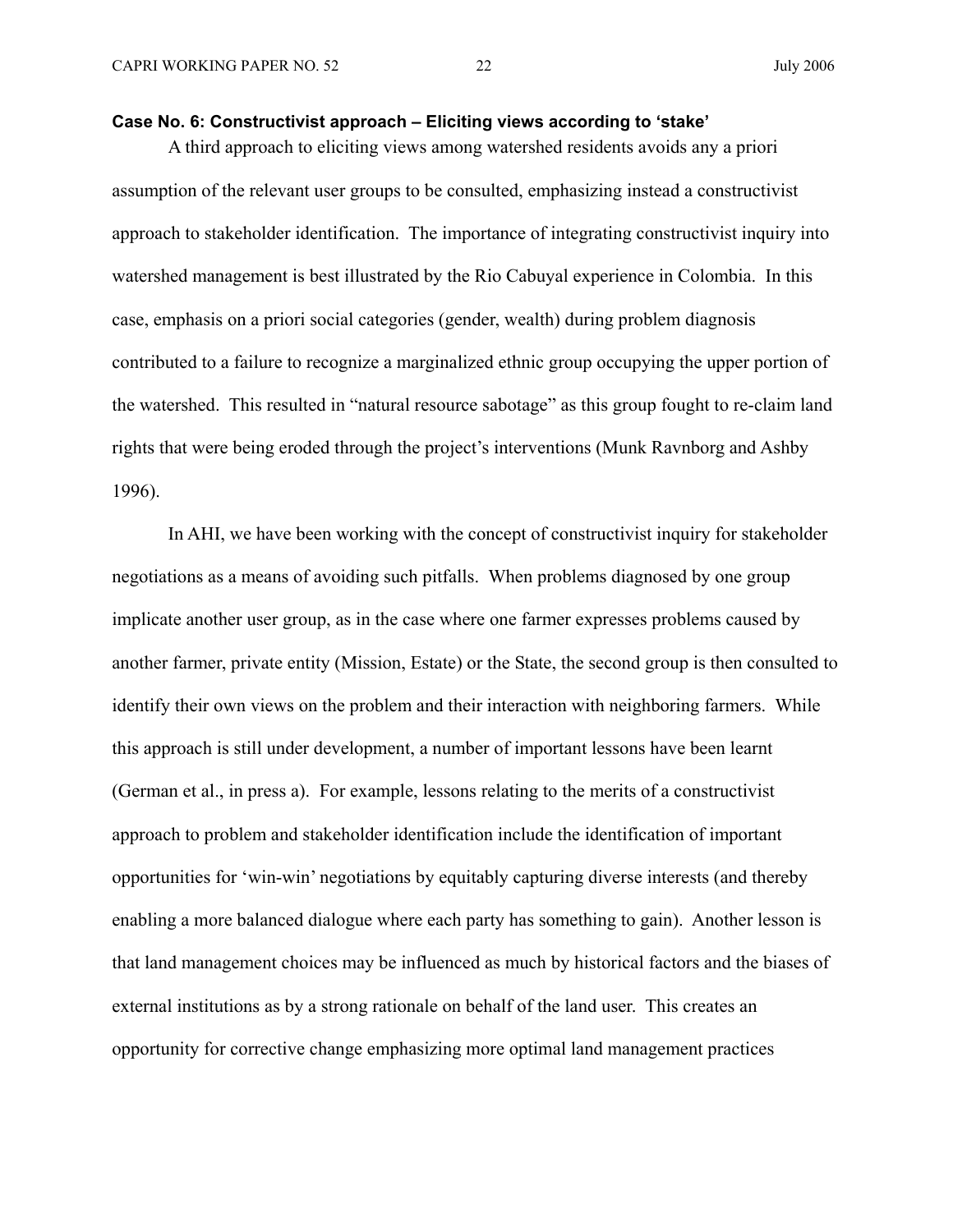beneficial to diverse local stakeholders. As a result, many negotiation support events have enabled change through simple face-to-face dialogue.

#### **Negotiating benefits**

Equity in benefits capture has been subject to additional scrutiny during action research in AHI benchmark sites. Rather than rely solely on active farmers who are self-advocating in approaching project personnel, we have attempted to negotiate benefits to the watershed at large in several cases. Together, these cases illustrate some general principles on how to bring more widespread benefits to diverse groups by gender, wealth and 'stake.'

#### **Case No. 7: Stakeholder-based negotiations in Lushoto and Ginchi sites**

One approach for negotiating benefits has been to identify different stakeholders around prioritized watershed issues, and to engage these stakeholders in negotiations to optimize benefits to each party. One case has received special attention in Lushoto and Ginchi sites, namely multi-stakeholder negotiations for niche-compatible agroforestry. During watershed diagnosis, several problems were found to be directly or indirectly associated with the cultivation of particular tree species in inappropriate niches. Certain trees, when cultivated on farm boundaries and roadsides, or to mark the boundaries of protected areas and community forests, were found to compete with crops of neighboring farmers and to negatively affect soil and soil moisture. Other species, when cultivated around springs, were found to have an overly negative effect on spring discharge or to change the taste of water. Some species were found to create an impenetrable layer of leaf litter and enhance erosion on farms located downslope from woodlots. Finally, problems resulting from deforestation and limited availability of trees on the landscape, including limited access to tree products and soil and water degradation, were prioritized problems in some sites. An approach for enhancing niche compatibility in agroforestry was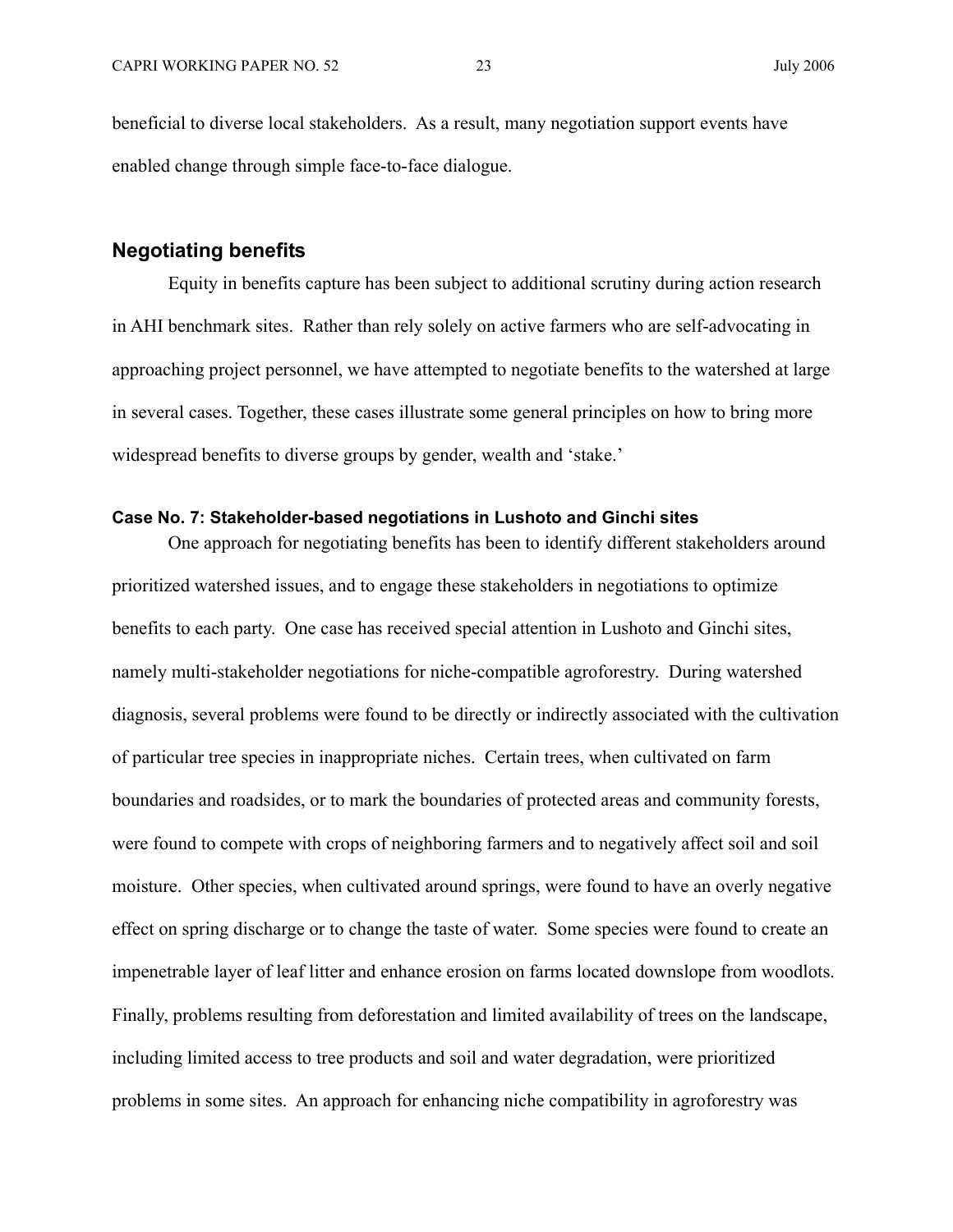clearly needed in the first three cases so as to harmonize interactions among neighboring landscape units or among user groups. In the last case, it was needed to ensure that actions to increase the number of trees on the landscape avoid exacerbating existing incompatibilities.

The approach under development in AHI involves: a) identification of stakeholders by niche; b) discussions with individual stakeholders so as to bring them to the negotiating table; and c) multi-stakeholder negotiations to identify "socially-optimal" solutions. Stakeholders identified for each niche in Lushoto site are summarized in Table 2; negotiations are underway in farm boundaries and springs. These negotiations can lead to nursery management to propagate seedlings targeted for specific niches, implementation of agreed upon management arrangements and/or by-law reforms to govern tree species and management of specific niches.

| <b>Niche</b>          | <b>Stakeholders</b>                                                  |
|-----------------------|----------------------------------------------------------------------|
| 1. Farm boundaries    | - Owners of boundary trees, neighbouring farmers, missions, churches |
| 2. Forest buffer zone | - Farmers in buffer zone, Ministry of Natural Resources and Tourism  |
| 3. Springs            | - Individual landowners, water users                                 |
| 4. Within farmland    | - Individual household members (by gender, age)                      |
| 5. Roadsides          | - Ministry of Public Works, farmers with land along roadsides        |

**Table 2 – Niche-specific stakeholders, Lushoto benchmark site, Tanzania** 

A similar approach for negotiating program and natural resource management benefits can be applied to other watershed themes, as illustrated in Table 1. It is important, however, to ensure that emphasis on resolving more salient or overt conflicts does not undermine effective contributions by both men and women. More targeted negotiation support on the sidelines may be required to effectively capture diverse interests and diverse dimensions of "stake."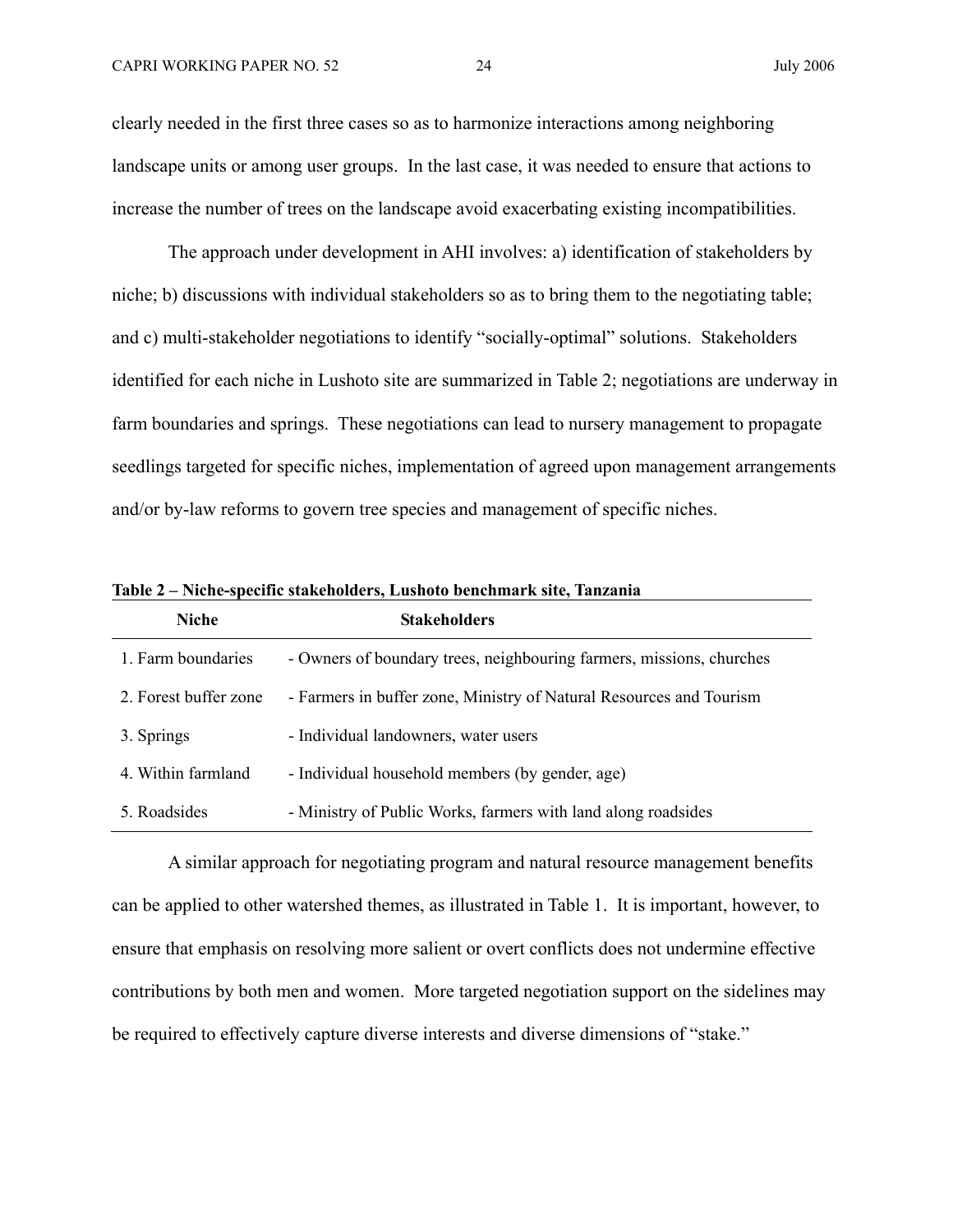#### **Case No. 8: Farmer research group-community negotiations in Ginchi site**

The second case of negotiating benefits from program activities involves farmer research groups. While not explicitly related to watershed management, farmer research groups have been utilized as a means to bring tested technologies with high income generating potential into new watershed areas to ensure that farmer interest is maintained by ensuring early returns to farmer investments (balancing activities with short- and long-term pay-offs). When led by researchers or extension agents, membership selection in FRGs tends to be biased toward "active," "model" or "innovative" farmers and the youth, with little attention to how project interventions favor some groups to the exclusion of others. One case from Ginchi benchmark site serves to illustrate this conventional approach and how it may be overcome.

Given the limitations on crop diversification posed by the high altitude at Ginchi site, production of seed potato was seen as one of the most promising strategies for generating income through added value to an existing farm enterprise (ware potato). For this purpose, a single FRG of 26 farmers was organized to multiply a limited amount of seed potato. When establishing the first FRG, little attention was given to membership or sustainability, resulting in disproportionate membership by gender (85 percent male) and village (54 percent from Tiro, one of six villages that the team uses as their contact point with the watershed) and no attention to how benefits will be shared more broadly. This resulted in additional discussions among the site team on how to facilitate a more equitable and explicit approach to benefits capture from income-generating activities. A meeting was called to foster negotiations between the first FRG and other farmers in the watershed. Farmers jointly reached a resolution specifying that the original FRG should not remain with all program benefits. This was operationalized first by specifying equal participation by village, such that each village would have at least one FRG the following season. Second, they determined that benefiting FRGs should have an obligation to multiply and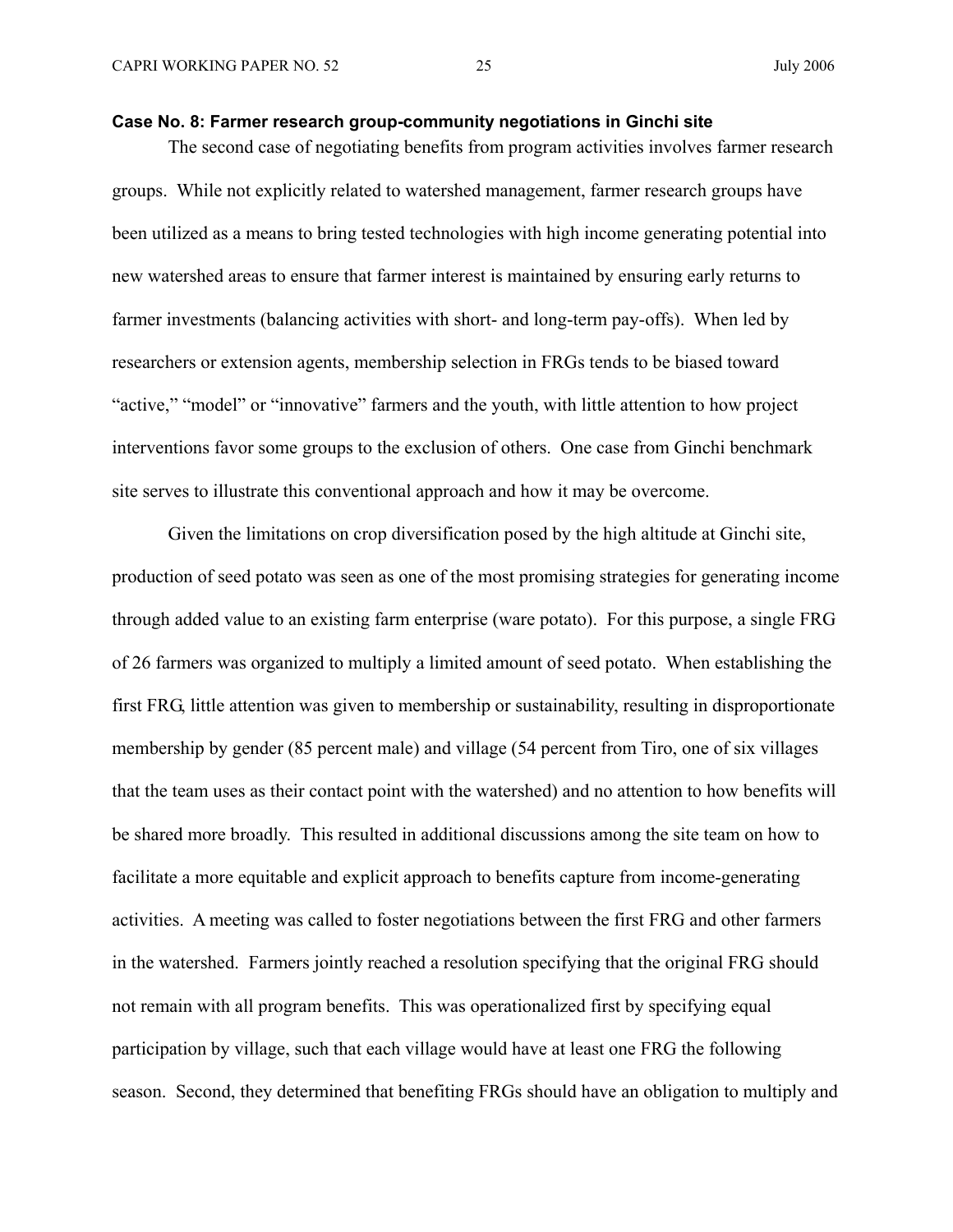share what they receive with other farmers. This led to the establishment of by-laws to govern access to the seed potato technology, including a regulation that farmers should return the same amount of seed as they receive at the end of the growing season and pay for the corrugated iron sheets utilized in diffused light stores (in cash or in kind). This would then be used as a loan to a new FRG. The effect of this approach on increasing gender equity has yet to be assessed.

Members of the original FRG were at first disappointed with these negotiations, as they were incorporated after the members had received seed and materials which they already assumed to be given for free and not on loan. This illustrates the need to foster negotiations on benefits sharing prior to initiating watershed activities or introducing technologies. This case study also illustrates how the addition of a single step in community entry can have a profound impact on the distribution of benefits and on sustainability of development efforts. Without an agreement on technology sharing, it is highly likely that benefiting farmers would focus on increasing their seed stock for personal use rather than sharing with others, thereby hindering technology "spillover" and increasing farmer dependence on outside actors.

#### **Case No. 9: Village-level negotiations in Lushoto site**

Benefits can also be negotiated at village level. In Tanzania, three activities required such village-level negotiations. The first case emerged during nursery establishment for nichecompatible agroforestry. Given the large size of villages in Tanzania, it was not possible to establish nurseries with all farmers. Furthermore, the program wanted to first learn by focusing on a few nurseries, and later scale up the approach to more villages. Thus at the village level, we negotiated priority hamlets for intervention by establishing criteria and on the basis of those criteria selecting a priority hamlet. Hamlets were generally prioritized according to the presence of critical waterways under threat or whether they supply water to large numbers of people. This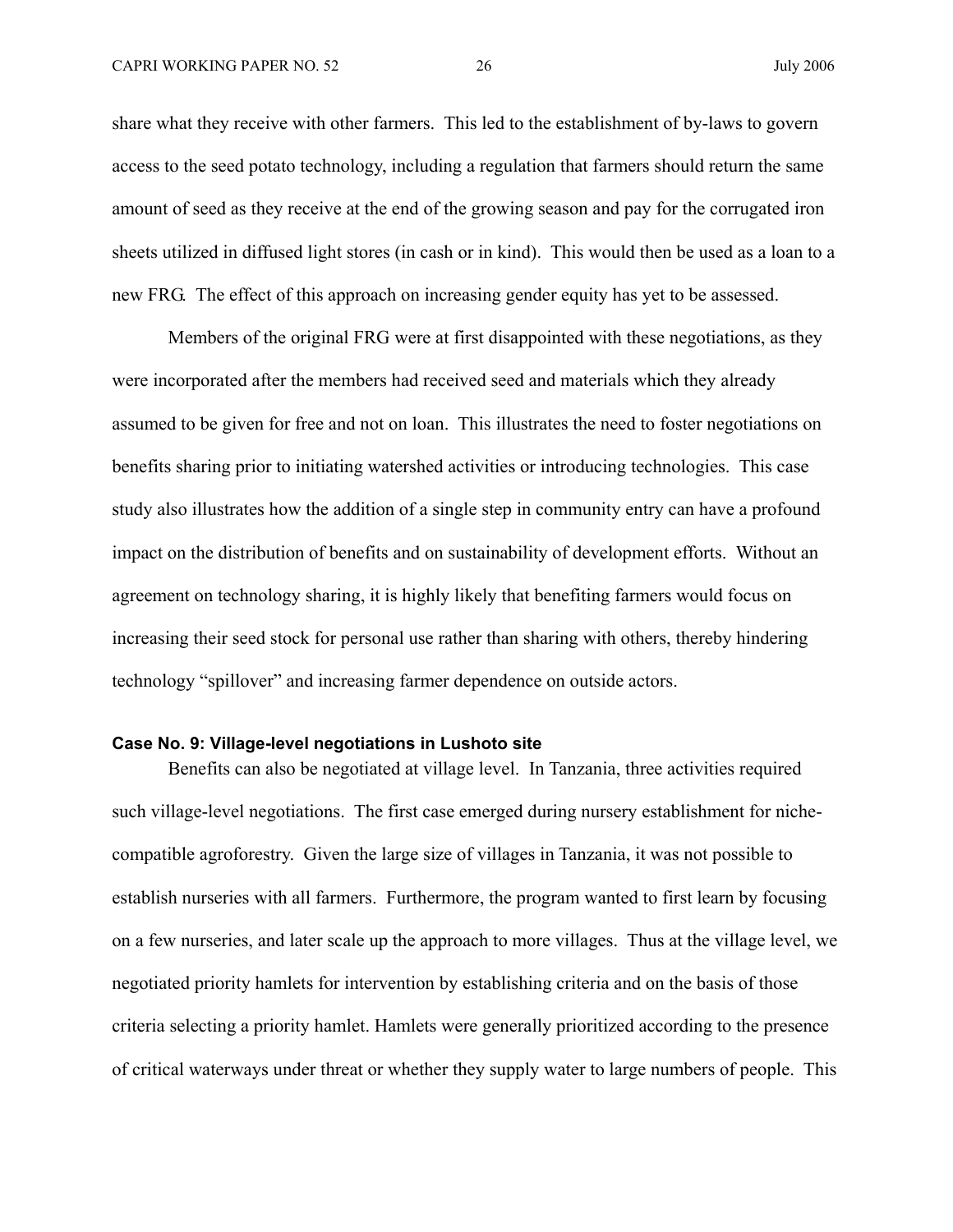case illustrates how fostering the selection of decision-making criteria based on principles of equity can be utilized to enhance equitable collective action processes. By fostering greater awareness of why benefits are being channeled to particular farmers first, this approach can generate more widespread interest in the nurseries' success. A second case involving selection of priority intervention areas within watershed villages involves integrated catchment management. In this approach, diverse interventions (agroforestry, water conservation and harvesting, livestock, crops, soil conservation) are induced simultaneously to foster positive synergies among system components at catchment level. A similar approach to village-level negotiations for pilot catchment selection is underway. A collective and transparent process of identifying criteria for selecting catchments and evaluating proposals can assist in enhancing equity in this approach.

The third example of village-level negotiations emerged from participatory policy dialogue in Lushoto. Several watershed-level NRM problems had emerged or been exacerbated due to insufficient natural resource governance, resulting in large part from erosion of traditional norms with insufficient application of policies emerging from the modern legal system. This "governance gap" has increased conflict and undermined sustainable natural resource management in the area. We therefore facilitated village-level policy dialogues to discuss whether existing by-laws are well-targeted for addressing identified watershed problems, and whether the problems persist due to ineffective policies or poor policy enforcement. The approach ensured that leaders from each hamlet within the village, as well as equal numbers of male and female farmers, were invited to negotiate by-law reforms. While participating farmers engaged in a very lively discussion and saw the dialogue as a critical need, representation of invited hamlets was poor. Rather than assume that resolutions reached during these meetings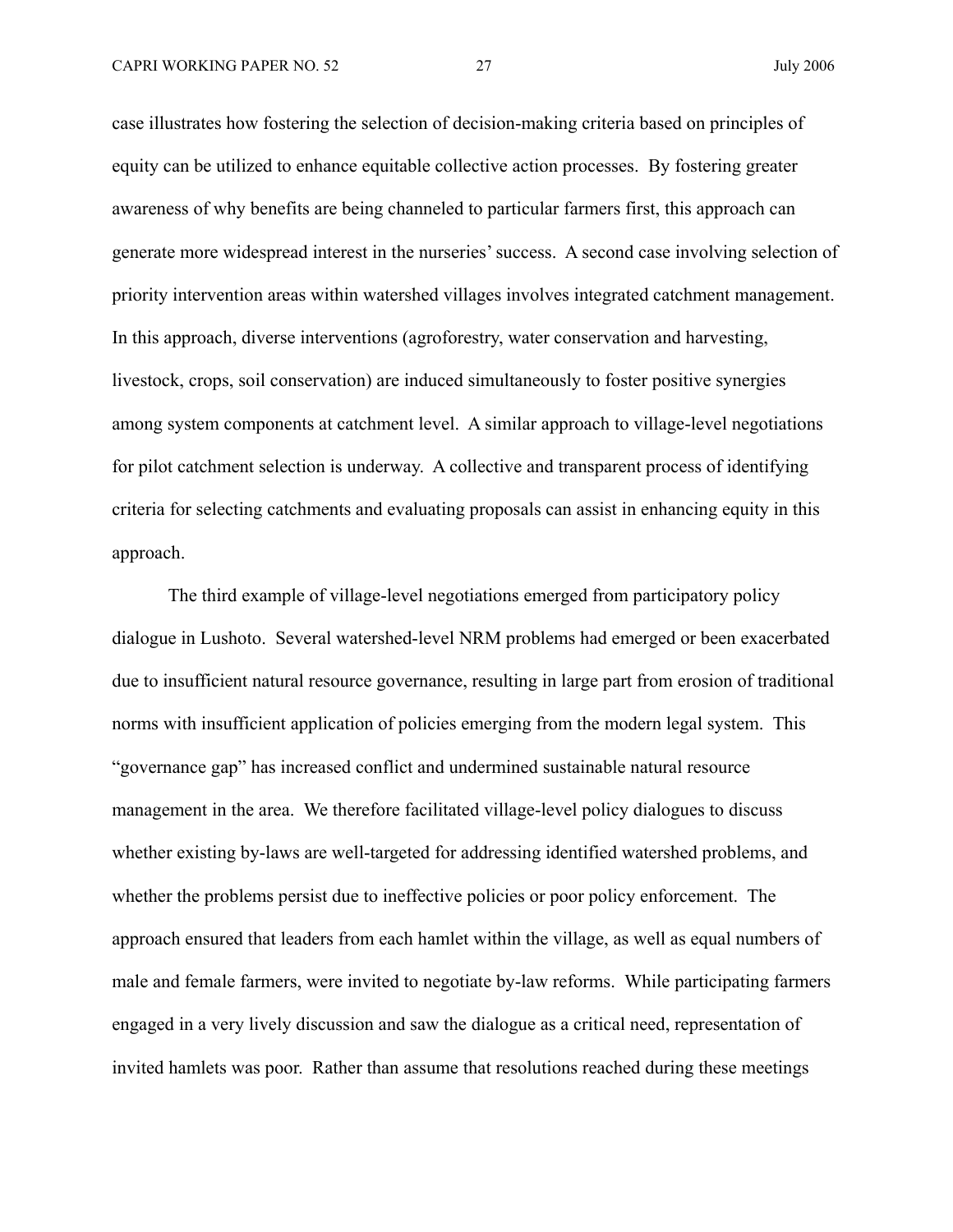were reflective of the views of all villagers, it was agreed that village or hamlet-level meetings would be held to share and validate or revise provisional policy recommendations. This process is being led by the farmers themselves, with limited assistance in the form of compiling and printing the provisional resolutions and helping the farmers think through the process to be used within the meeting to ensure effective representation of diverse views (by gender and other parameters).

#### **Case No. 10: Negotiating through administrative structures in Areka site**

The final case of negotiation of benefits comes from Areka benchmark site in southern Ethiopia. During early focus group discussions aimed at understanding how outside institutions foster or constrain resource access among different types of resource users, a strong bias toward wealthy male farmers among extension workers was identified. One woman went so far as to declare, "in all my years, I have never seen an extension agent working with a woman." Since technology access serves as a foundation for many watershed interventions, and natural resource investments with more delayed or indirect returns must be balanced with short-term economic gains, inequitable technology access has the potential to undermine collective investments in watershed management overall.

To address the gender bias, village meetings were called by asking farmers to invite FRG members and equal numbers of men and women from different wealth levels, to discuss a way forward for enhancing equitable technology access independent of gender and wealth. During these meetings, farmers were divided into two groups by gender and asked to identify: a) technologies they would like to have access to; b) the social units through which technology dissemination should be mediated or governed so that equitable benefits would be ensured; and c) mechanisms for how technologies and associated management practices would be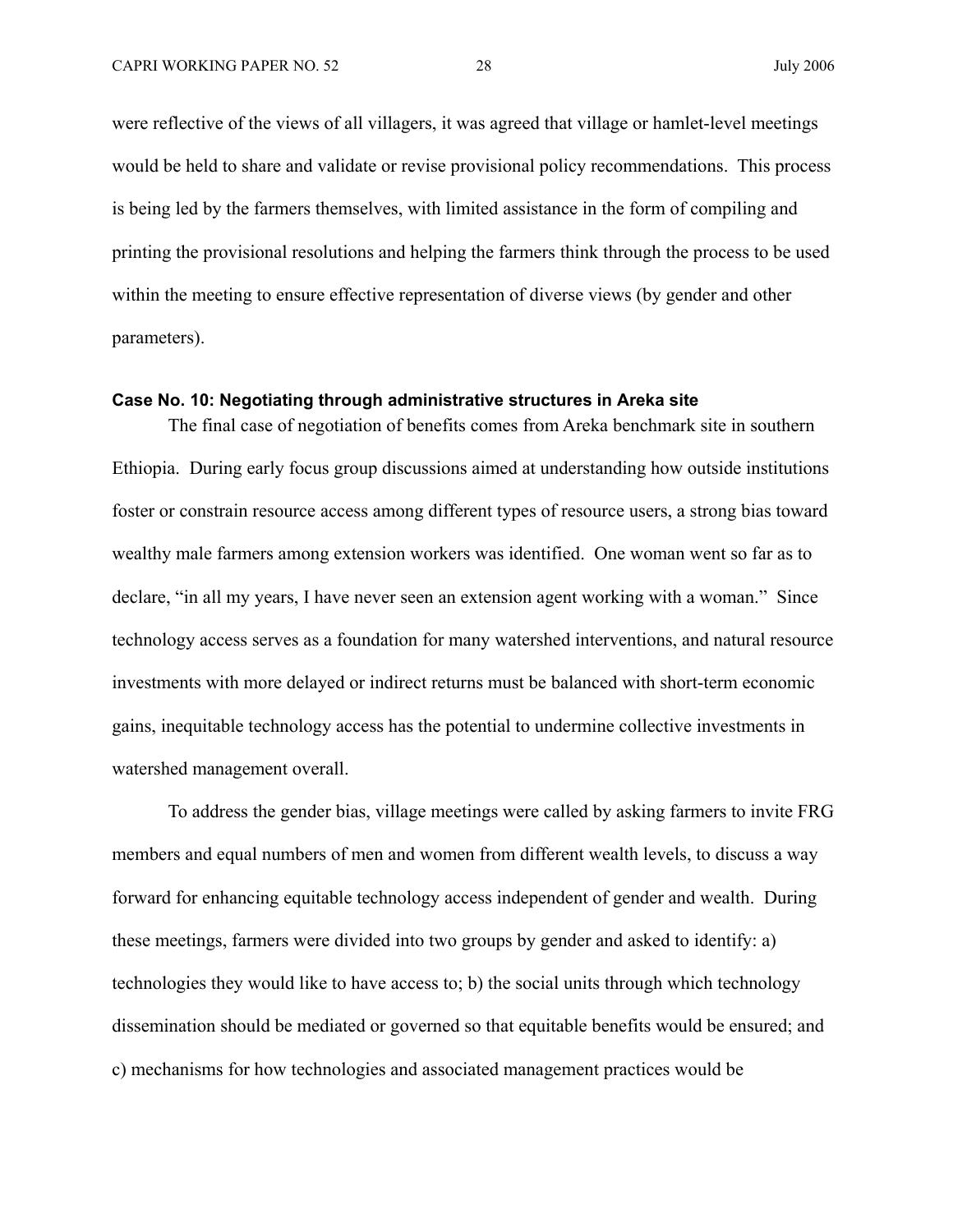disseminated. Through these deliberations, it was agreed that by-laws needed to be negotiated at the level of the PA (local government) to support the implementation of resolutions made through information negotiations. This led to subsequent meetings at the PA level involving administrators at different levels, FRG members and non-FRG members, with equal representation by gender, wealth criteria and village. By-laws governing how technologies would be scaled out were formulated, including the social units through which technologies should flow, associated cost, mechanisms for managing access by different groups, sanctions for non-compliance with by-laws and responsibilities for by-law enforcement. The benefits of negotiating benefits sharing through administrative structures include the greater importance given to resolutions and increased lobbying power to ensure outside actors (extension, NGOs, others) comply with established by-laws. Disadvantages remain to be seen, but may include the diluting effect of "voice" stemming from the integration of a variety of norms established at village level into more homogenizing policies at higher levels. They may also include the effect of economic barriers to the technology's effective application once local cultural or external institutional barriers are overcome, requiring that strategies for improved technology targeting based on resource endowments or credit be introduced to complement local by-law reforms. This process will be monitored as it evolves to trouble-shoot, to monitor impact in terms of actual benefits by gender and wealth, and to determine the ultimate success of such an approach in practice.

## **The many faces of collective action: a framework for assessing gender inclusion and equity in watershed management**

Gender inclusion and equity in watershed management require attention to diverse processes and how they structure positions of privilege vis-à-vis the natural resource base and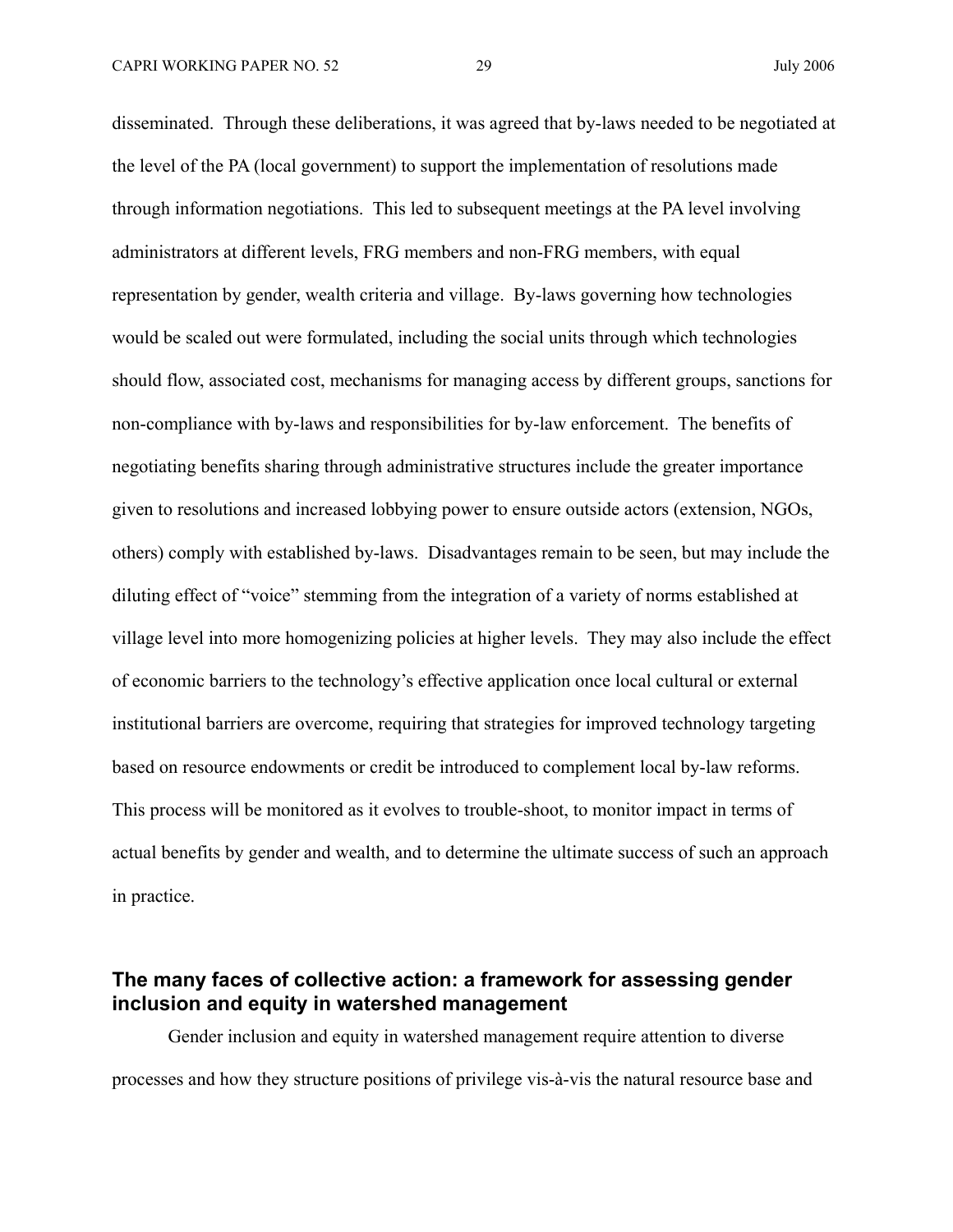program benefits. These include strategies for structuring the community interface; for eliciting views during problem definition, planning and monitoring; and for negotiating benefits from technological, organizational and policy innovations.

Collective action has been seen as a potential means of achieving greater equity and voice in natural resource management. In evaluating the effectiveness of diverse approaches for fostering gender inclusion and equity in watershed management, however, it is useful to consider multiple meanings of collective action – as the meaning chosen will structure the evaluation of an approach. Table 3 illustrates how diverse strategies for operationalizing different social processes in watershed management (left-hand column) are evaluated differently according to the chosen meaning of collective action (top row). In structuring the community interface, for example, working through a watershed-level structure has stronger merits only when considering issues of representation and when mechanisms for representative decision-making and benefitsdistribution are present. When the interest is in political equity, on the other hand, a stakeholderbased approach is most effective in making explicit the different and often conflicting interests and negotiating a middle ground. When the interest, on the other hand, is to initiate a more widespread movement through which diverse groups engage in social and environmental change, a mechanism for building upon existing nodes of social energy may be most appropriate. Yet as with other approaches to collective action, it should not be assumed that gender inclusion and equity will be automatic outcomes of approaches to catalyze social movements unless accompanied by awareness raising and concrete actions to bring about social inclusion.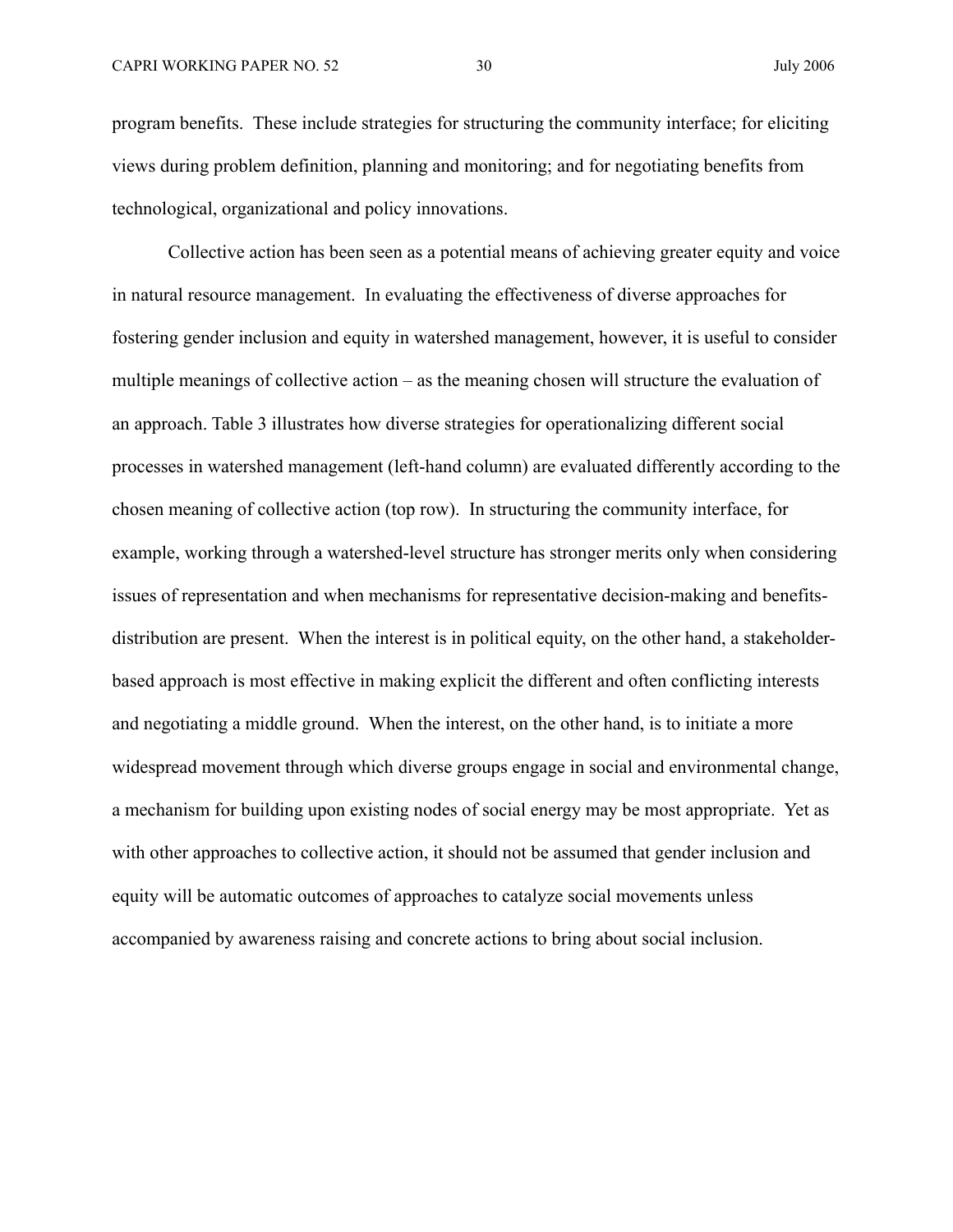| <b>Purpose / Process</b>                                                                                                                                                                                      | Representation                                                                                                                                                                                                                                                                      | <b>Political Equity</b>                                                                                                                                                              | <b>Social Movement</b>                                                                                                                                                                                                                            |
|---------------------------------------------------------------------------------------------------------------------------------------------------------------------------------------------------------------|-------------------------------------------------------------------------------------------------------------------------------------------------------------------------------------------------------------------------------------------------------------------------------------|--------------------------------------------------------------------------------------------------------------------------------------------------------------------------------------|---------------------------------------------------------------------------------------------------------------------------------------------------------------------------------------------------------------------------------------------------|
| Structuring the Community<br>Interface:<br>a) Watershed structure (Case No. 1)<br>b) Stakeholder-based (Case No. 2)<br>c) Linking existing groups<br>exhibiting certain principles (Case<br>No. 3)            | Watershed structure (a)<br>can be most effective if<br>processes for<br>representation $\&$<br>benefits distribution are<br>present; stakeholder-<br>based approaches (b)<br>can be effective if<br>covering a large area,<br>but transaction costs are<br>high.                    | Stakeholder-based<br>approaches (b) are<br>most effective in<br>ensuring that<br>diverse 'stakes' are<br>represented, but<br>transaction costs<br>are high.                          | Linking groups<br>with existing<br>initiatives (c) so as<br>to reward social<br>energy and<br>innovations are<br>most effective.                                                                                                                  |
| Eliciting Views:<br>a) Community fora (Case No. 4)<br>b) A priori social categories (Case<br>No. 5)<br>c) Constructivist inquiry (Case No.<br>6)                                                              | Use of a priori social<br>categories (b) and<br>constructivist inquiry<br>(c) are most effective in<br>ensuring diverse views<br>are captured.                                                                                                                                      | Constructivist<br>inquiry (c) ensures<br>that views are<br>elicited according<br>to existing political<br>interests or 'stakes.'                                                     | The dialogue<br>stimulated through<br>community fora (a)<br>are most effective<br>mobilizing around<br>common interests.                                                                                                                          |
| <b>Negotiating Benefits:</b><br>a) Stakeholder-based (Case No. 7)<br>b) FRG-community negotiations<br>(Case No. 8)<br>c) Negotiating through village and<br>administrative structures (Cases No.<br>9 and 10) | Stakeholder-based and<br>FRG-community<br>negotiations (a, b) are<br>most effective in<br>ensuring benefits accrue<br>to diverse resource<br>users; others can only<br>be effective if<br>awareness-raising, by-<br>laws and monitoring<br>govern the process to<br>enhance equity. | Stakeholder-based<br>processes (a) are<br>most effective in<br>ensuring that the<br>gains to diverse<br>interest groups are<br>balanced to ensure<br>"socially-optimal"<br>outcomes. | Administrative<br>structures and<br>village-based<br>processes (c) can<br>leverage for change<br>due to "critical<br>mass" and political<br>legitimacy, and are<br>therefore able to<br>influence higher-<br>level processes and<br>institutions. |

### **Table 3 – A framework for assessing the effectiveness of collective action processes by purpose**

For eliciting views from watershed residents, evaluations of gender inclusion and equity in collective action processes should be similarly disaggregated. While community fora are the most common way to elicit views from "communities" due to the minimal transaction costs involved for project personnel, they are perhaps least suited to ensuring effective representation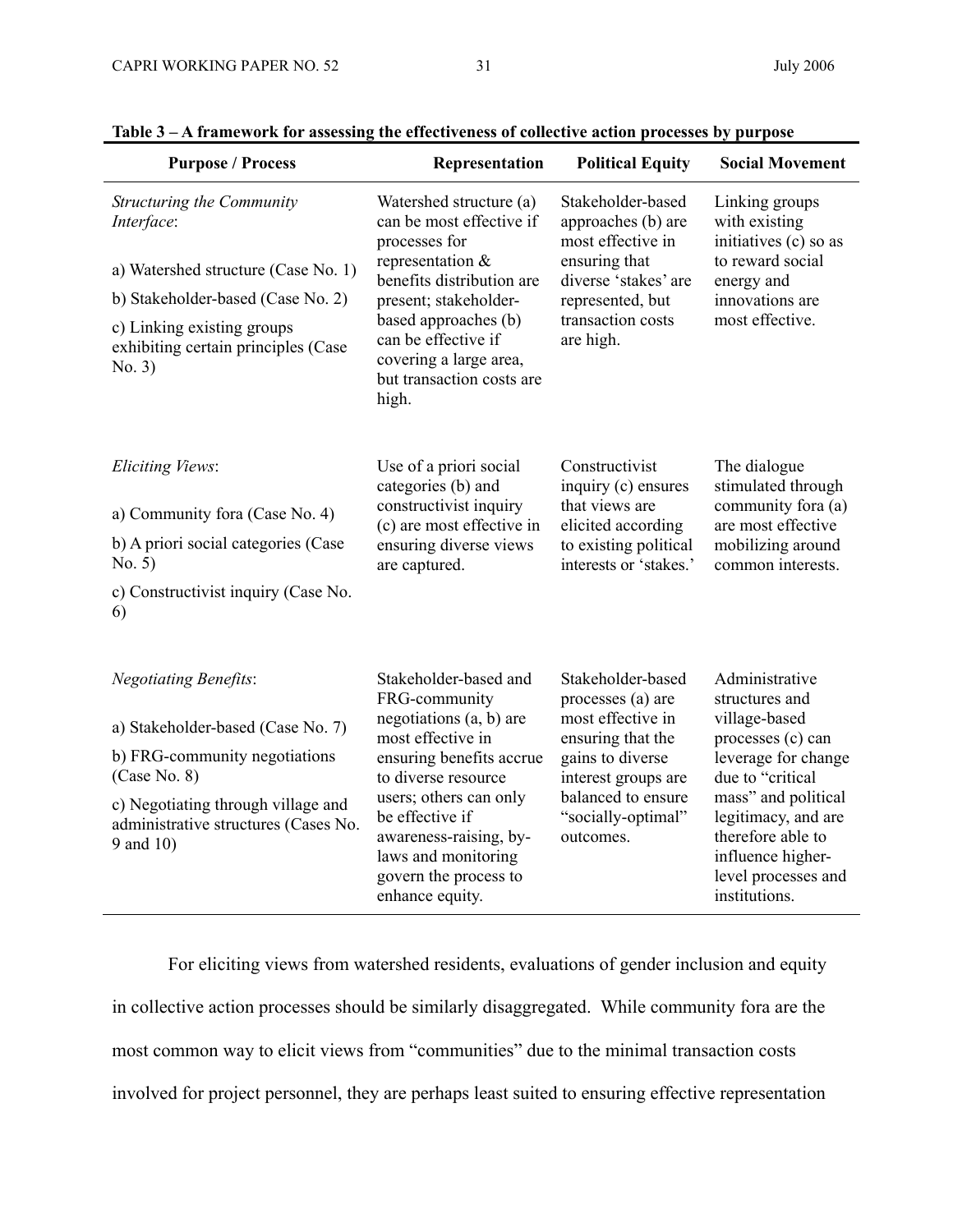due to the tendency of more outspoken groups to dominate discussions. Effective facilitation can minimize this problem, but never fully eliminate it. Eliciting views from targeted groups (either selected a priori or identified through constructivist approaches) can help to overcome this problem. Constructivist inquiry is also best for ensuring that local political interests are effectively captured and integrated into decision-making processes. However, community fora remain one of the strongest means of catalyzing latent social energy and channeling it into problem-solving around identified watershed problems. Ultimately, a combination of approaches may be needed to balance the goals of equity with consensus-building and mobilization.

A disaggregated approach is also needed to assess gender inclusion and equity in collective action processes oriented toward negotiating benefits from land use innovations, resource capture (emanating from within the community or through outside agencies) and policy reforms. Stakeholder-based approaches are emerging as a highly effective mechanism for increasing social responsibility in natural resource management. Stakeholder identification ensures capture of political interests, while face-to-face dialogue among identified stakeholder groups enhances commitment to collective over individual goods and benefits. "Stake" may be defined along the lines of gender or wealth, but is often defined more strongly around the particular biophysical process being managed. In the case of springs for example, while management of water and trees have clear gender and wealth dimensions (women shoulder the burden of water and fuel wood collection, wealthy landowners can more easily forego immediate returns and invest in woodlots), conflicts are often strongest between the owners of land around springs and spring users.

When negotiating benefits from project interventions, openly agreeing on how benefits will be shared through time between the immediate beneficiaries (in this case, FRG members)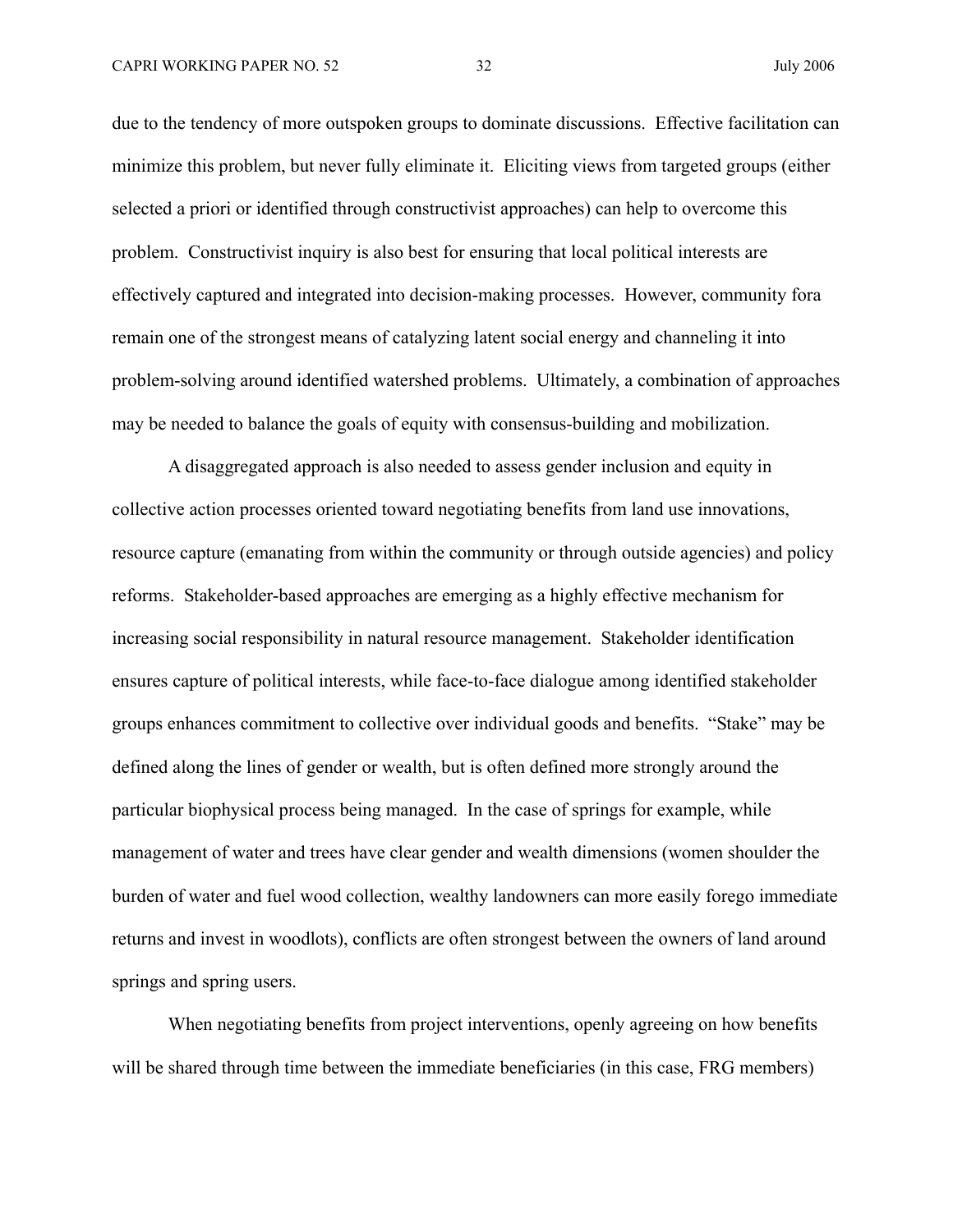and other watershed residents, is essential for enhancing the equity and sustainability of these investments. Gender inclusion and equity should be two pillars of these negotiations; others may be spatially or ethnically defined. Working through village and administrative structures seldom fosters such equity due to the tendency for elite capture. However, some higher-level issues will require negotiations at higher levels and through administrative structures, such as advocating for change with more powerful actors and institutions. If issues of gender and equity can be made explicit in such discussions, then these administrative structures can enable profound change toward greater social inclusion.

## **CONCLUSIONS**

This paper illustrates that collective action in watershed management can have diverse meanings, as well as a diversity of functions. Collective action can be seen as a means of ensuring representation among all watershed residents (irrespective of gender, wealth or 'stake' vis-à-vis the resource), a means of ensuring political equity in watershed processes and outcomes, or as a means of fostering widespread involvement in watershed management activities (a social movement as it were). While gender inclusion and equity are explicit in the first two meanings, in the last of these it is not, as the focus on innovative and charismatic individuals or groups may obscure the voice of less outspoken social actors. Ultimately, with all three meanings of collective action, translating gender inclusion and equity into practice will depend on the social context as well as the skills of the facilitator.

Collective action in watershed management has also been shown to have a diversity of functions. In addition to being a means of structuring the community interface, it may be a vehicle for more widespread consultation (eliciting views) or negotiation of benefits from natural resources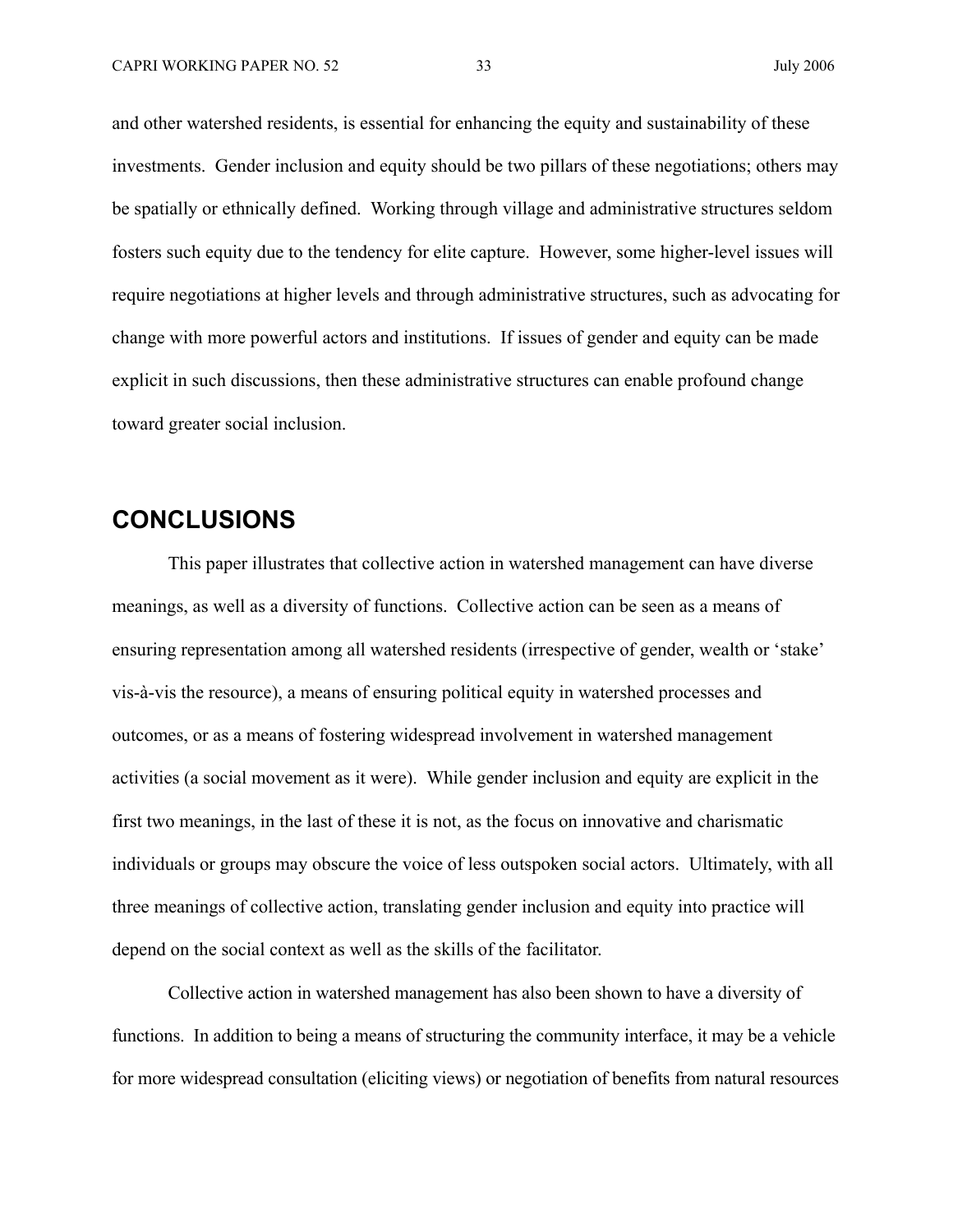or program benefits. Given this diversity in meaning and function, collective action in watershed management must be evaluated with a clear understanding of the social objectives of watershed management. These social objectives, and the trade-offs inherent in the selection of different methods for structuring collective action, should be made explicit both to project personnel and resource users. This awareness of how watershed management structures positions of privilege vis-à-vis the natural resource base and diverse program benefits is essential to a more sociallyinformed watershed management process. In the absence of such collective scrutiny of social goals and outcomes during planning, implementation and monitoring, watershed management programs will represent yet another failed development experiment that serves only to exacerbate existing social inequities.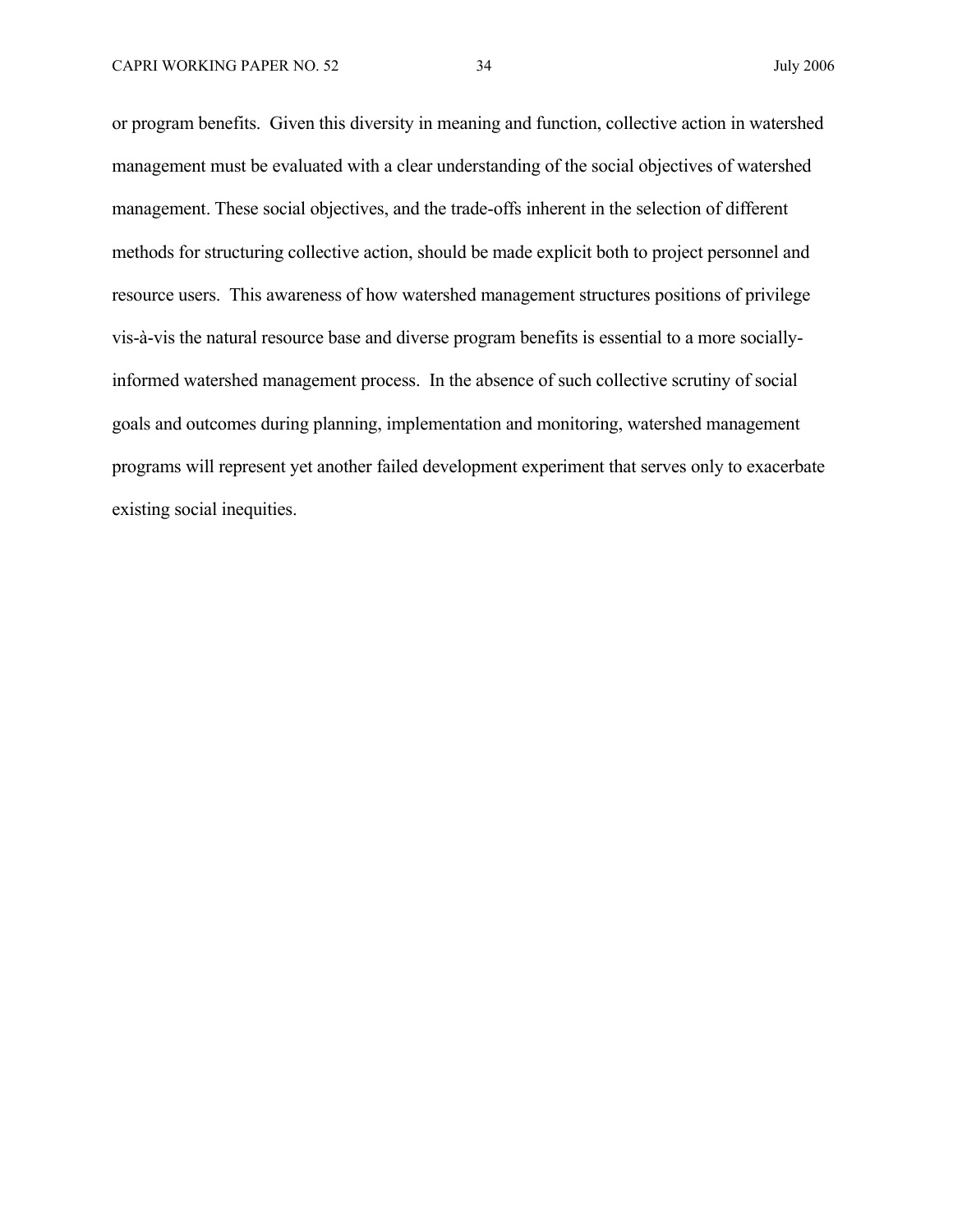## **REFERENCES**

- Campbell, A. 1994. *Landcare: Communities shaping the land and the future*. St. Leonard's, Australia: Allen and Unwin.
- Coleman, J.S. 1988. Social capital in the creation of human capital. *American Journal of Sociology* 94: 95-120.
- Gaspart, F., M. Jabbar, C. Melard and J.P. Platteau. 1998. Participation in the construction of a local public good with indivisibilities: An application to watershed development in Ethiopia. *Journal of African Economies* 7(2):157-184.
- Gebremedhin, B., J. Pender and G. Tesfay. 2002. Collective action for grazing land management in mixed crop-livestock systems in the highlands of northern Ethiopia. *Socio-Economics and Policy Research Working Paper* No. 42. Nairobi, Kenya: International Livestock Research Institute.
- German, L., S. Charamila and T. Tolera. In press a. Managing trade-offs in agroforestry: From conflict to collaboration in natural resource management. In *Transformations in agroforestry systems*, ed. S. Klappa and D. Russell. New York: Berghahn Books.
- German, L., K. Masuki, Y. Gojjam, J. Odenya and E. Geta. Beyond the farm: A new look at livelihood constraints in the eastern African highlands. Manuscript accepted for publication in *Human Organization*. Forthcoming.
- Heinrich, G. 1993. Strengthening farmer participation through groups: Experiences and lessons from Bostwana. *OFCOR Discussion Paper* No 3. The Hague, the Netherlands: ISNAR.
- Kelly, C. and S. Breinlinger. 1995. Identity and injustice: Exploring women's participation in collective action. *Journal of Community and Applied Social Psychology* 5:41-57.
- Knox, A. and R. Meinzen-Dick. 2000. Collective action, property rights, and devolution of natural resource management: Exchange of knowledge and implications for policy - a workshop summary paper. CAPRi Working Paper 11. Washington, DC: International Food Policy Research Institute.
- Knox, A., R. Meinzen-Dick and P. Hazell. 2002. Property rights, collective action, and technologies for natural resource management: A conceptual framework. In *Innovation in natural resource management: The role of property rights and collective action in developing countries*, ed. Meinzen-Dick, R., A. Knox, F. Place, and B. Swallow. Baltimore, MD: Johns Hopkins University Press, pp. 12-44.
- Leach, M., R. Mearns and I. Scoones. 1999. Environmental entitlements: Dynamics and institutions in community-based NRM. *World Development* 27(2):225-247.
- Lubell, M., M. Schneider, J.T. Scholz and M. Mete. 2002. Watershed partnerships and the emergence of collective action institutions. *American Journal of Political Science* 46(1):148-163.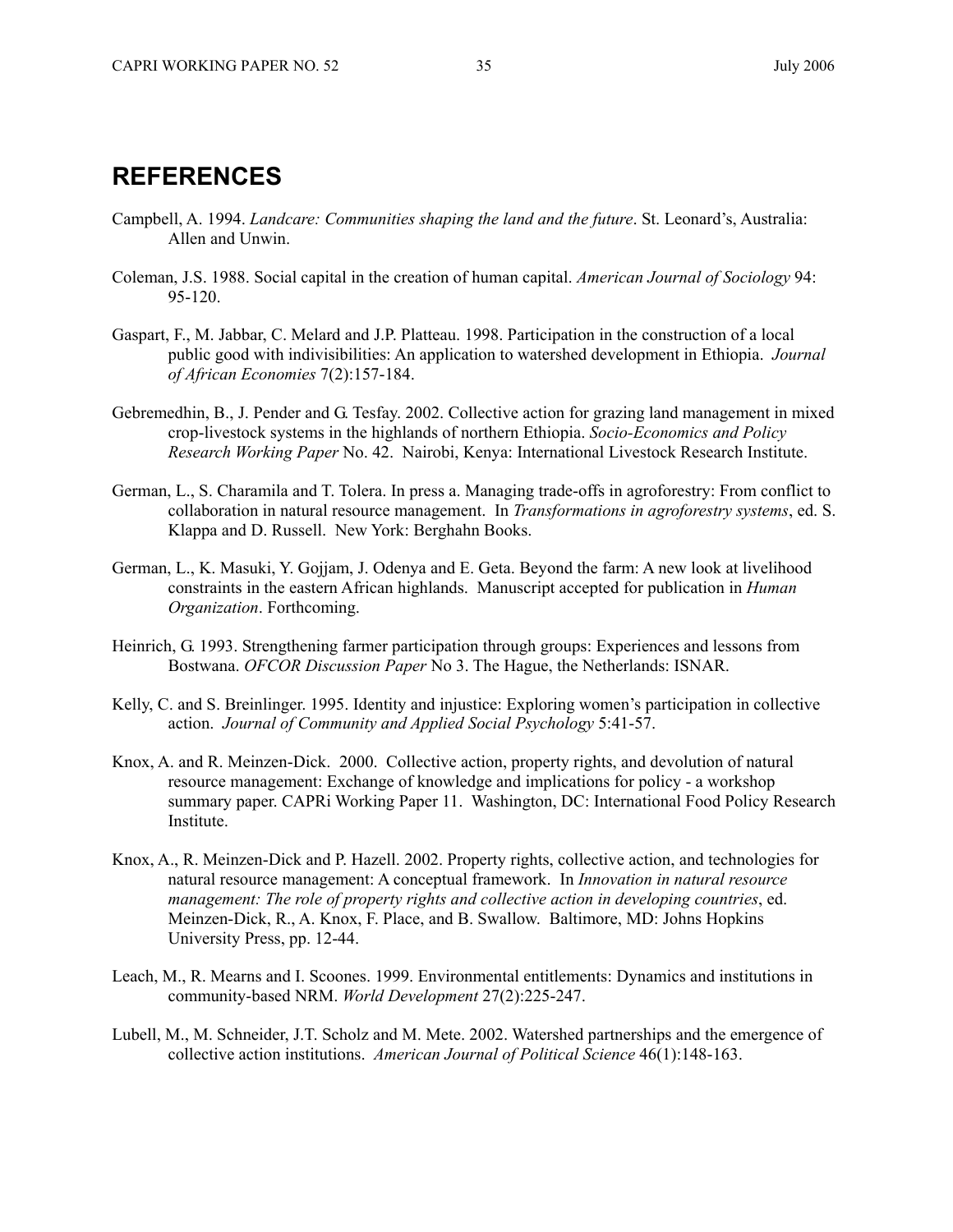- Meinzen-Dick, R., A. Knox, B. Swallow and F. Place. 2002. Introduction. In *Innovation in natural resource management: The role of property rights and collective action in developing countries*, ed. Meinzen-Dick, R., A. Knox, F. Place, and B. Swallow. Baltimore, MD: Johns Hopkins University Press.
- Mercado, A.R., M. Patindol and D.P. Garrity. 2000. The landcare experience in the Philippines: Technical and institutional innovations for farming. Proceedings of the International Landcare conference, Changing Landscapes, Changing Futures, March 2000. Victoria, Australia.
- Molyneux, M. 2002. Gender and the silences of social capital: Lessons from Latin America. *Development and Change* 33(2): 167-188
- Munk Ravnborg, H., A.M. de la Cruz, M. del Pilar Guerrero and O. Westermann. 2000. Collective action in ant control. *CAPRi Working Paper* No. 7. Washington, DC: International Food Policy Research Institute.
- Munk Ravnborg, H. and J.A. Ashby. 1996. Organising for local-level watershed management: Lessons from Rio Cabuyal watershed, Colombia. *AgREN Network Paper* 65:1-14.
- Ostrom, E. 1990. Governing the Commons: The evolution of institutions for collective action. Cambridge, UK: Cambridge University Press.
- Pandey, S. and G.N. Yadama. 1990. Conditions for local level community forestry action: A theoretical explanation. *Mountain Research and Development* 10(1):88-95.
- Pender, J. and S.J. Scherr. 2002. Organizational development and natural resource management: Evidence from central Honduras. In *Innovation in natural resource management: The role of property rights and collective action in developing countries*, ed. Meinzen-Dick, R., A. Knox, F. Place, and B. Swallow. Baltimore, MD: Johns Hopkins University Press.
- Rocheleau, D. and D. Edmunds. 1997. Women, men and trees: Gender, power and property in forest and agrarian landscapes. *World Development* 25(8):1351-1371.
- Schroeder, R.A. 1993. Shady practice: Gender and the political ecology of resource stabilization in Gambian garden/orchards. *Economic Geography* 69(4):349-365.
- Scott, C.A. and P. Silva-Ochoa. 2001. Collective action for water harvesting irrigation in the Lerma-Chapala Basin, Mexico. *Water Policy* 3:555-572.
- Sultana, P., P.M. Thompson and M. Ahmed. 2002. Methods of consensus building for collective action: Community based aquatic habitat and floodplain fisheries management in Bangladesh and the Mekong delta. Paper presented at the workshop Methods for Studying Collective Action, February 25-March, 2002. Nyeri: Kenya.
- Swallow, B. M., D. P. Garrity, and M. van Noordwijk. 2001. The Effects of Scales, Flows and Filters on Property Rights and Collective Action in Watershed Management. CAPRi Working Paper 16. Washington, DC: International Food Policy Research Institute.
- Tanner, C.L. 1995. Class, caste and gender in collective action: Agricultural labour unions in two Indian villages. *The Journal of Peasant Studies* 22(4):672-698.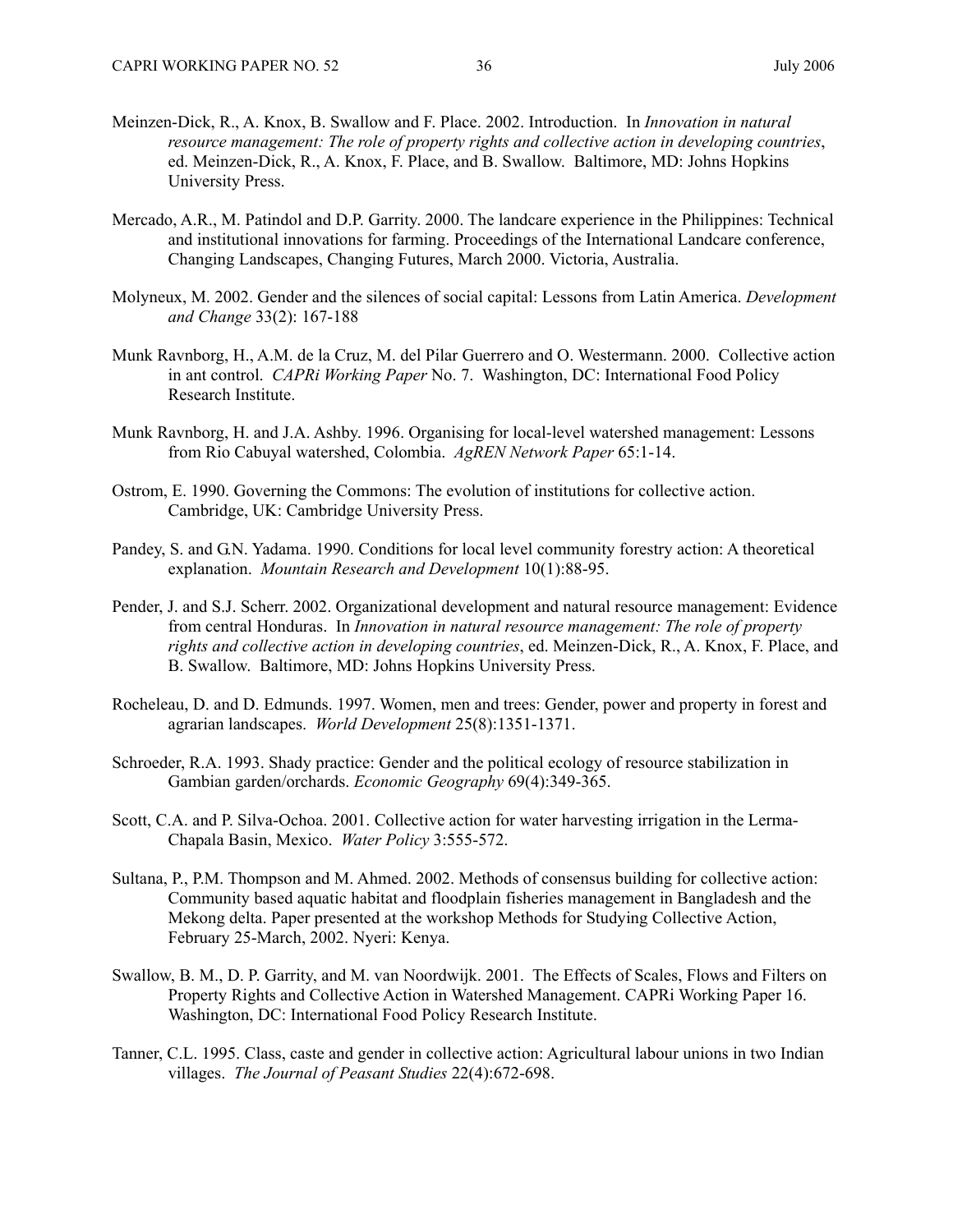- Uphoff, N. and C.M. Mijayaratna. 2000. Demonstrated benefits of social capital: The productivity of farmers' organizations in Gal Oya, Sri Lanka. *World Development* 28(11): 1875-1840.
- Wittayapak, C. and P. Dearden. 1999. Decision-making arrangements in community-based watershed management in northern Thailand. *Society & Natural Resources* 12:673-691.
- Woolock, M. and Narayan, D. 2000. Social capital: Implications for development theory, research and policy. *The World Bank Observer* 15 (2): 225-249.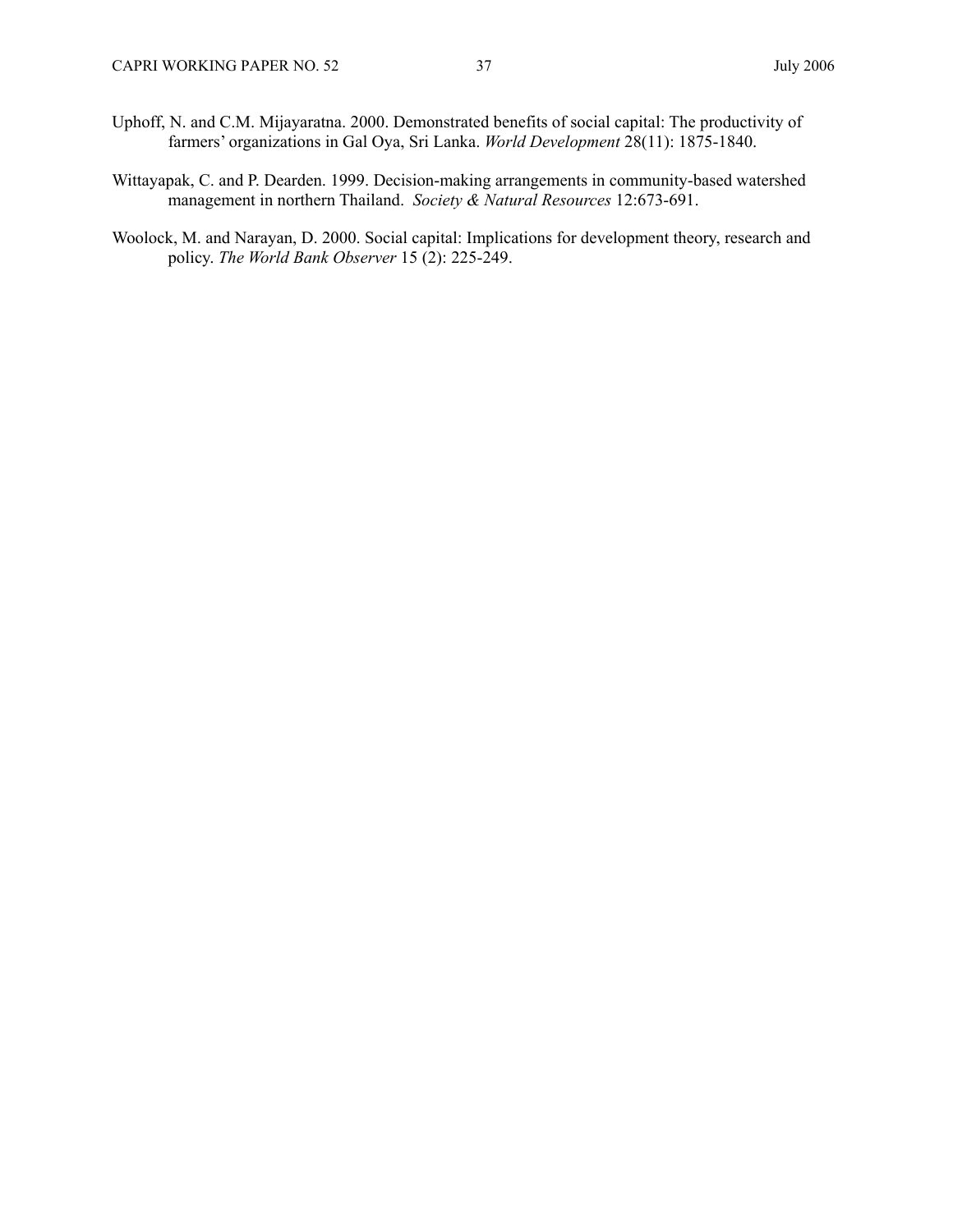## **List of CAPRi Working Papers**

- 01 Property Rights, Collective Action and Technologies for Natural Resource Management: A Conceptual Framework, by Anna Knox, Ruth Meinzen-Dick, and Peter Hazell, October 1998.
- 02 Assessing the Relationships between Property Rights and Technology Adoption in Smallholder Agriculture: A Review of Issues and Empirical Methods, by Frank Place and Brent Swallow, April 2000.
- 03 Impact of Land Tenure and Socioeconomic Factors on Mountain Terrace Maintenance in Yemen, by A. Aw-Hassan, M. Alsanabani and A. Bamatraf, July 2000.
- 04 Land Tenurial Systems and the Adoption of a Mucuna Planted Fallow in the Derived Savannas of West Africa, by Victor M. Manyong and Victorin A. Houndékon, July 2000.
- 05 Collective Action in Space: Assessing How Collective Action Varies Across an African Landscape, by Brent M. Swallow, Justine Wangila, Woudyalew Mulatu, Onyango Okello, and Nancy McCarthy, July 2000.
- 06 Land Tenure and the Adoption of Agricultural Technology in Haiti, by Glenn R. Smucker, T. Anderson White, and Michael Bannister, October 2000.
- 07 Collective Action in Ant Control, by Helle Munk Ravnborg, Ana Milena de la Cruz, María Del Pilar Guerrero, and Olaf Westermann, October 2000.
- 08 CAPRi Technical Workshop on Watershed Management Institutions: A Summary Paper, by Anna Knox and Subodh Gupta, October 2000.
- 09 The Role of Tenure in the Management of Trees at the Community Level: Theoretical and Empirical Analyses from Uganda and Malawi, by Frank Place and Keijiro Otsuka November 2000.
- 10 Collective Action and the Intensification of Cattle-Feeding Techniques a Village Case Study in Kenya's Coast Province, by Kimberly Swallow, November 2000.
- 11 Collective Action, Property Rights, and Devolution of Natural Resource Management: Exchange of Knowledge and Implications for Policy, by Anna Knox and Ruth Meinzen-Dick, January 2001.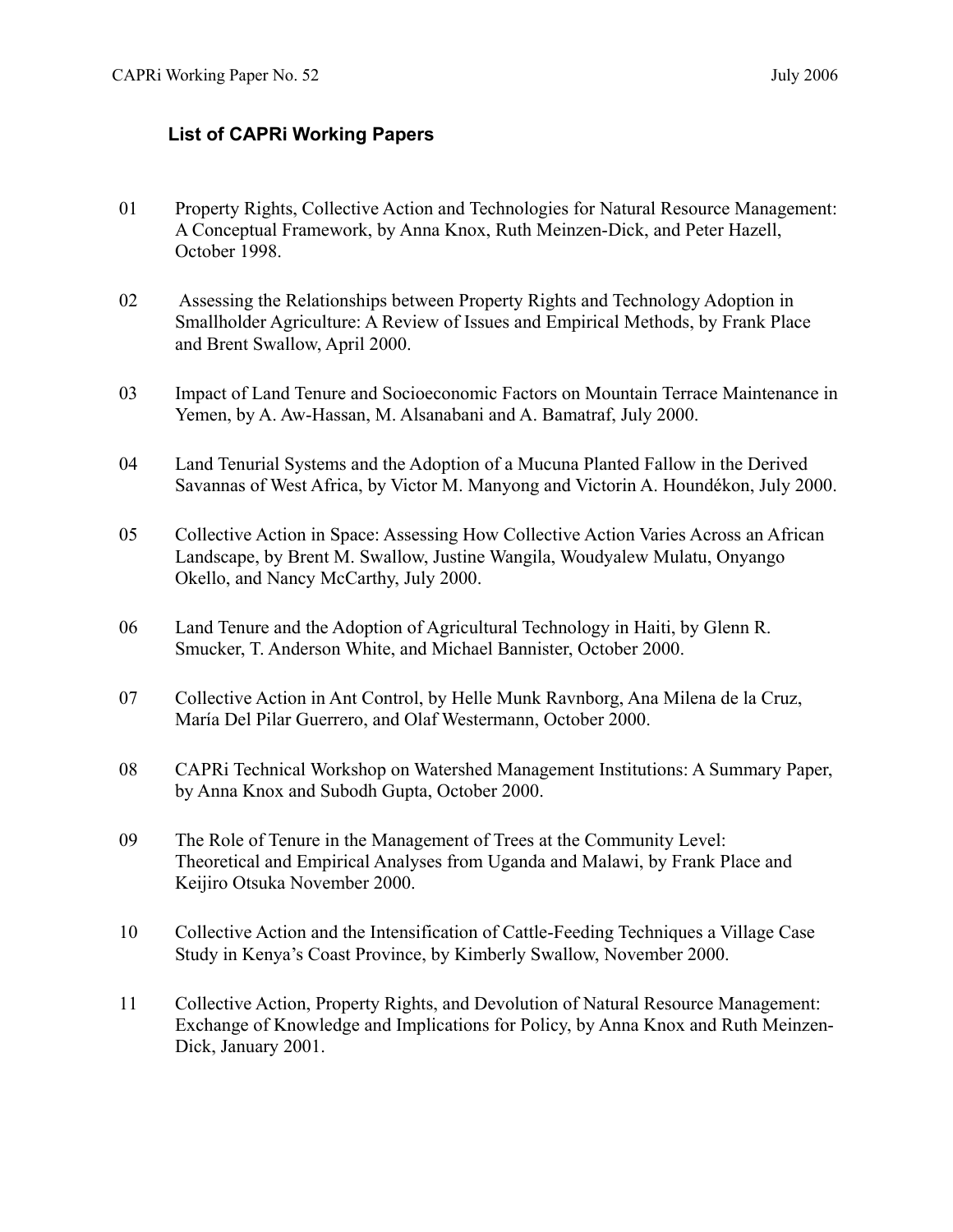- 12 Land Dispute Resolution in Mozambique: Evidence and Institutions of Agroforestry Technology Adoption, by John Unruh, January 2001.
- 13 Between Market Failure, Policy Failure, and "Community Failure": Property Rights, Crop-Livestock Conflicts and the Adoption of Sustainable Land Use Practices in the Dry Area of Sri Lanka, by Regina Birner and Hasantha Gunaweera, March 2001.
- 14 Land Inheritance and Schooling in Matrilineal Societies: Evidence from Sumatra, by Agnes Quisumbing and Keijuro Otsuka, May 2001.
- 15 Tribes, State, and Technology Adoption in Arid Land Management, Syria, by Rae, J, Arab, G., Nordblom, T., Jani, K., and Gintzburger, G., June 2001.
- 16 The Effects of Scales, Flows, and Filters on Property Rights and Collective Action in Watershed Management, by Brent M. Swallow, Dennis P. Garrity, and Meine van Noordwijk, July 2001.
- 17 Evaluating Watershed Management Projects, by John Kerr and Kimberly Chung, August 2001.
- 18 Rethinking Rehabilitation: Socio-Ecology of Tanks and Water Harvesting in Rajasthan, North-West India, by Tushaar Shah and K.V.Raju, September 2001.
- 19 User Participation in Watershed Management and Research, by Nancy Johnson, Helle Munk Ravnborg, Olaf Westermann, and Kirsten Probst, September 2001.
- 20 Collective Action for Water Harvesting Irrigation in the Lerman-Chapala Basin, Mexico, by Christopher A. Scott and Paul Silva-Ochoa, October 2001.
- 21 Land Redistribution, Tenure Insecurity, and Intensity of Production: A Study of Farm Households in Southern Ethiopia, by Stein Holden and Hailu Yohannes, October 2001.
- 22 Legal Pluralism and Dynamic Property Rights, by Ruth Meinzen-Dick and Rajendra Pradhan, January 2002.
- 23 International Conference on Policy and Institutional Options for the Management of Rangelands in Dry Areas, by Tidiane Ngaido, Nancy McCarthy, and Monica Di Gregorio, January 2002.
- 24 Climatic Variablity and Cooperation in Rangeland Management: A Case Study From Niger, by Nancy McCarthy and Jean-Paul Vanderlinden, September 2002.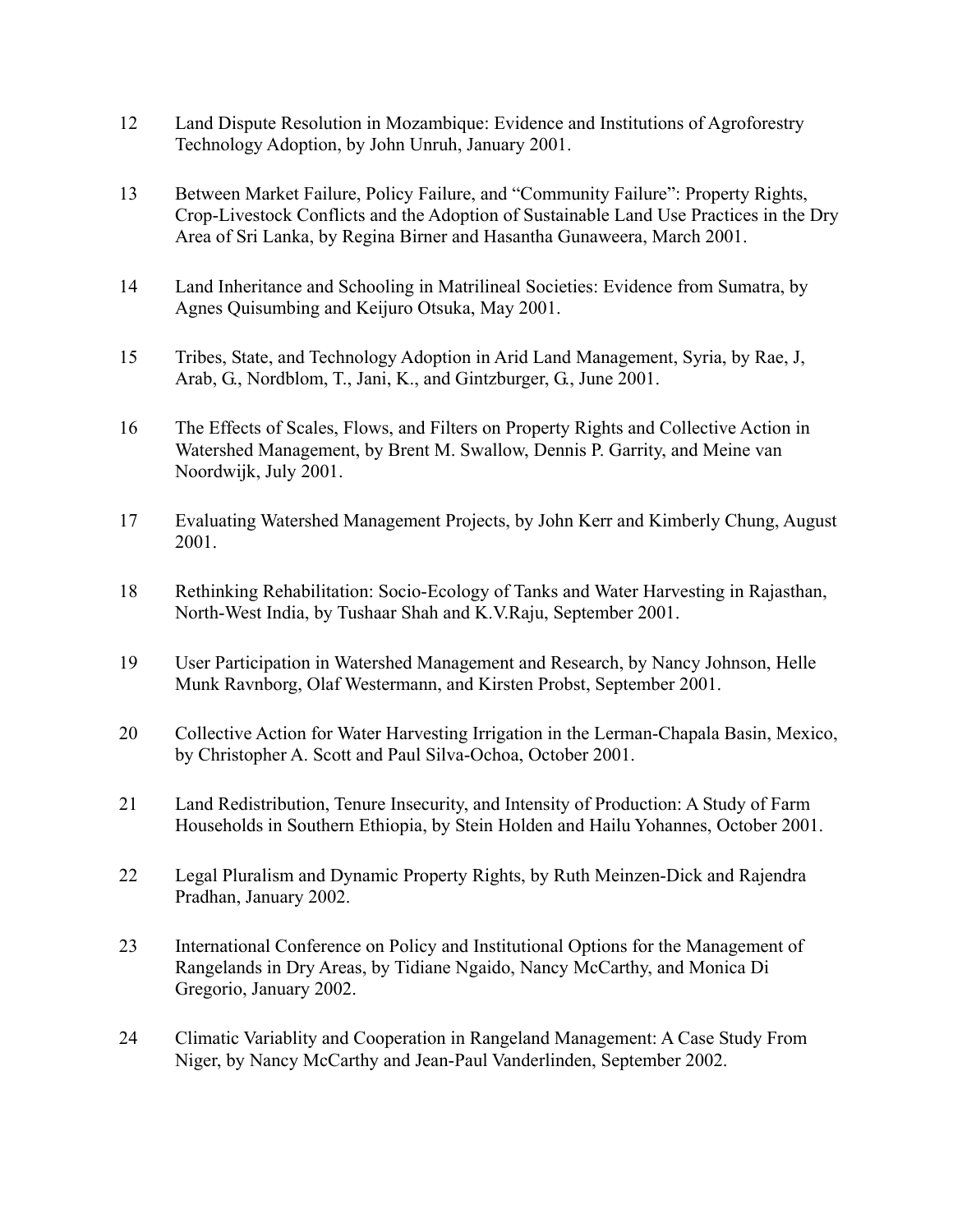- 25 Assessing the Factors Underlying the Differences in Group Performance: Methodological Issues and Empirical Findings from the Highlands of Central Kenya, by Frank Place, Gatarwa Kariuki, Justine Wangila, Patti Kristjanson, Adolf Makauki, and Jessica Ndubi, November 2002.
- 26 The Importance of Social Capital in Colombian Rural Agro-Enterprises, by Nancy Johnson, Ruth Suarez, and Mark Lundy, November 2002.
- 27 Cooperation, Collective Action and Natural Resources Management in Burkina Faso: A Methodological Note, by Nancy McCarthy, Céline Dutilly-Diané, and Boureima Drabo, December 2002.
- 28 Understanding, Measuring and Utilizing Social Capital: Clarifying Concepts and Presenting a Field Application from India, by Anirudh Krishna, January 2003.
- 29 In Pursuit Of Comparable Concepts and Data, about Collective Action, by Amy Poteete And Elinor Ostrom, March 2003.
- 30 Methods of Consensus Building for Community Based Fisheries Management in Bangladesh and the Mekong Delta, by Parvin Sultana and Paul Thompson, May 2003.
- 31 Formal and Informal Systems in Support of Farmer Management of Agrobiodiversity: Some Policy Challenges to Consolidate Lessons Learned, by Marie Byström, March 2004.
- 32 What Do People Bring Into the Game: Experiments in the Field About Cooperation in the Commons, by Juan-Camilo Cárdenas and Elinor Ostrom, June 2004.
- 33 Methods for Studying Collective Action in Rural Development, by Ruth Meinzen-Dick, Monica Di Gregorio, and Nancy McCarthy, July 2004.
- 34 The Relationship between Collective Action and Intensification of Livestock Production: The Case of Northeastern Burkina Faso, by Nancy McCarthy, August 2004.
- 35 The Transformation of Property Rights in Kenya's Maasailand: Triggers and Motivations by Esther Mwangi, January 2005.
- 36 Farmers' Rights and Protection of Traditional Agricultural Knowledge, by Stephen B. Brush, January 2005.
- 37 Between Conservationism, Eco-Populism and Developmentalism Discourses in Biodiversity Policy in Thailand and Indonesia, by Heidi Wittmer and Regina Birner, January 2005.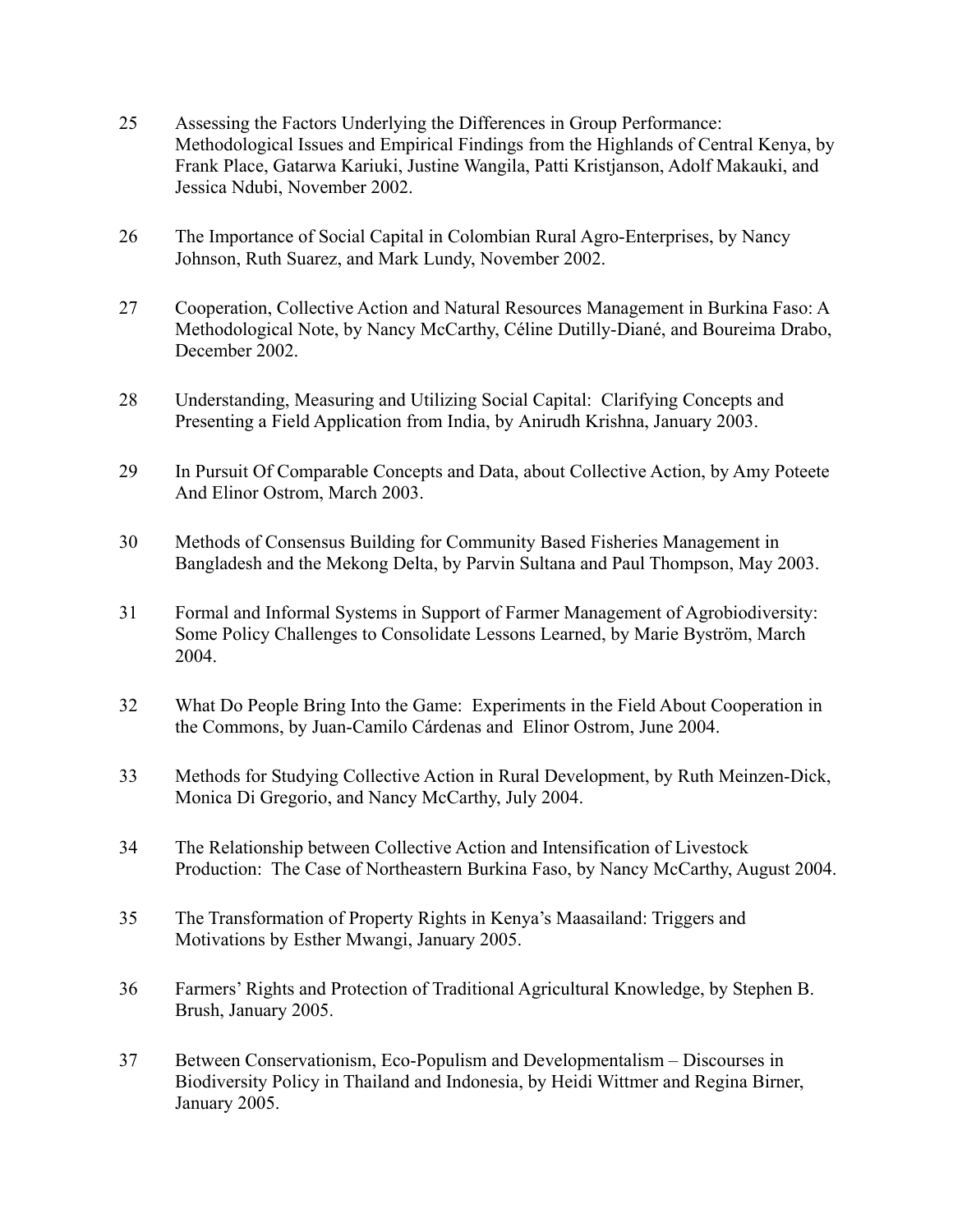- 38 Collective Action for the Conservation of On-Farm Genetic Diversity in a Center of Crop Diversity: An Assessment of the Role of Traditional Farmers' Networks, by Lone B. Badstue, Mauricio R. Bellon, Julien Berthaud, Alejandro Ramírez, Dagoberto Flores, Xóchitl Juárez, and Fabiola Ramírez, May 2005.
- 39 Institutional Innovations Towards Gender Equity in Agrobiodiversity Management: Collective Action in Kerala, South India,, by Martina Aruna Padmanabhan, June 2005.
- 40 The Voracious Appetites of Public versus Private Property: A View of Intellectual Property and Biodiversity from Legal Pluralism, by Melanie G. Wiber, July 2005.
- 41 Who Knows, Who Cares? Determinants of Enactment, Awareness and Compliance with Community Natural Resource Management Bylaws in Uganda, by Ephraim Nkonya, John Pender, Edward Kato, Samuel Mugarura, and James Muwonge, August 2005.
- 42 Localizing Demand and Supply of Environmental Services: Interactions with Property Rights, Collective Action and the Welfare of the Poor, by Brent Swallow, Ruth Meinzen-Dick, and Meine von Noordjwik, September 2005.
- 43 Initiatives for Rural Development through Collective Action: The Case of Household Participation in Group Activities in the Highlands of Central Kenya, By Gatarwa Kariuki and Frank Place, September 2005.
- 44 Are There Customary Rights to Plants? An Inquiry among the Baganda (Uganda), with Special Attention to Gender, by Patricia L. Howard and Gorettie Nabanoga, October 2005.
- 45 On Protecting Farmers' New Varieties: New Approaches to Rights on Collective Innovations in Plant Genetic Resources by Rene Salazar, Niels P. Louwaars, and Bert Visser, January 2006.
- 46 Subdividing the Commons: The Politics of Property Rights Transformation in Kenya's Maasailand, by Esther Mwangi, January 2006.
- 47 Biting the Bullet: How to Secure Access to Drylands Resources for Multiple Users, by Esther Mwangi and Stephan Dohrn, January 2006.
- 48 Property Rights and the Management of Animal Genetic Resources, by Simon Anderson and Roberta Centonze, February 2006.
- 49 From the Conservation of Genetic Diversity to the Promotion of Quality Foodstuff: Can the French Model of 'Appellation d'Origine Contrôlée' be Exported? by Valérie Boisvert, April 2006.